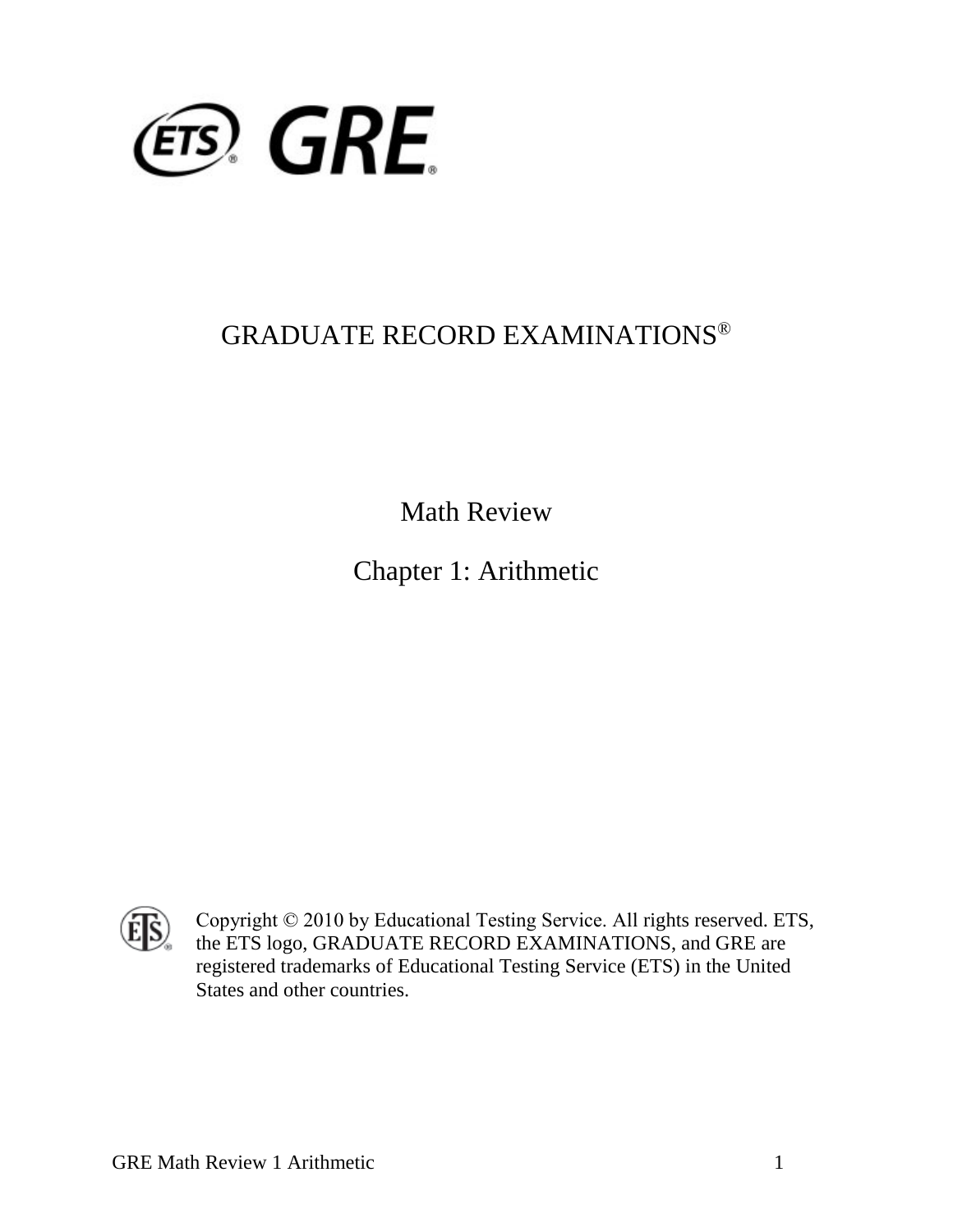The GRE® Math Review consists of 4 chapters: Arithmetic, Algebra, Geometry, and Data Analysis. This is the accessible electronic format (Word) edition of the Arithmetic Chapter of the Math Review. Downloadable versions of large print (PDF) and accessible electronic format (Word) of each of the 4 chapters of the Math Review, as well as a Large Print Figure supplement for each chapter are available from the GRE<sup>®</sup> website. Other downloadable practice and test familiarization materials in large print and accessible electronic formats are also available. Tactile figure supplements for the 4 chapters of the Math Review, along with additional accessible practice and test familiarization materials in other formats, are available from E T S Disability Services Monday to Friday 8:30 a m to 5 p m New York time, at 1-6 0 9-7 7 1-7 7 8 0, or 1-8 6 6-3 8 7-8 6 0 2 (toll free for test takers in the United States, U S Territories, and Canada), or via email at [stassd@ets.org.](mailto:stassd@ets.org)

The mathematical content covered in this edition of the Math Review is the same as the content covered in the standard edition of the Math Review. However, there are differences in the presentation of some of the material. These differences are the result of adaptations made for presentation of the material in accessible formats. There are also slight differences between the various accessible formats, also as a result of specific adaptations made for each format.

#### **Information for screen reader users:**

This document has been created to be accessible to individuals who use screen readers. You may wish to consult the manual or help system for your screen reader to learn how best to take advantage of the features implemented in this document. Please consult the separate document, GRE Screen Reader Instructions.doc, for important details.

### **Figures**

The Math Review includes figures. In accessible electronic format (Word) editions, figures appear on screen. Following each figure on screen is text describing that figure. Readers using visual presentations of the figures may choose to skip parts of the text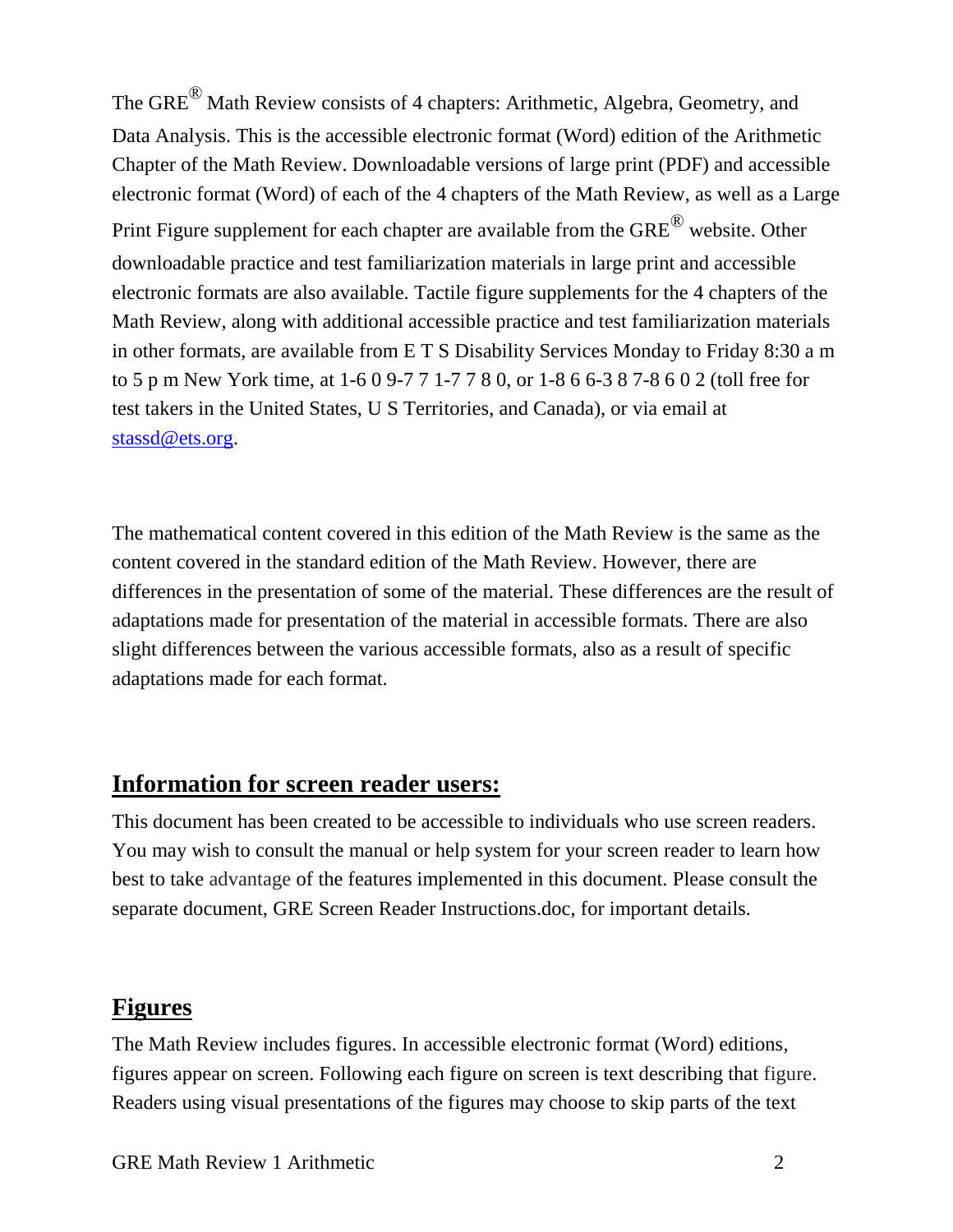describing the figure that begin with "Begin skippable part of description of …" and end with "End skippable part of figure description".

### **Mathematical Equations and Expressions**

The Math Review includes mathematical equations and expressions. In accessible electronic format (Word) editions some of the mathematical equations and expressions are presented as graphics. In cases where a mathematical equation or expression is presented as a graphic, a verbal presentation is also given and the verbal presentation comes directly after the graphic presentation. The verbal presentation is in green font to assist readers in telling the two presentation modes apart. Readers using audio alone can safely ignore the graphical presentations, and readers using visual presentations may ignore the verbal presentations.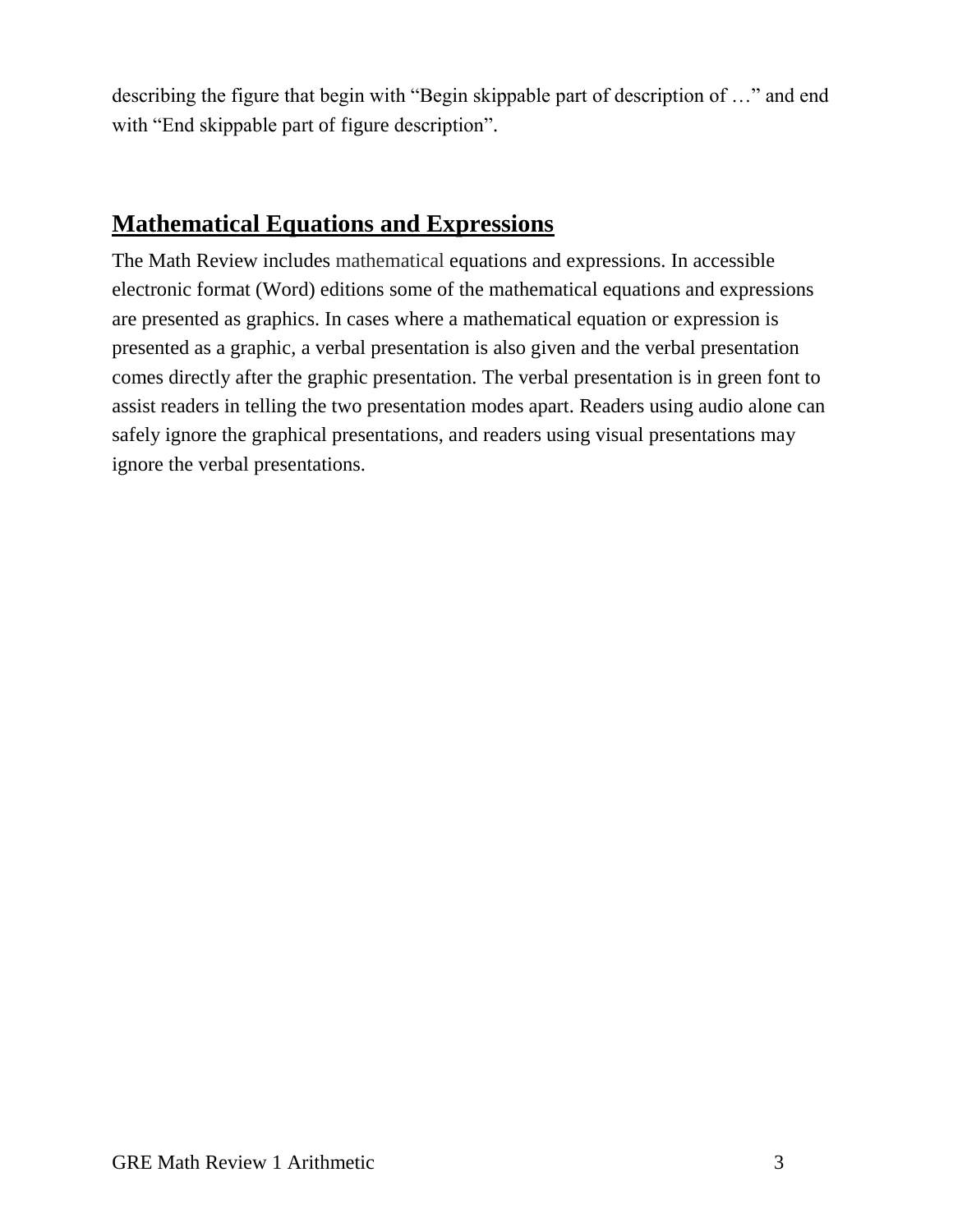# **Table of Contents**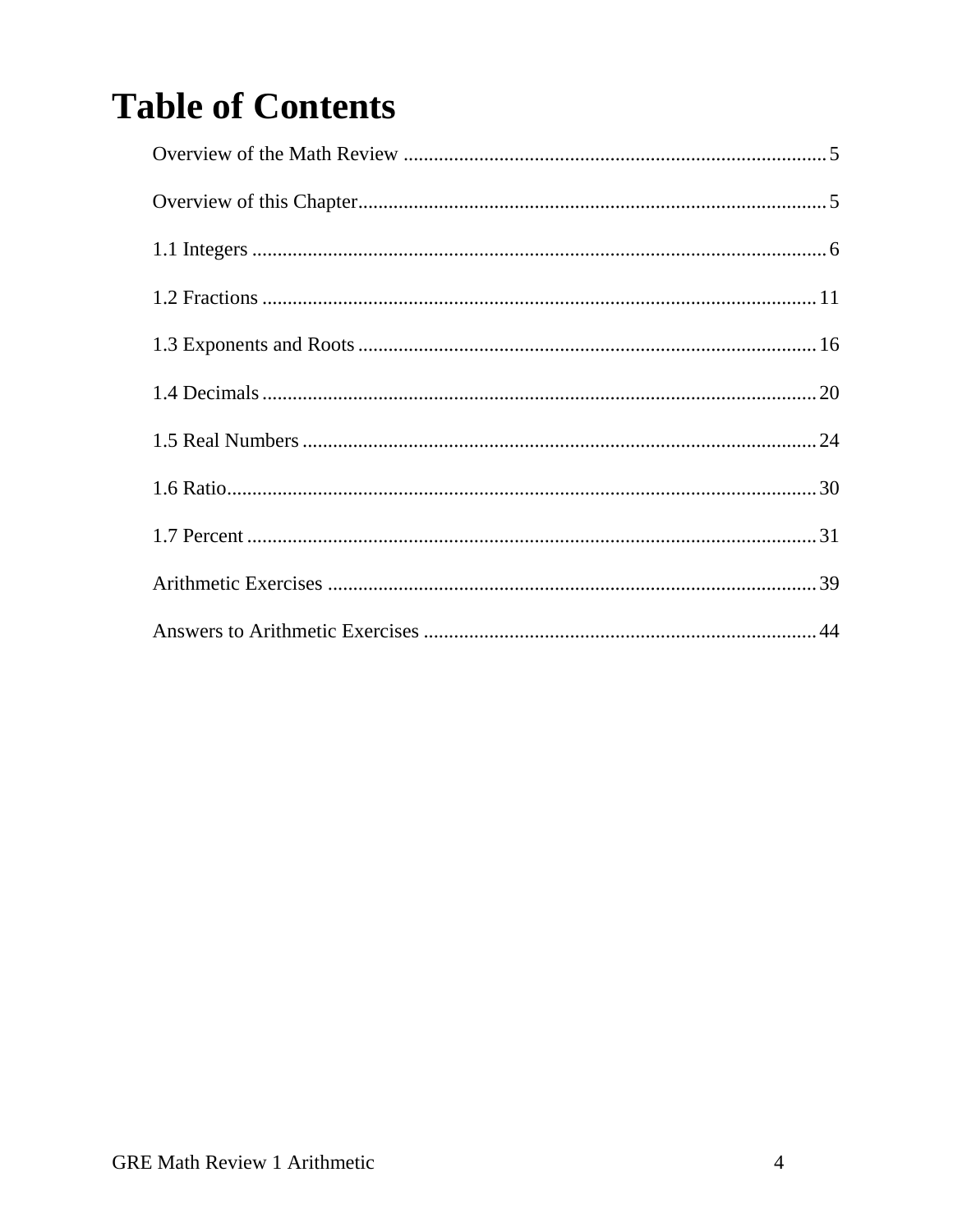# <span id="page-4-0"></span>*Overview of the Math Review*

The Math Review consists of 4 chapters: Arithmetic, Algebra, Geometry, and Data Analysis.

Each of the 4 chapters in the Math Review will familiarize you with the mathematical skills and concepts that are important to understand in order to solve problems and reason quantitatively on the Quantitative Reasoning measure of the GRE<sup>®</sup> revised General Test.

The material in the Math Review includes many definitions, properties, and examples, as well as a set of exercises with answers at the end of each chapter. Note, however, that this review is not intended to be all inclusive. There may be some concepts on the test that are not explicitly presented in this review. If any topics in this review seem especially unfamiliar or are covered too briefly, we encourage you to consult appropriate mathematics texts for a more detailed treatment.

# <span id="page-4-1"></span>*Overview of this Chapter*

This is the Arithmetic Chapter of the Math Review.

The review of arithmetic begins with integers, fractions, and decimals and progresses to real numbers. The basic arithmetic operations of addition, subtraction, multiplication, and division are discussed, along with exponents and roots. The chapter ends with the concepts of ratio and percent.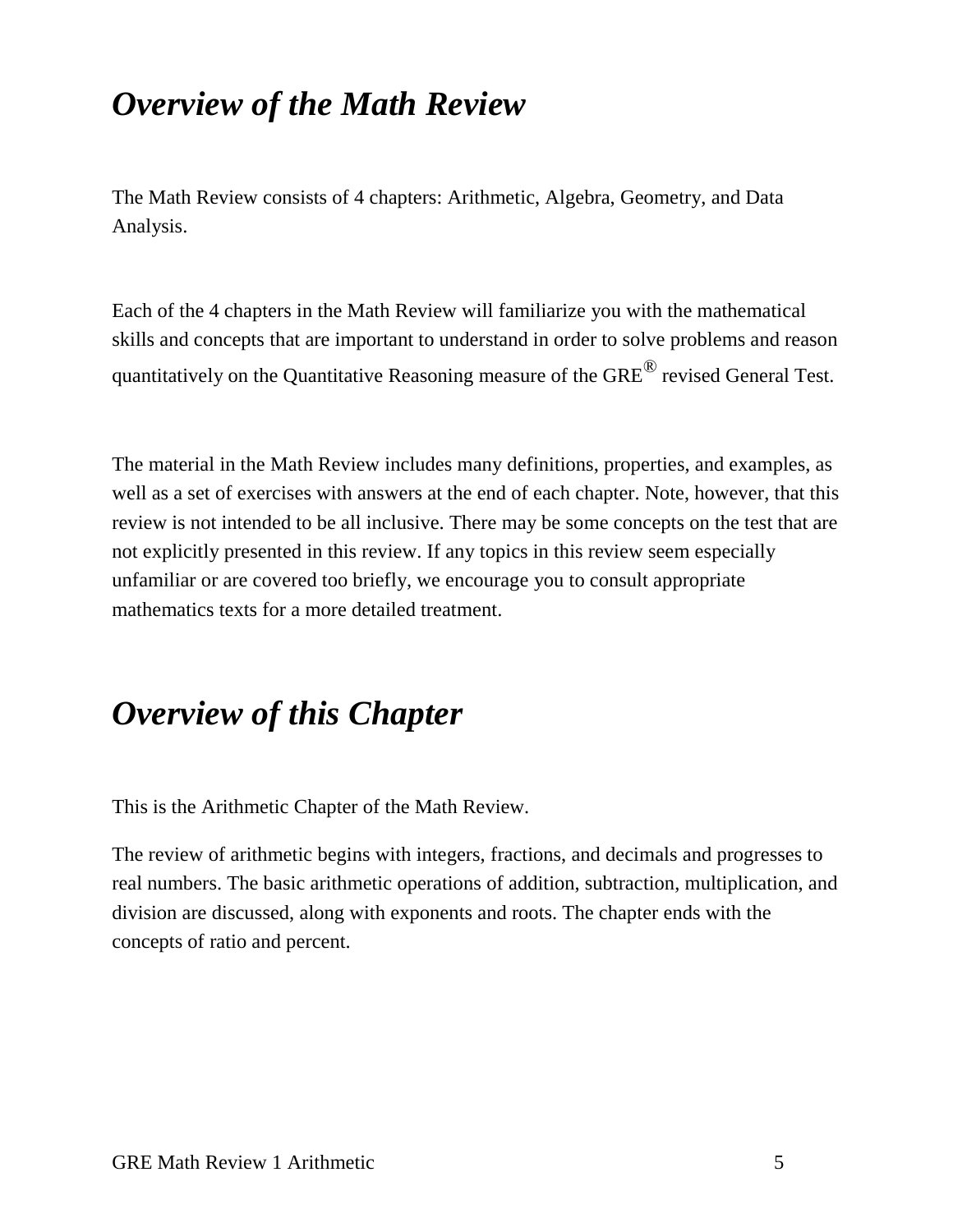### <span id="page-5-0"></span>*1.1 Integers*

The **integers** are the numbers 1, 2, 3, and so on, together with their negatives,

 $-1$ ,  $-2$ ,  $-3$ ,  $\ldots$ , and 0. negative 1, negative 2, negative 3, dot dot dot, and 0.

Thus, the set of integers is  $\{\ldots, -3, -2, -1, 0, 1, 2, 3, \ldots\}$  dot dot, negative 3, negative 2, negative 1, 0, 1, 2, 3, dot dot dot.

The positive integers are greater than 0, the negative integers are less than 0, and 0 is neither positive nor negative. When integers are added, subtracted, or multiplied, the result is always an integer; division of integers is addressed below. The many elementary number facts for these operations, such as

 $7 + 8 = 15$ ,  $78 - 87 = -9$ , 78 minus  $87 =$  negative 9,

 $7 - (-18) = 25$ , 7 minus negative  $18 = 25$ , and

 $(7)(8) = 56$ , 7 times  $8 = 56$ ,

should be familiar to you; they are not reviewed here. Here are three general facts regarding multiplication of integers.

Fact 1: The product of two positive integers is a positive integer.

Fact 2: The product of two negative integers is a positive integer.

Fact 3: The product of a positive integer and a negative integer is a negative integer.

When integers are multiplied, each of the multiplied integers is called a **factor** or **divisor** of the resulting product. For example,  $(2)(3)(10) = 60$ , 2 times 3 times  $10 = 60$ ,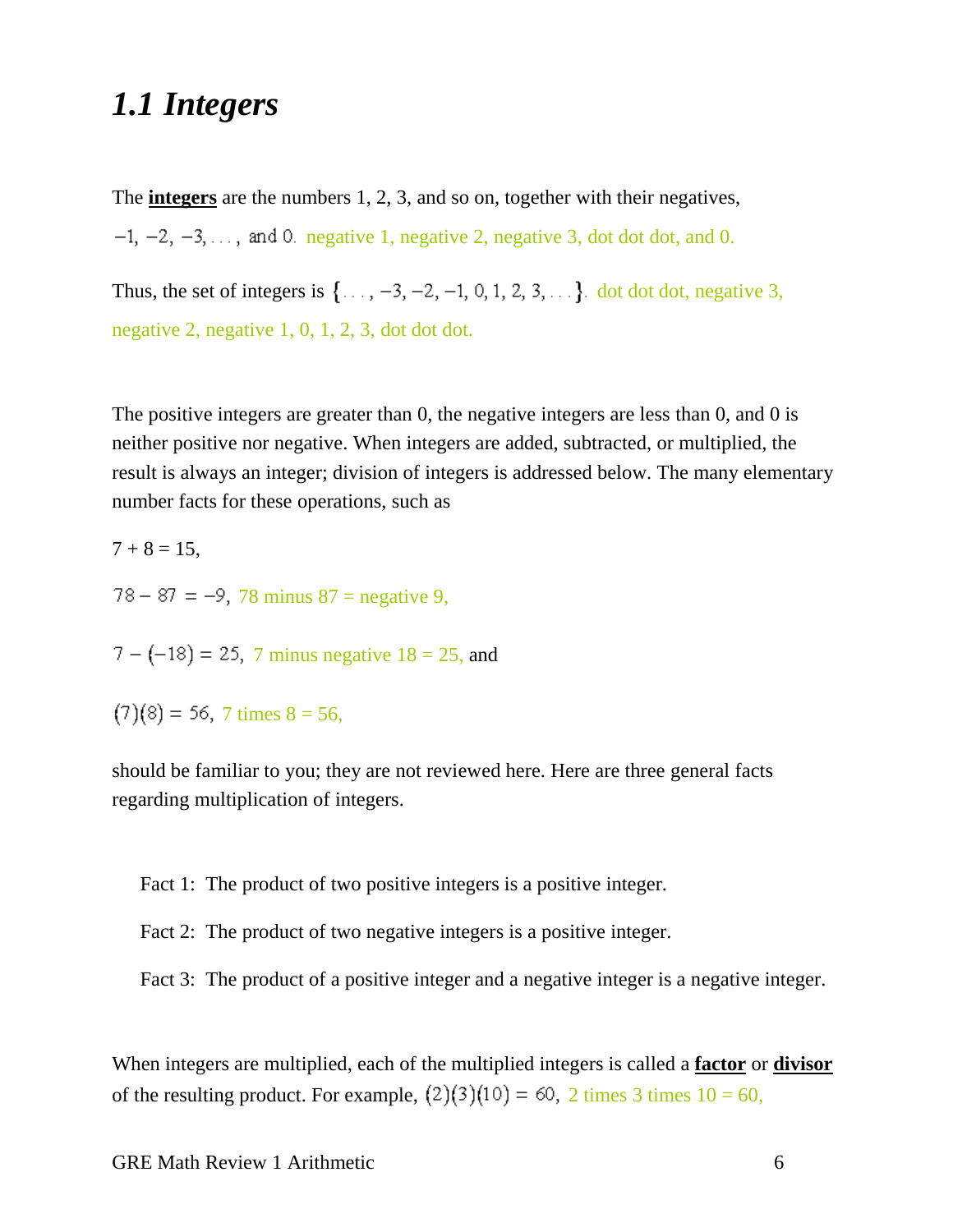so 2, 3, and 10 are factors of 60. The integers 4, 15, 5, and 12 are also factors of 60, since  $(4)(15) = 60$  and  $(5)(12) = 60$ . 4 times 15 equals 60 and 5 times  $12 = 60$ .

The positive factors of 60 are 1, 2, 3, 4, 5, 6, 10, 12, 15, 20, 30, and 60. The negatives of these integers are also factors of 60, since, for example,  $(-2)(-30) = 60$ . negative 2 times negative  $30 = 60$ .

There are no other factors of 60. We say that 60 is a **multiple** of each of its factors and that 60 is **divisible** by each of its divisors. Here are five more examples of factors and multiples.

Example A: The positive factors of 100 are 1, 2, 4, 5, 10, 20, 25, 50, and 100.

Example B: 25 is a multiple of only six integers: 1, 5, 25, and their negatives.

Example C: The list of positive multiples of 25 has no end: 0, 25, 50, 75, 100, 125, 150, etc.; likewise, every nonzero integer has infinitely many multiples.

Example D: 1 is a factor of every integer; 1 is not a multiple of any integer except 1 and  $-1$ . 1 and negative 1.

Example E: 0 is a multiple of every integer; 0 is not a factor of any integer except 0.

The **least common multiple** of two nonzero integers *a* and *b* is the least positive integer that is a multiple of both *a* and *b*. For example, the least common multiple of 30 and 75 is 150. This is because the positive multiples of 30 are 30, 60, 90, 120, 150, 180, 210, 240, 270, 300, etc., and the positive multiples of 75 are 75, 150, 225, 300, 375, 450, etc. Thus, the *common* positive multiples of 30 and 75 are 150, 300, 450, etc., and the least of these is 150.

The **greatest common divisor** (or **greatest common factor**) of two nonzero integers *a* and *b* is the greatest positive integer that is a divisor of both *a* and *b*. For example, the greatest common divisor of 30 and 75 is 15. This is because the positive divisors of 30 are 1, 2, 3, 5, 6, 10, 15, and 30, and the positive divisors of 75 are 1, 3, 5, 15, 25, and 75.

GRE Math Review 1 Arithmetic 7 and 7 and 7 and 7 and 7 and 7 and 7 and 7 and 7 and 7 and 7 and 7 and 7 and 7 and 7 and 7 and 7 and 7 and 7 and 7 and 7 and 7 and 7 and 7 and 7 and 7 and 7 and 7 and 7 and 7 and 7 and 7 and 7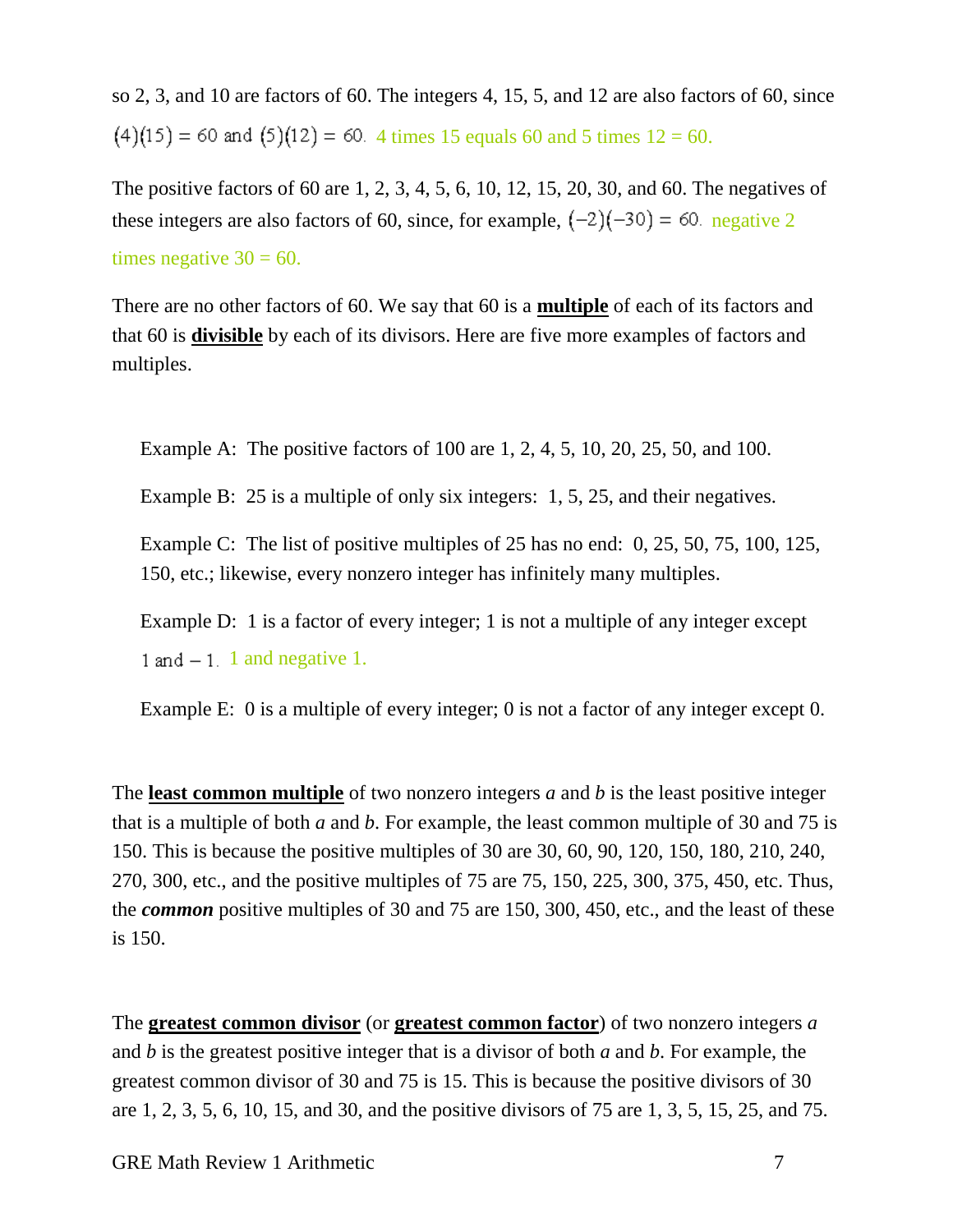Thus, the *common* positive divisors of 30 and 75 are 1, 3, 5, and 15, and the greatest of these is 15.

When an integer *a* is divided by an integer *b*, where *b* is a divisor of *a*, the result is always a divisor of *a*. For example, when 60 is divided by 6 (one of its divisors), the result is 10, which is another divisor of 60. If *b* is *not* a divisor of *a*, then the result can be viewed in three different ways. The result can be viewed as a fraction or as a decimal, both of which are discussed later, or the result can be viewed as a **quotient** with a **remainder**, where both are integers. Each view is useful, depending on the context. Fractions and decimals are useful when the result must be viewed as a single number, while quotients with remainders are useful for describing the result in terms of integers only.

Regarding quotients with remainders, consider two positive integers *a* and *b* for which *b* is *not* a divisor of *a*; for example, the integers 19 and 7. When 19 is divided by 7, the result is greater than 2, since  $(2)(7) < 19$ , 2 times 7 is less than 19, but less than 3, since 19 < (3)(7). 19 is less than 3 times 7. Because 19 is 5 more than  $(2)(7)$ , 2 times 7, we say that the result of 19 divided by 7 is the quotient 2 with remainder 5, or simply 2 remainder 5. In general, when a positive integer *a* is divided by a positive integer *b*, you first find the greatest multiple of *b* that is less than or equal to *a*. That multiple of *b* can be expressed as the product *qb*, where *q* is the quotient. Then the remainder is equal to *a* minus that multiple of *b*, or  $r = a - qb$ ,  $r = a$  minus *qb*, where *r* is the remainder. The remainder is always greater than or equal to 0 and less than *b*.

Here are three examples that illustrate a few different cases of division resulting in a quotient and remainder.

Example A: 100 divided by 45 is 2 remainder 10, since the greatest multiple of 45 that's less than or equal to 100 is  $(2)(45)$ , 2 times 45, or 90, which is 10 less than 100.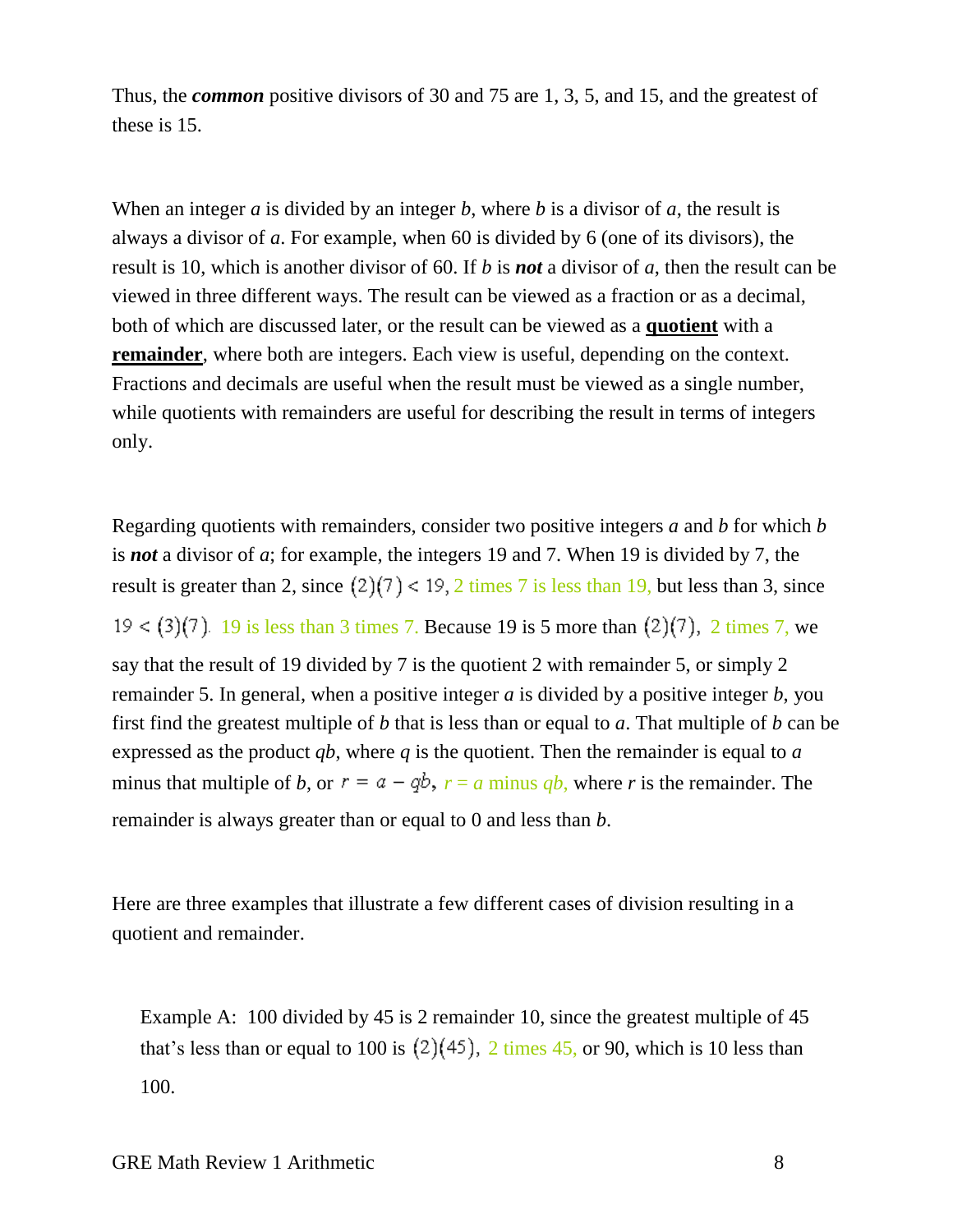Example B: 24 divided by 4 is 6 remainder 0, since the greatest multiple of 4 that's less than or equal to 24 is 24 itself, which is 0 less than 24. In general, the remainder is 0 if and only if *a* is divisible by *b*.

Example C: 6 divided by 24 is 0 remainder 6, since the greatest multiple of 24 that's less than or equal to 6 is  $(0)(24)$ , 0 times 24, or 0, which is 6 less than 6.

Here are five more examples.

Example D: 100 divided by 3, is 33 remainder 1, since

 $100 = (33)(3) + 1.$   $100 = 33$  times 3, + 1.

Example E: 100 divided by 25 is 4 remainder 0, since

 $100 = (4)(25) + 0.$   $100 = 4$  times  $25, +0.$ 

Example F: 80 divided by 100 is 0 remainder 80, since

 $80 = (0)(100) + 80.$   $80 = 0$  times  $100, +80.$ 

Example G: When you divide 100 by 2, the remainder is 0.

Example H: When you divide 99 by 2, the remainder is 1.

If an integer is divisible by 2, it is called an **even integer**; otherwise it is an **odd integer**. Note that when a positive odd integer is divided by 2, the remainder is always 1. The set of even integers is  $\{\ldots, -6, -4, -2, 0, 2, 4, 6, \ldots\}$ , dot dot, negative 6, negative 4, negative 2, 0, 2, 4, 6, dot dot dot,

and the set of odd integers is  $\{\ldots, -5, -3, -1, 1, 3, 5, \ldots\}$  dot dot, negative 5, negative 3, negative 1, 1, 3, 5, dot dot dot.

GRE Math Review 1 Arithmetic 9 Here are six useful facts regarding the sum and product of even and odd integers.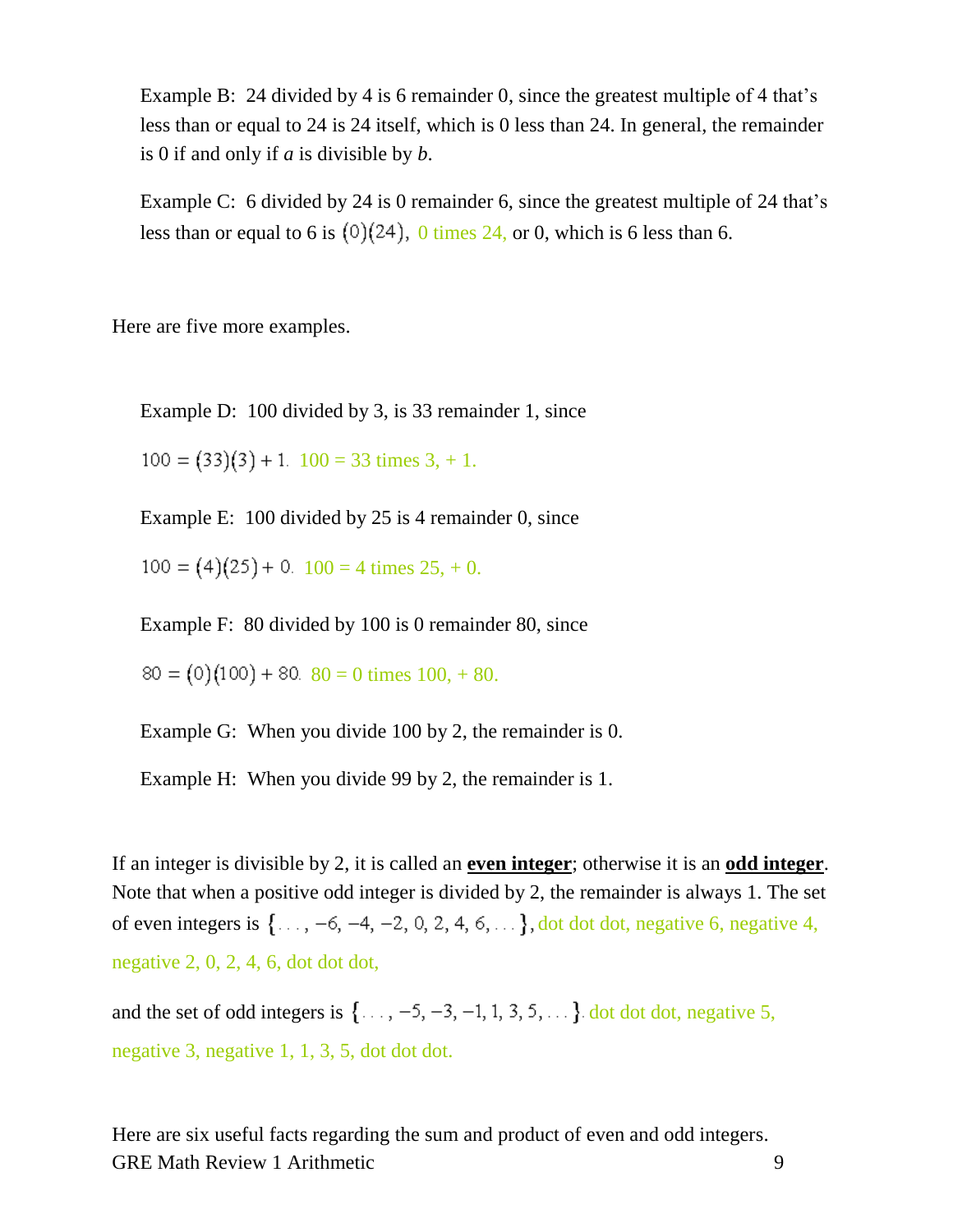Fact 1: The sum of two even integers is an even integer.

Fact 2: The sum of two odd integers is an even integer.

Fact 3: The sum of an even integer and an odd integer is an odd integer.

Fact 4: The product of two even integers is an even integer.

Fact 5: The product of two odd integers is an odd integer.

Fact 6: The product of an even integer and an odd integer is an even integer.

A **prime number** is an integer greater than 1 that has only two positive divisors: 1 and itself. The first ten prime numbers are 2, 3, 5, 7, 11, 13, 17, 19, 23, and 29. The integer 14 is not a prime number, since it has four positive divisors: 1, 2, 7, and 14. The integer 1 is not a prime number, and the integer 2 is the only prime number that is even.

Every integer greater than 1 either is a prime number or can be uniquely expressed as a product of factors that are prime numbers, or **prime divisors**. Such an expression is called a **prime factorization**. Here are six examples of prime factorizations.

Example A:  $12 = (2)(2)(3) = (2^2)(3)$   $12 = 2$  times 2 times 3, which is equal to 2 to the power 2, times 3

Example B:  $14 = (2)(7)$   $14 = 2$  times 7

Example C:  $81 = (3)(3)(3)(3) = 3<sup>4</sup> 81 = 3$  times 3 times 3, which is equal to 3 to the 4th power

Example D:  $338 = (2)(13)(13) = (2)(13)^2$   $338 = 2$  times 13 times 13, which is equal to 2, times the quantity 13 to the power 2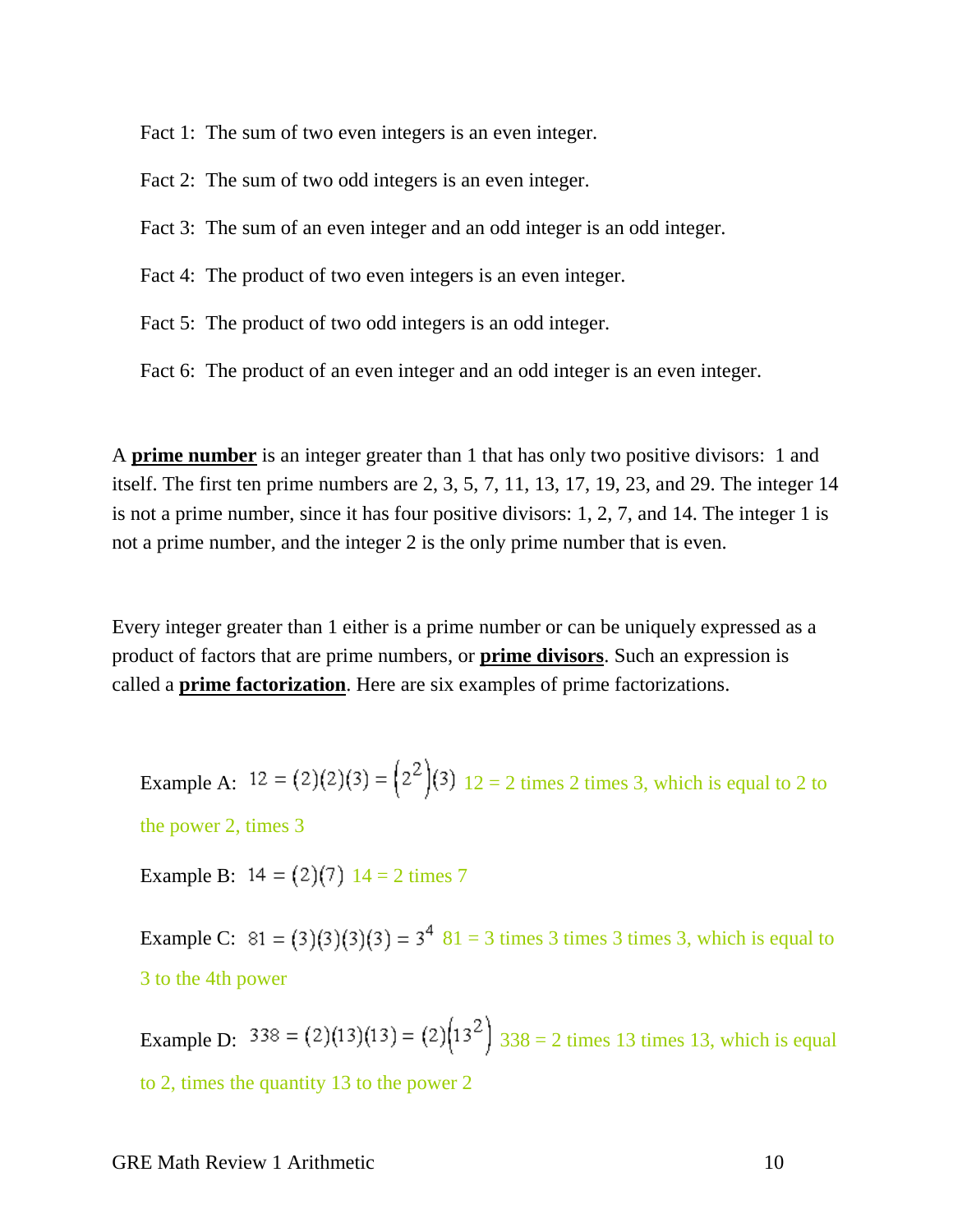Example E:  $800 = (2)(2)(2)(2)(5)(5) = (2^5)(5^2) 800 = 2 \text{ times } 2 \text{ times } 2 \text{ times } 2$ 2 times 2, times, 5 times 5, which is equal to 2 to the power 5, times 5 to the power 2 Example F:  $1,155 = (3)(5)(7)(11)$   $1,155 = 3$  times 5 times 7 times 11

An integer greater than 1 that is not a prime number is called a **composite number**. The first ten composite numbers are 4, 6, 8, 9, 10, 12, 14, 15, 16, and 18.

### <span id="page-10-0"></span>*1.2 Fractions*

A **fraction** is a number of the form  $\frac{a}{b}$ , a over *b*, where a and *b* are integers and

 $b \neq 0$  *b* is not equal to 0. The integer *a* is called the **numerator** of the fraction, and *b* is called the **<u>denominator</u>**. For example,  $\frac{-7}{5}$  negative 7 over 5 is a fraction in which  $-7$ negative 7 is the numerator and 5 is the denominator. Such numbers are also called **rational numbers**.

If both the numerator *a* and denominator *b* are multiplied by the same nonzero integer, the resulting fraction will be equivalent to  $\frac{a}{b}$  *a* over *b*. For example,

$$
\frac{-7}{5} = \frac{(-7)(4)}{(5)(4)} = \frac{-28}{20} \text{ and}
$$

$$
\frac{-7}{5} = \frac{(-7)(-1)}{(5)(-1)} = \frac{7}{-5}
$$

GRE Math Review 1 Arithmetic 11 the fraction negative 7 over  $5 =$  the fraction with numerator negative 7 times 4 and denominator 5 times 4, which is equal to the fraction negative 28 over 20, and the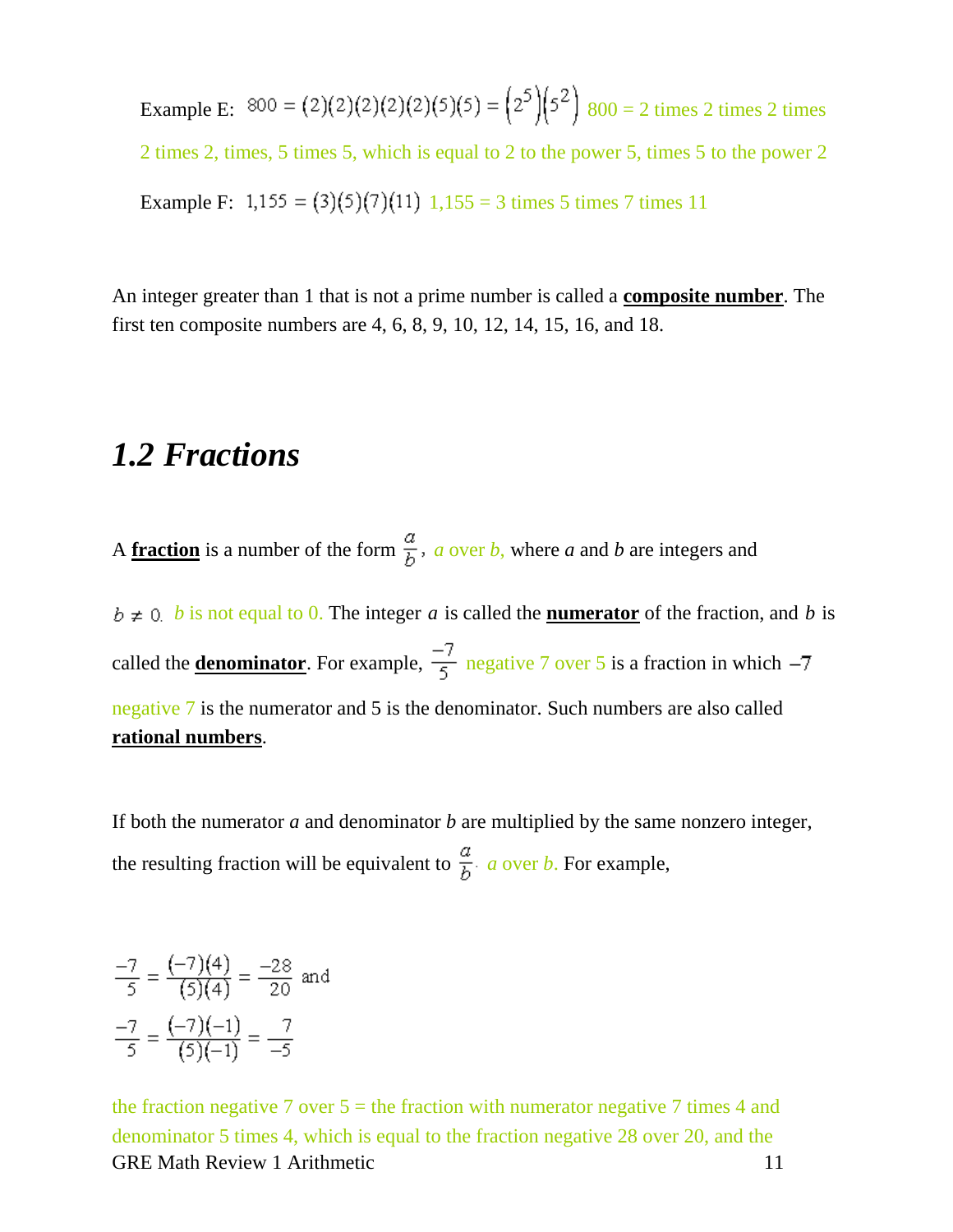fraction negative 7 over 5 is also equal to the fraction with numerator negative 7 times negative 1 and denominator 5 times negative 1, which is equal to the fraction 7 over negative 5

A fraction with a negative sign in either the numerator or denominator can be written with the negative sign in front of the fraction; for example,

 $\frac{-7}{5} = \frac{7}{-5} = -\frac{7}{5}$  the fraction negative 7 over 5 = the fraction 7 over negative 5, which is equal to the negative of the fraction 7 over 5.

If both the numerator and denominator have a common factor, then the numerator and denominator can be factored and reduced to an equivalent fraction. For example,

 $\frac{40}{72} = \frac{(8)(5)}{(8)(9)} = \frac{5}{9}$  the fraction 40 over 72 = the fraction with numerator 8 times 5 and denominator 8 times 9, which is equal to the fraction 5 over 9.

To add two fractions with the same denominator, you add the numerators and keep the same denominator. For example,

 $-\frac{8}{11} + \frac{5}{11} = \frac{-8+5}{11} = -\frac{3}{11}$ . the negative of the fraction 8 over 5 + the fraction 5 over  $11$  = the fraction with numerator negative  $8 + 5$ , and denominator 11, which is equal to the fraction negative 3 over 11, which is equal to the negative of the fraction 3 over 11.

To add two fractions with different denominators, first find a **common denominator**, which is a common multiple of the two denominators. Then convert both fractions to equivalent fractions with the same denominator. Finally, add the numerators and keep the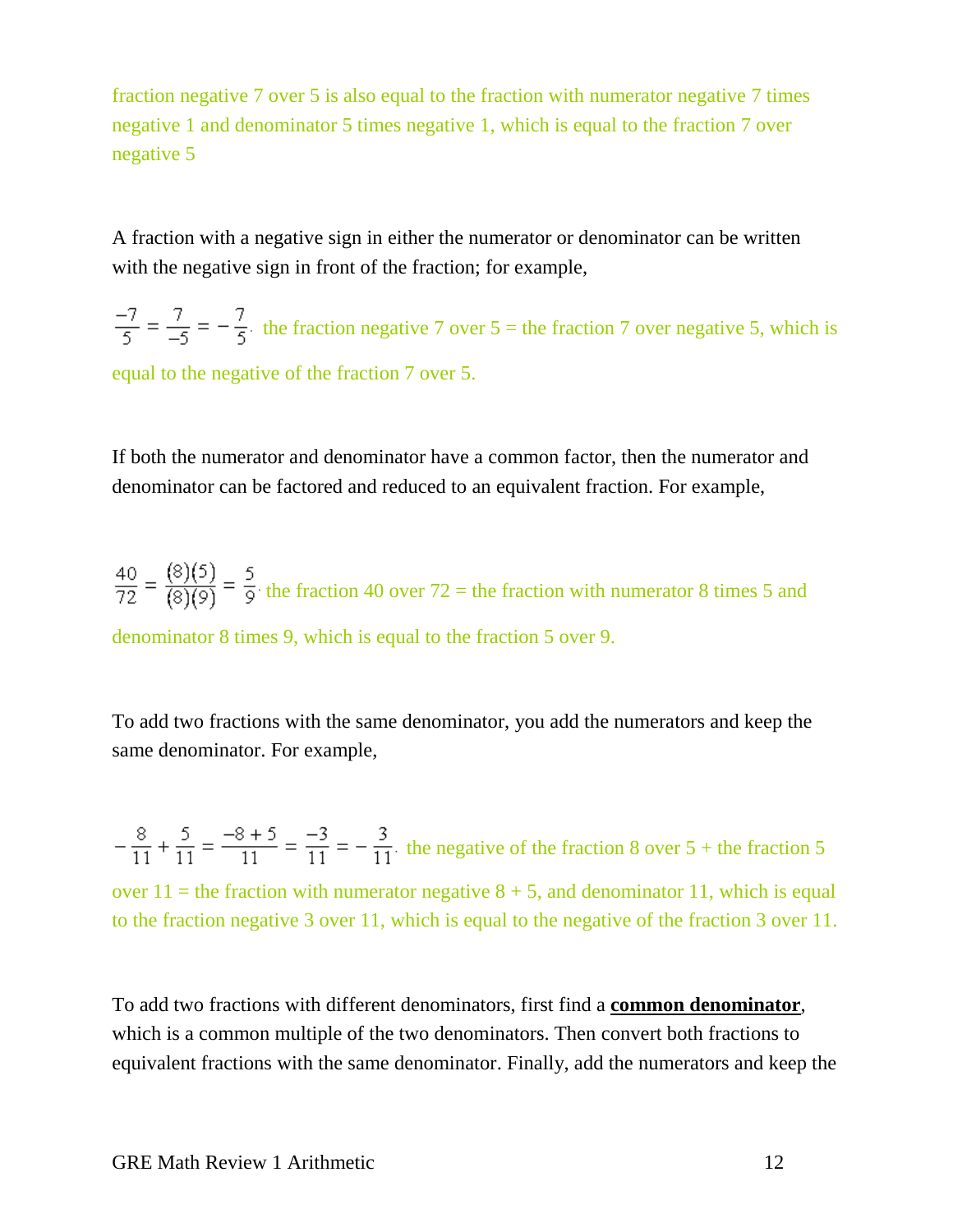common denominator. For example, to add the two fractions  $\frac{1}{3}$  and  $-\frac{2}{5}$ , 1 third and negative 2 fifths, use the common denominator 15:

$$
\frac{1}{3} + \frac{-2}{5} = \left(\frac{1}{3}\right)\left(\frac{5}{5}\right) + \left(\frac{-2}{5}\right)\left(\frac{3}{3}\right)
$$

$$
= \frac{5}{15} + \frac{-6}{15} = \frac{5 + (-6)}{15} = -\frac{1}{15}.
$$

1 third + negative 2 fifths = 1 third times 5 over 5, +, negative 2 fifths times 3 over 3, which is equal to 5 over  $15$  + negative 6 over 15, which is equal to the fraction with numerator  $5 +$  negative 6, and denominator 15, which is equal to the negative of the fraction 1 over 15.

The same method applies to subtraction of fractions.

To multiply two fractions, multiply the two numerators and multiply the two denominators. Here are two examples.

Example A: 
$$
\left(\frac{10}{7}\right)\left(\frac{-1}{3}\right) = \frac{(10)(-1)}{(7)(3)} = \frac{-10}{21} = -\frac{10}{21}
$$

The fraction 10 over 7 times the fraction negative 1 over  $3 =$  the fraction with numerator 10 times negative 1 and denominator 7 times 3, which is equal to the fraction negative 10 over 21, which is equal to the negative of the fraction 10 over 21

Example B: 
$$
\left(\frac{8}{3}\right)\left(\frac{7}{3}\right) = \frac{56}{9}
$$

The fraction 8 over 3 times the fraction 7 over  $3 =$  the fraction 56 over 9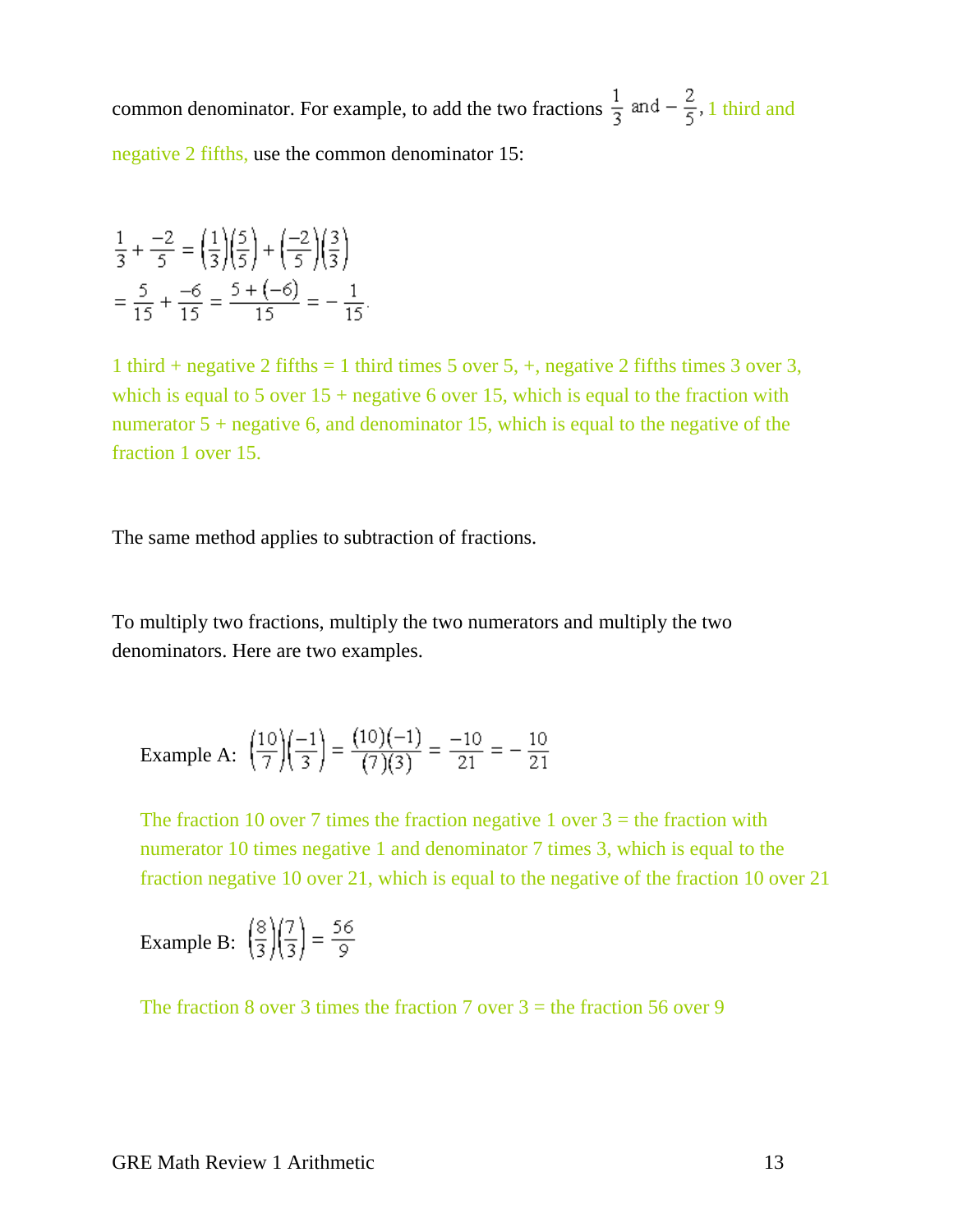To divide one fraction by another, first **invert** the second fraction, that is, find its **reciprocal**; then multiply the first fraction by the inverted fraction. Here are two examples.

Example A: 
$$
\frac{17}{8} \div \frac{3}{4} = \left(\frac{17}{8}\right)\left(\frac{4}{3}\right) = \left(\frac{4}{8}\right)\left(\frac{17}{3}\right) = \left(\frac{1}{2}\right)\left(\frac{17}{3}\right) = \frac{17}{6}
$$

The fraction 17 over 8, divided by the fraction 3 over  $4 =$  the fraction 17 over 8, times the fraction 4 over 3, which is equal to the fraction 4 over 8, times the fraction 17 over 3, which is equal to the fraction 1 over 2 times the fraction 17 over 3, which is equal to the fraction17 over 6

Example B: 
$$
\frac{\frac{3}{10}}{\frac{7}{13}} = \left(\frac{3}{10}\right)\left(\frac{13}{7}\right) = \frac{39}{70}
$$

The fraction with numerator equal to the fraction 3 over 10 and denominator equal to the fraction 7 over  $13$  = the fraction 3 over 10, times the fraction 13 over 7, which is equal to the fraction 39 over 70

An expression such as  $4\frac{3}{8}$  4 and 3 eighths is called a **mixed number**. It consists of an integer part and a fraction part; the mixed number  $4\frac{3}{8}$  4 and 3 eighths means

 $4 + \frac{3}{8}$  the integer 4 + the fraction 3 eighths. To convert a mixed number to an ordinary fraction, convert the integer part to an equivalent fraction and add it to the fraction part. For example,

$$
4\frac{3}{8} = 4 + \frac{3}{8} = \left(\frac{4}{1}\right)\left(\frac{8}{8}\right) + \frac{3}{8}
$$

$$
= \frac{32}{8} + \frac{3}{8} = \frac{35}{8}.
$$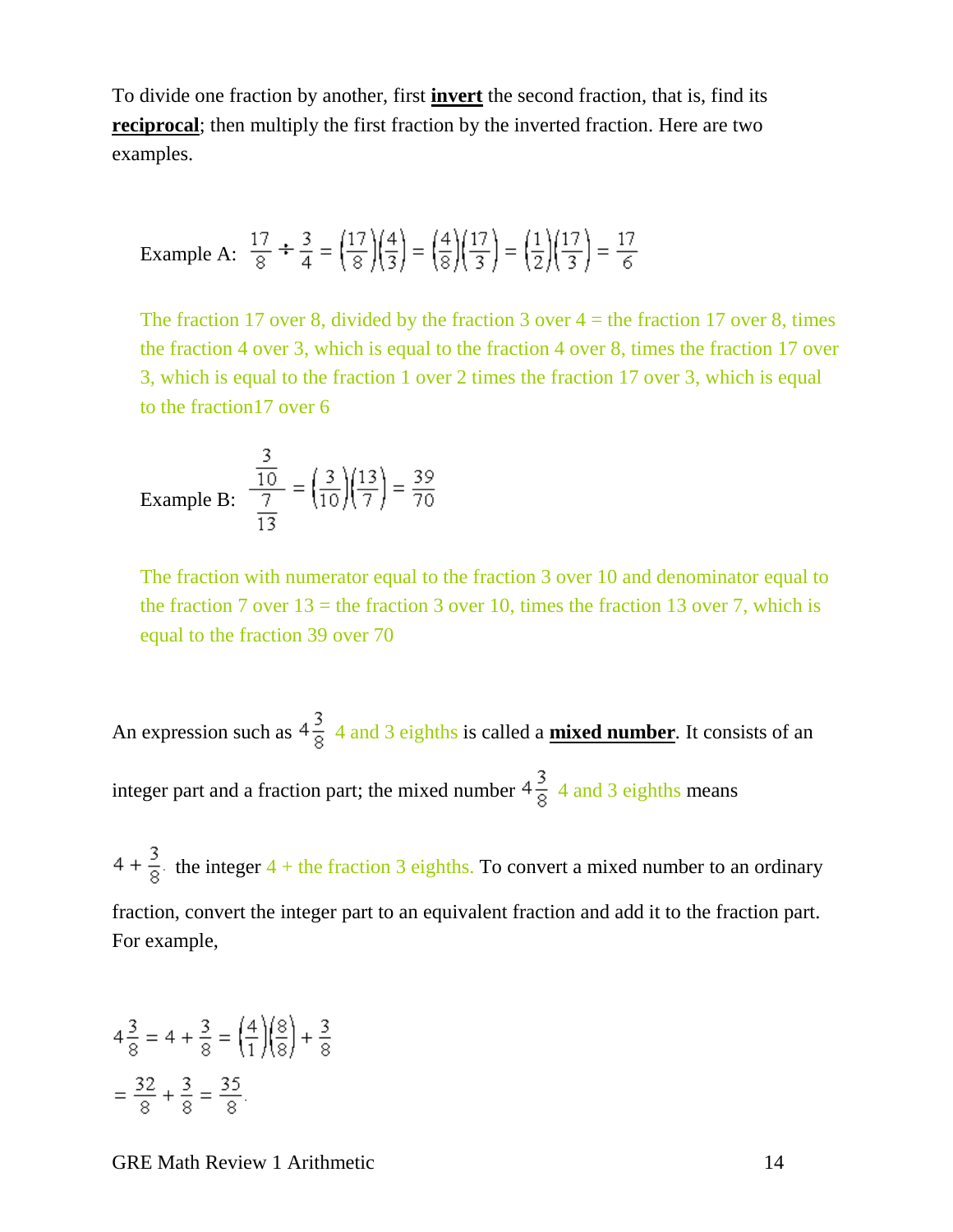the mixed number 4 and 3 eights  $=$  the integer 4 + the fraction 3 eighths, which is equal to the fraction 4 over 1, times the fraction 8 over 8, +, the fraction 3 over 8, which is equal to the fraction  $32$  over  $8 +$  the fraction 3 over 8, which is equal to the ordinary fraction 35 over 8.

Note that numbers of the form  $\frac{a}{b}$ , *a* over *b*, where either *a* or *b* is not an integer and  $b \neq 0$ , *b* is not equal to 0, are fractional expressions that can be manipulated just like fractions. For example, the numbers  $\frac{\pi}{2}$  and  $\frac{\pi}{3}$  pi over 2 and pi over 3 can be added together as follows.

$$
\frac{\pi}{2} + \frac{\pi}{3} = \left(\frac{\pi}{2}\right)\left(\frac{3}{3}\right) + \left(\frac{\pi}{3}\right)\left(\frac{2}{2}\right)
$$

$$
= \frac{3\pi}{6} + \frac{2\pi}{6} = \frac{5\pi}{6}
$$

pi over 2 + pi over 3 = pi over 2, times 3 over 3, +, pi over 3 times 2 over 2, which is equal to 3pi over 6, +, 2pi over 6, which is equal to 5pi over 6

#### And the number



the fraction with numerator equal to the fraction 1 over the positive square root of 2 and denominator equal to the fraction 3 over the positive square root of 5

can be simplified as follows.

$$
\frac{\frac{1}{\sqrt{2}}}{\frac{3}{\sqrt{5}}} = \left(\frac{1}{\sqrt{2}}\right)\left(\frac{\sqrt{5}}{3}\right) = \frac{\sqrt{5}}{3\sqrt{2}}
$$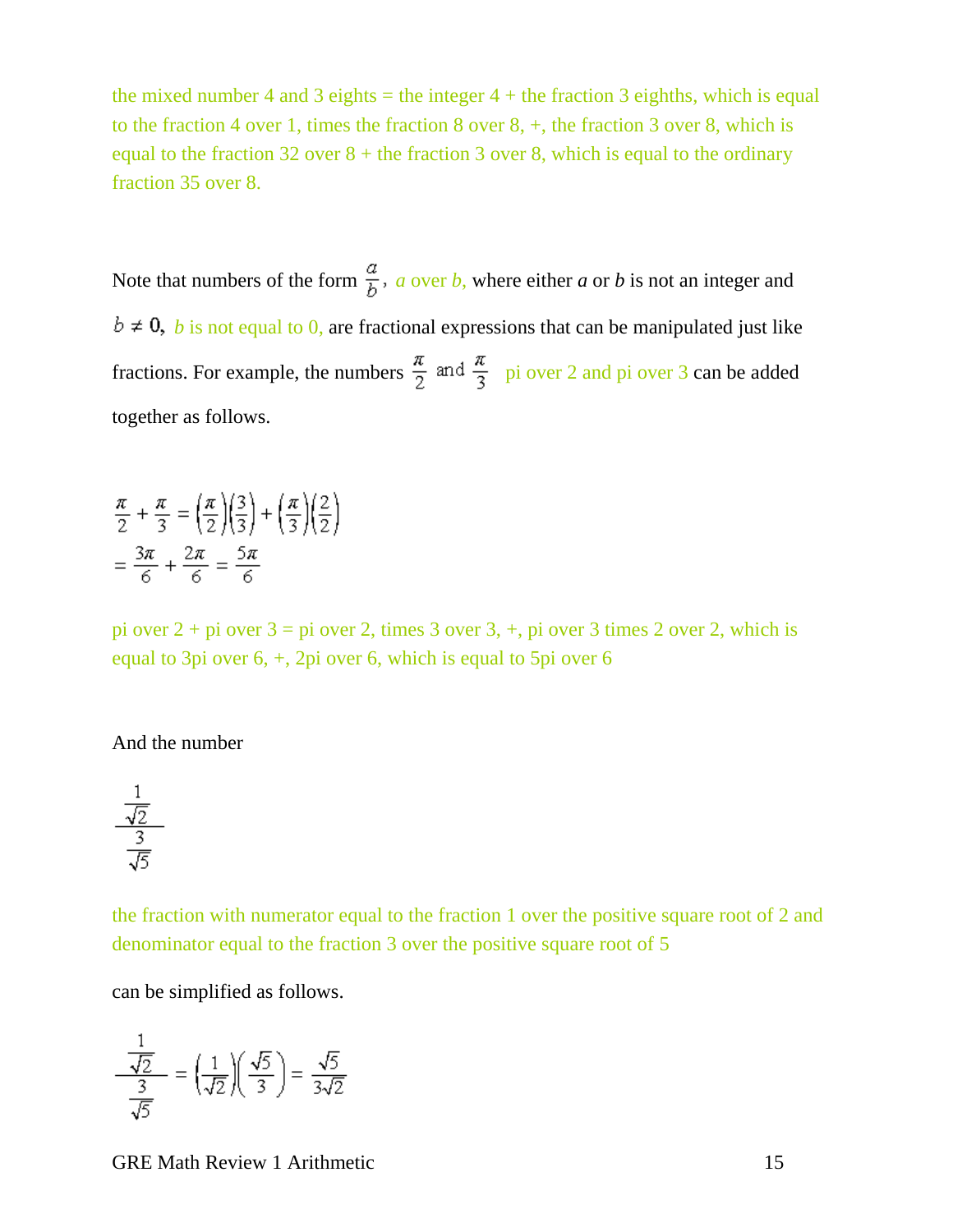the fraction with numerator equal to the fraction 1 over the positive square root of 2 and denominator equal to the fraction 3 over the positive square root of  $5 =$  the fraction 1 over the positive square root of 2, times the fraction with numerator equal to the positive square root of 5 and denominator 3, which is equal to the fraction with numerator equal to the positive square root of 5 and denominator equal to 3 times the positive square root of 2

## <span id="page-15-0"></span>*1.3 Exponents and Roots*

Exponents are used to denote the repeated multiplication of a number by itself; for example,  $3^4 = (3)(3)(3)(3) = 81$  and  $5^3 = (5)(5)(5) = 125$ . 3 superscript  $4 = 3$  times 3 times 3 times 3, that is 3 multiplied by itself 4 times, which is equal to 81, and 5 superscript  $3 = 5$  times 5 times 5, that is 5 multiplied by itself 3 times, which is equal to 125.

In the expression  $3^4$ , 3 superscript 4, 3 is called the **base**, 4 is called the **exponent**, and we read the expression as "3 to the fourth power." So 5 to the third power is 125.

When the exponent is 2, we call the process **squaring**. Thus, 6 squared is 36; that is,  $6^{2} = (6)(6) = 36$ , 6 squared = 6 times 6 = 36, and 7 squared is 49; that is,  $7^2 = (7)(7) = 49.7$  squared = 7 times  $7 = 49.$ 

When negative numbers are raised to powers, the result may be positive or negative. For example,  $(-3)^2 = (-3)(-3) = 9$ , open parenthesis, negative 3, close parenthesis, squared  $=$  negative 3 times negative 3, which is equal to 9,

GRE Math Review 1 Arithmetic 16 while  $(-3)^5 = (-3)(-3)(-3)(-3)(-3) = -243$ . open parenthesis, negative 3, close parenthesis, to the fifth power = negative 3 multiplied by itself 5 times, which is equal to negative 243.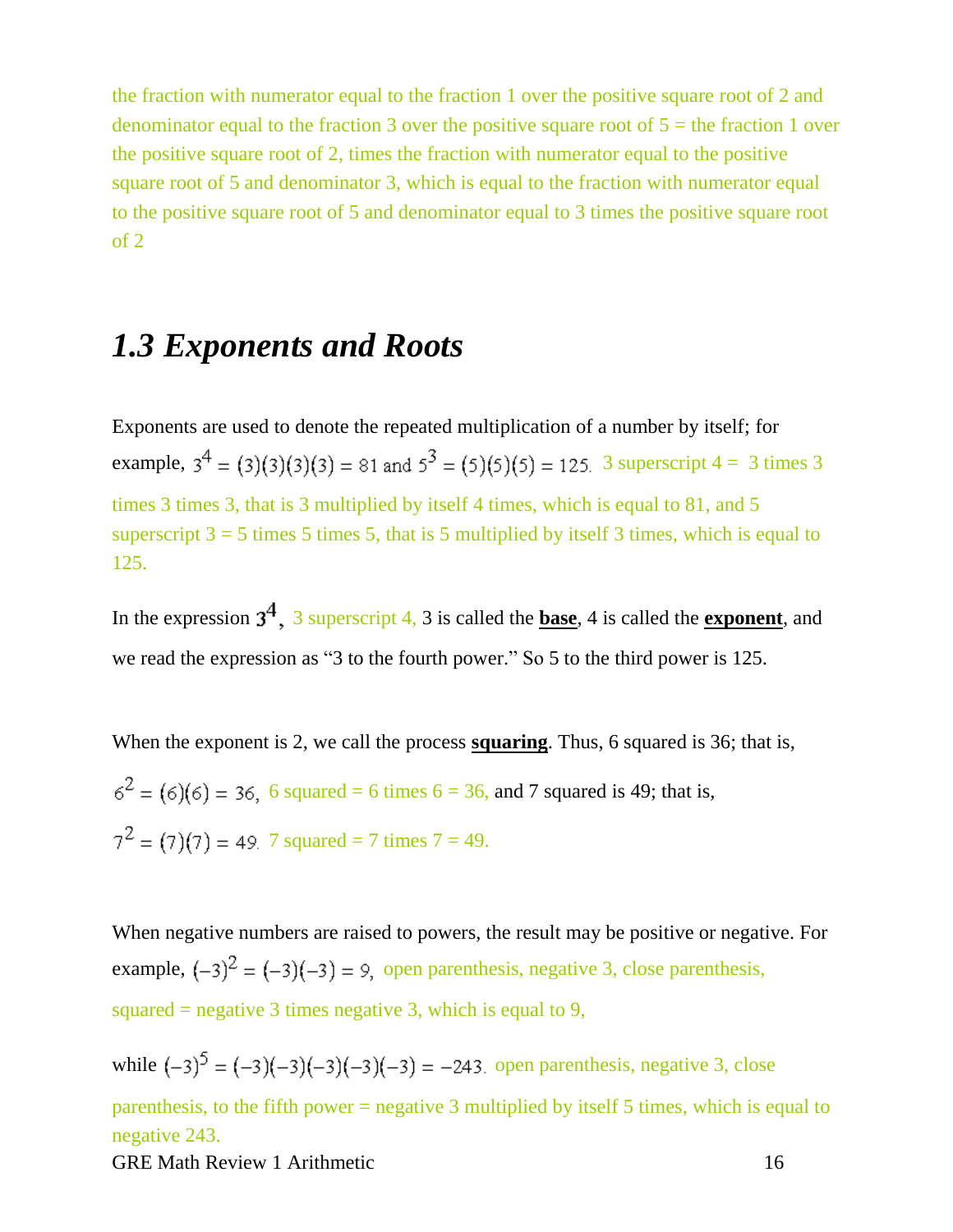A negative number raised to an even power is always positive, and a negative number raised to an odd power is always negative. Note that without the parentheses, the expression  $-3^2$  negative 3 squared means the negative of 3 squared; that is, the exponent is applied before the negative sign. So  $(-3)^2 = 9$ , but  $-3^2 = -9$  open parenthesis, negative 3, close parenthesis, squared  $= 9$ , but negative 3 squared  $=$  negative 9.

Exponents can also be negative or zero; such exponents are defined as follows.

The exponent zero: For all nonzero numbers *a*,

 $a^0 = 1$ . *a* to the power  $0 = 1$ .

The expression  $0^0$  to the power 0 is undefined.

Negative exponents: For all nonzero numbers *a*,

 $a^{-1} = \frac{1}{a}$ ,  $a^{-2} = \frac{1}{a^2}$ ,  $a^{-3} = \frac{1}{a^3}$ , etc.

*a* to the power negative  $1 = 1$  over *a*, *a* to the power negative  $2 = 1$  over *a* squared, *a* to the power negative  $3 = 1$  over *a* to the third power, etc.

Note that  $(a) (a^{-1}) = (a) (\frac{1}{a}) = 1$ .

*a*, times, *a* to the power negative  $1 = a$ , times, 1 over *a*, which is equal to 1.

A **square root** of a nonnegative number *n* is a number *r* such that  $r^2 = n$  *r* squared = *n*. For example, 4 is a square root of 16 because  $4^2 = 16$ . 4 squared = 16.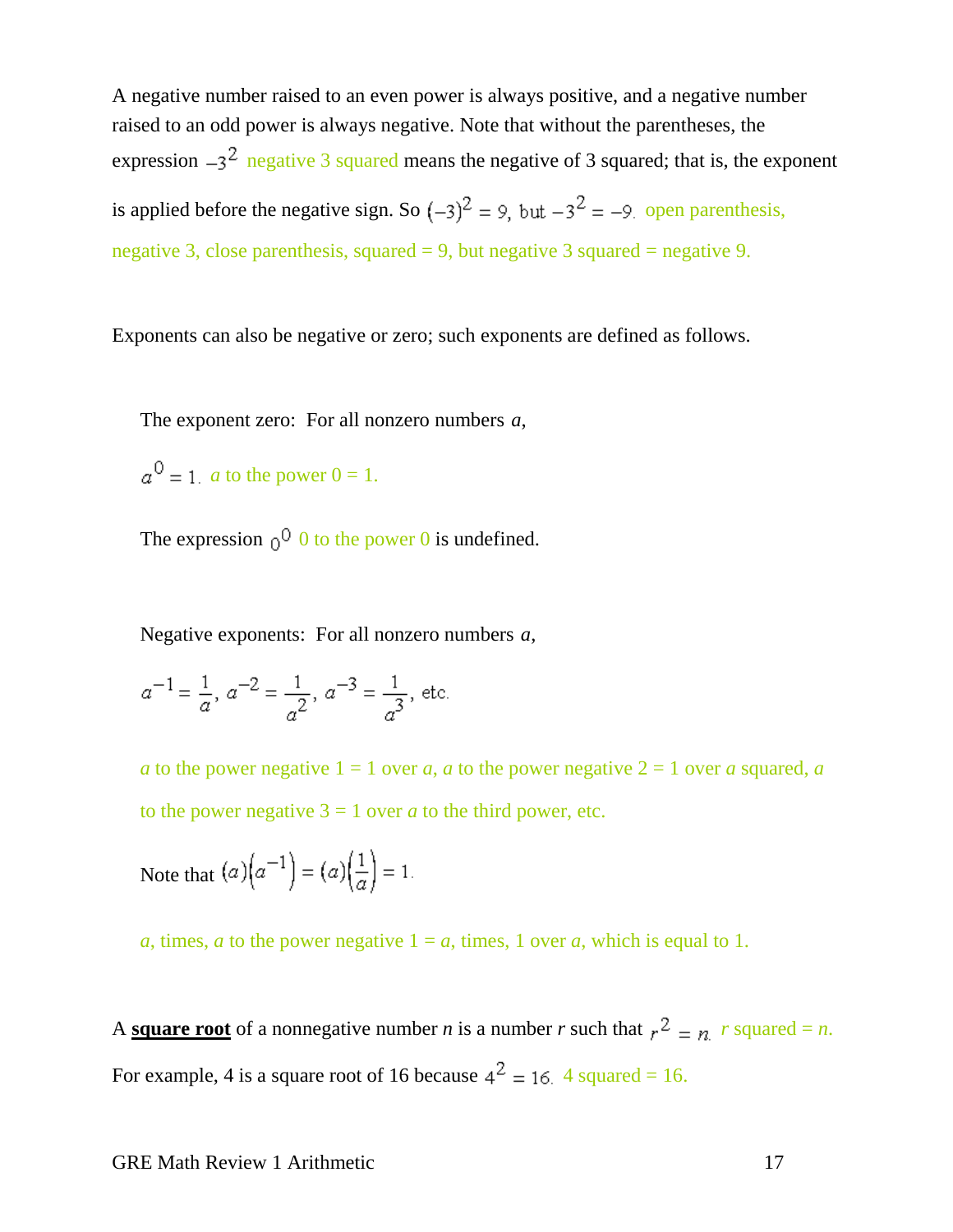Another square root of 16 is  $-4$ , negative 4, since  $(-4)^2 = 16$  open parenthesis, negative 4, close parenthesis, squared  $= 16$ .

All positive numbers have two square roots, one positive and one negative. The only square root of 0 is 0. The expression consisting of the square root symbol  $\sqrt{\phantom{a}}$  placed over a nonnegative number denotes the **nonnegative** square root**,** or the positive square root if the number is greater than 0, of that nonnegative number. Therefore,

 $\sqrt{100}$  = 10,  $-\sqrt{100}$  = -10, and  $\sqrt{0}$  = 0. the square root symbol over the number  $100 = 10$ , a minus sign followed by, the square root symbol over the number  $100 =$ negative 10, and the square root symbol over the number  $0 = 0$ .

Square roots of negative numbers are not defined in the real number system.

Here are four important rules regarding operations with square roots, where  $a > 0$  and  $b > 0$ . *a* is greater than 0 and *b* is greater than 0.

Rule 1:  $(\sqrt{a})^2 = a$  open parenthesis, the positive square root of *a*, close parenthesis, squared  $= a$ 

Example A:  $(\sqrt{3})^2$  = 3 open parenthesis, the positive square root of 3, close parenthesis, squared  $= 3$ 

Example B:  $(\sqrt{\pi})^2 = \pi$  open parenthesis, the positive square root of pi, close  $\beta$  parenthesis, squared = pi

Rule 2:  $\sqrt{a^2} = a$  the positive square root of, *a* squared = *a* 

Example A:  $\sqrt{4} = 2$  the positive square root of  $4 = 2$ 

Example B:  $\sqrt{\pi^2} = \pi$  the positive square root of, pi squared = pi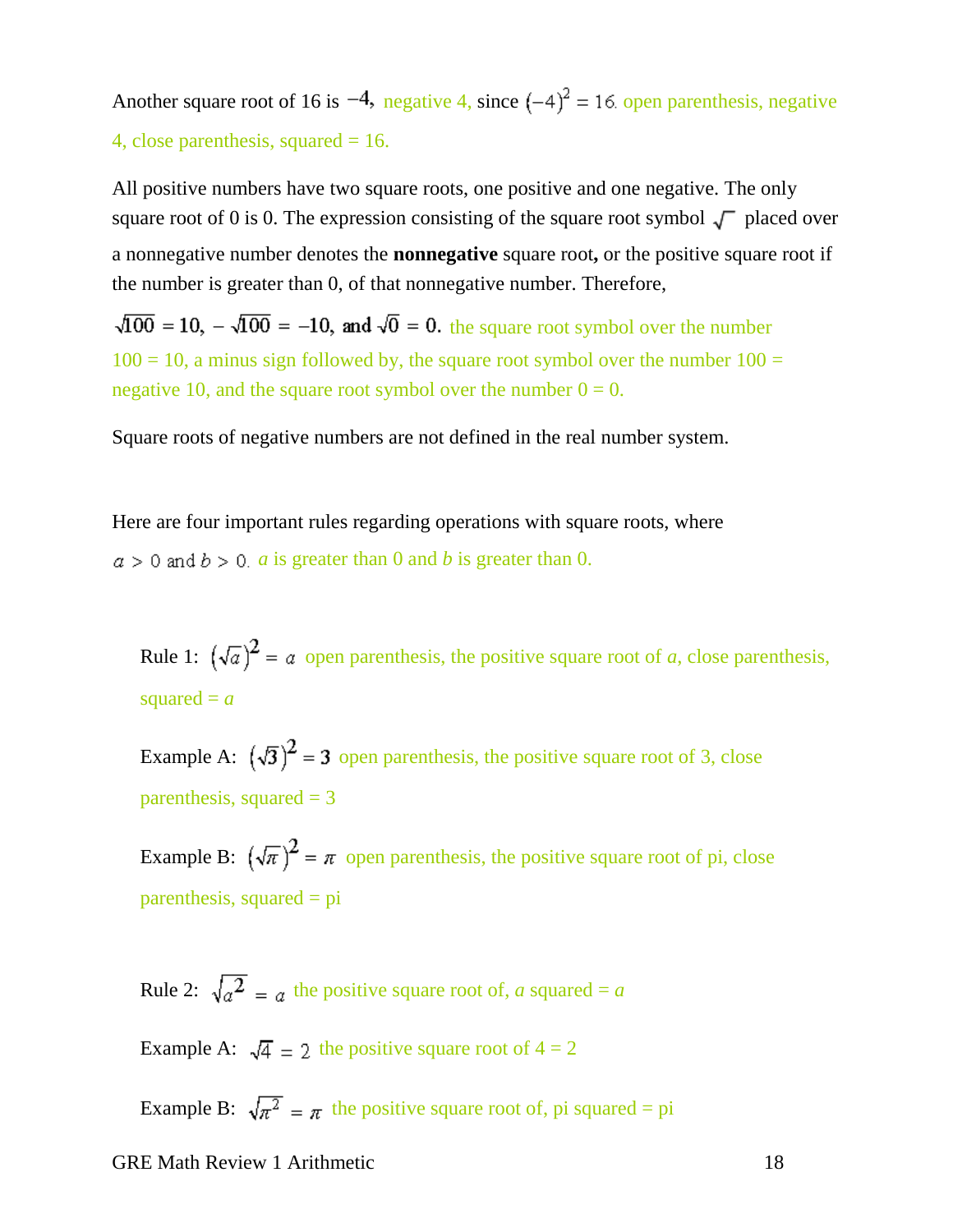Rule 3:  $\sqrt{a}\sqrt{b} = \sqrt{ab}$  the positive square root of *a* times the positive square root of  $b =$  the positive square root of *a b* 

Example A:  $\sqrt{3}\sqrt{10} = \sqrt{30}$  the positive square root of 3 times the positive square root of  $10 =$  the positive square root of 30

Example B:  $\sqrt{24} = \sqrt{4}\sqrt{6} = 2\sqrt{6}$  the positive square root of 24 = the positive square root of 4 times the positive square root of 6, which is equal to 2 times the positive square root of 6

Rule 4:  $\frac{\sqrt{a}}{\sqrt{b}} = \sqrt{\frac{a}{b}}$  the positive square root of *a* over the positive square root of  $b =$  the positive square root of the fraction *a* over *b* 

Example A:  $\frac{\sqrt{5}}{\sqrt{15}} = \sqrt{\frac{5}{15}} = \sqrt{\frac{1}{3}}$  the positive square root of 5 over the positive square root of  $15$  = the positive square root of the fraction 5 over 15, which is equal to the positive square root of the fraction 1 over 3

Example B:  $\frac{\sqrt{18}}{\sqrt{2}} = \sqrt{\frac{18}{2}} = \sqrt{9} = 3$  the positive square root of 18 over the positive square root of  $2 =$  the positive square root of the fraction 18 over 2, which is equal to the positive square root of 9, or 3

A square root is a root of order 2. Higher order roots of a positive number *n* are defined similarly. For orders 3 and 4, the **cube root** of *n* and **fourth root** of *n* represent numbers such that when they are raised to the powers 3 and 4, respectively, the result is *n*. These roots obey rules similar to those above (but with the exponent 2 replaced by 3 or 4 in the first two rules). There are some notable differences between odd order roots and even order roots in the real number system:

For odd order roots, there is *exactly one* root for *every* number *n*, even when *n* is negative.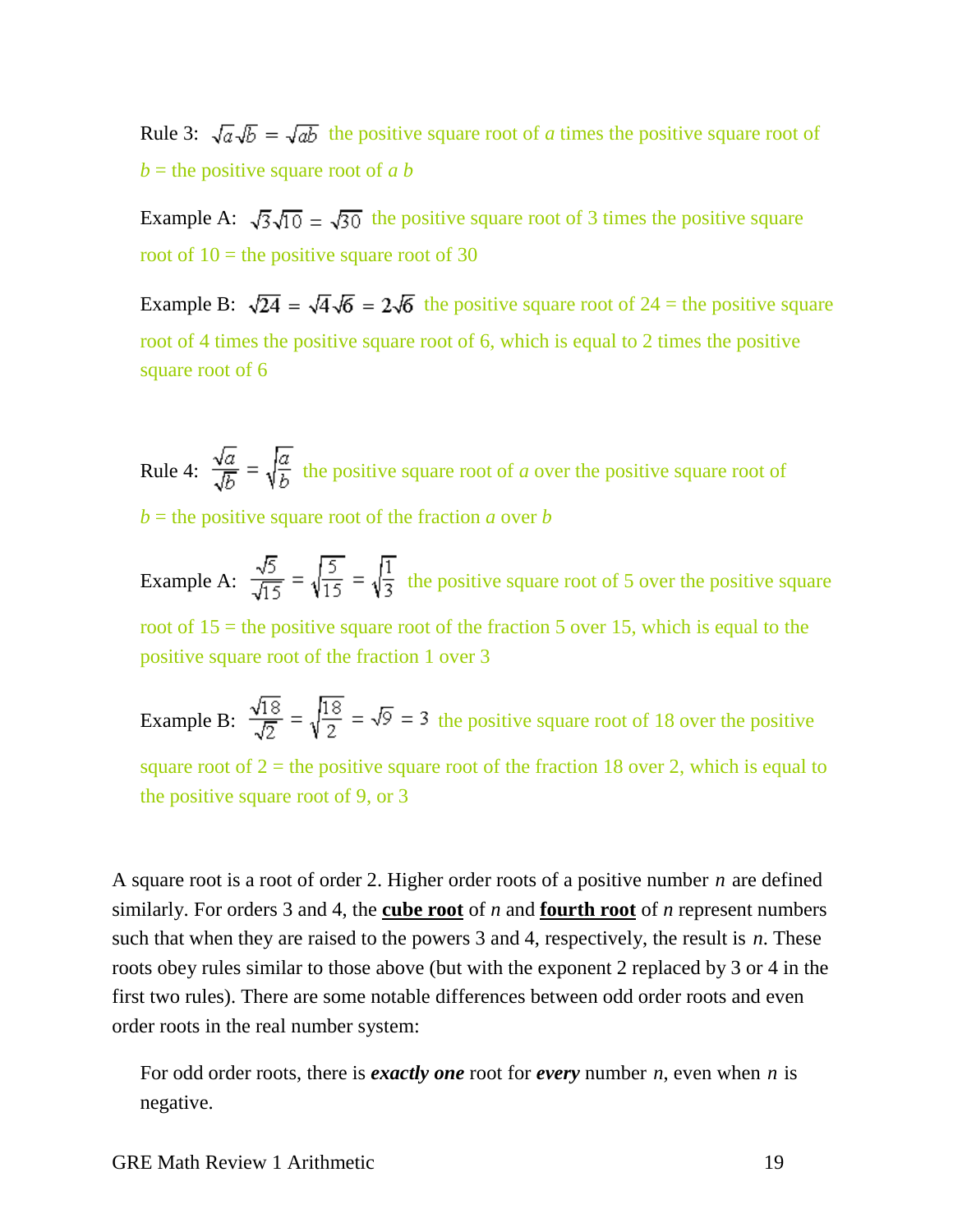For even order roots, there are *exactly two* roots for every *positive* number *n* and *no* roots for any *negative* number *n*.

For example, 8 has exactly one cube root,  $\sqrt[3]{8} = 2$ , the cube root of  $8 = 2$ , but 8 has two fourth roots:  $\sqrt[4]{8}$  and  $-\sqrt[4]{8}$ ; the positive fourth root of 8 and the negative fourth root of 8; and  $-8$  negative 8 has exactly one cube root,  $\sqrt[3]{-8} = -2$ , the cube root of negative 8 = negative 2, but  $-8$  negative 8 has no fourth root, since it is negative.

## <span id="page-19-0"></span>*1.4 Decimals*

The decimal number system is based on representing numbers using powers of 10. The place value of each digit corresponds to a power of 10. For example, the digits of the number 7,532.418 have the following place values.

For the digits before the decimal point:

7 is in the thousands place

5 is in the hundreds place

3 is in the tens place

2 is in the ones, or units, place.

And, for the digits after the decimal point:

4 is in the tenths place

1 is in the hundredths place

8 is in the thousandths place.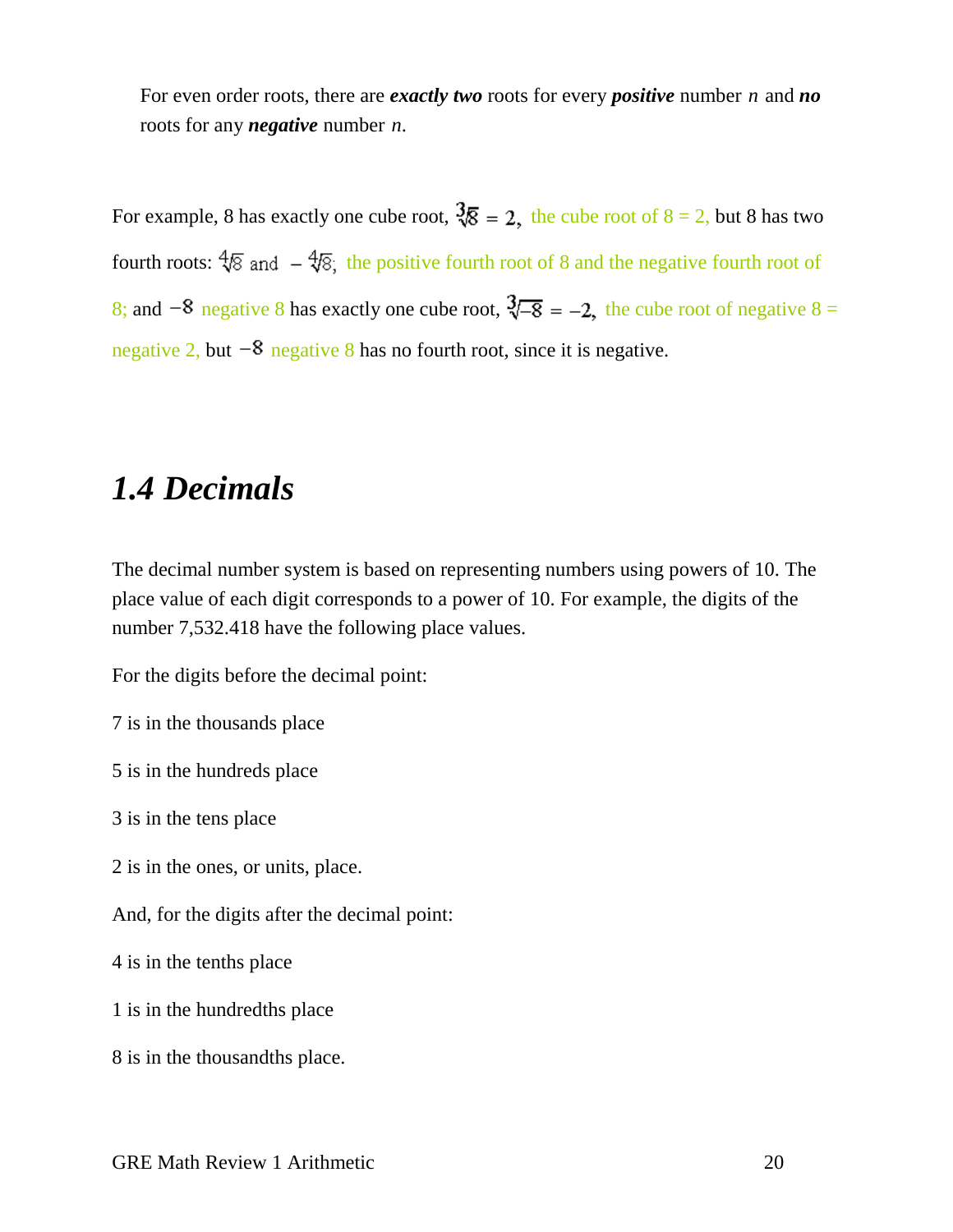That is,

the number 7,532.418 can be written as

$$
7(1,000) + 5(100) + 3(10) + 2(1)
$$
  
+ 
$$
4\left(\frac{1}{10}\right) + 1\left(\frac{1}{100}\right) + 8\left(\frac{1}{1,000}\right)
$$

7 times 1,000, +, 5 times 100, +, 3 times 10, +, 2 times 1, +, 4 times the fraction 1 over  $10, +$ , 1 times the fraction 1 over  $100, +$ , 8 times the fraction 1 over 1,000,

or alternatively it can be written as

$$
7(103) + 5(102) + 3(101) + 2(100)
$$
  
+ 4(10<sup>-1</sup>) + 1(10<sup>-2</sup>) + 8(10<sup>-3</sup>)

7 times 10 to the third power, +, 5 times 10 to the second power, +, 3 times 10 to the first power,  $+$ , 2 times 10 to the 0 power,  $+$ , 4 times 10 to the power negative 1,  $+$ , 1 times, 10 to the power negative 2, +, 8 times 10 to the power negative 3.

If there are a finite number of digits to the right of the decimal point, converting a decimal to an equivalent fraction with integers in the numerator and denominator is a straightforward process. Since each place value is a power of 10, every decimal can be converted to an integer divided by a power of 10. Here are three examples:

Example A:  $2.3 = 2 + \frac{3}{10} = \frac{23}{10}$ 

 $2.3 = 2 +$  the fraction 3 over 10, which is equal to 23 over 10

Example B:  $90.17 = 90 + \frac{17}{100} = \frac{9,000 + 17}{100} = \frac{9,017}{100}$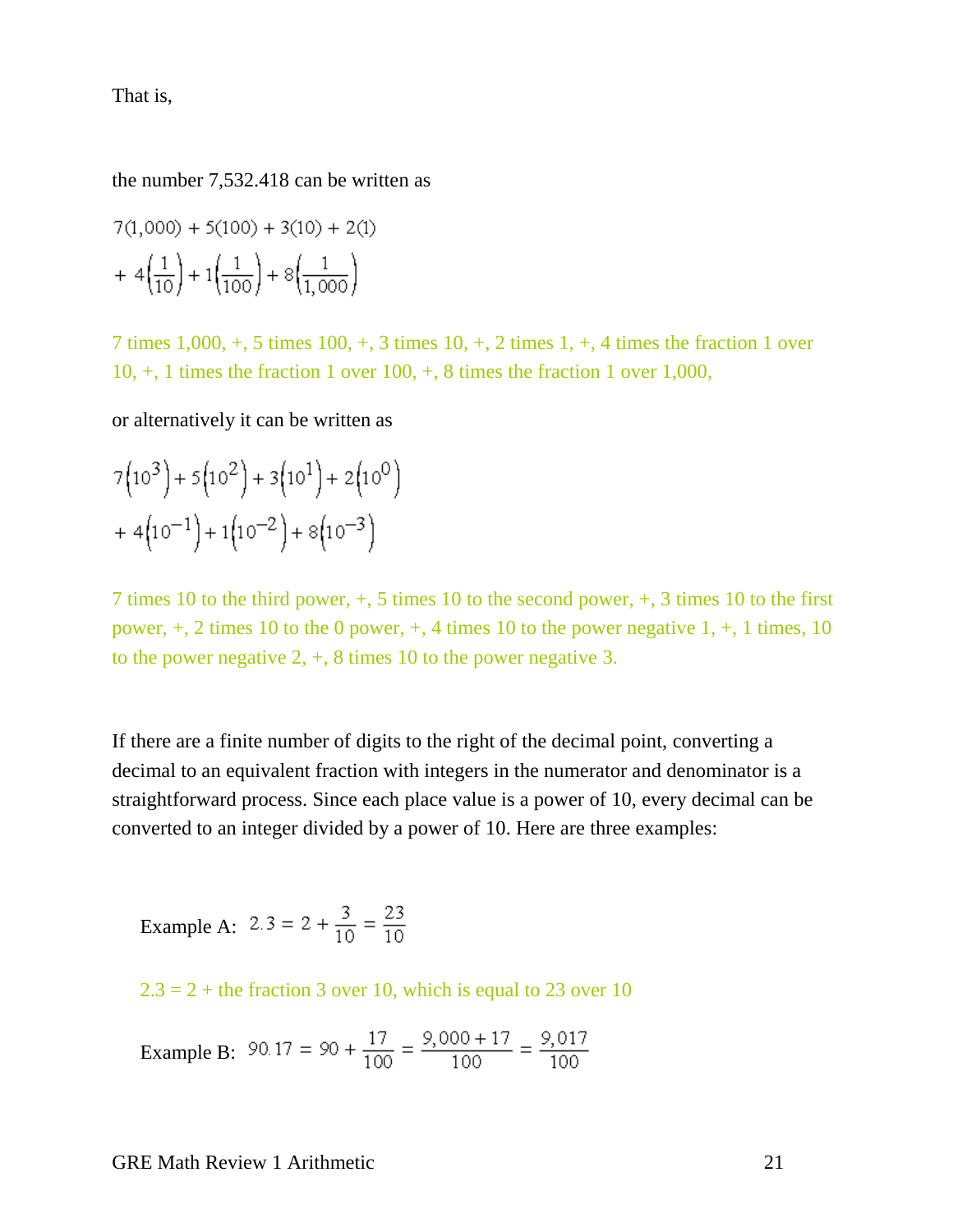$90.17 = 90 +$  the fraction 17 over 100, which is equal to the fraction with numerator  $9,000 + 17$  and denominator 100, which is equal to  $9,017$  over 100

Example C: 
$$
0.612 = \frac{612}{1,000} = \frac{153}{250}
$$

 $0.612 = 612$  over 1,000, which is equal to 153 over 250

Conversely, every fraction with integers in the numerator and denominator can be converted to an equivalent decimal by dividing the numerator by the denominator using long division (which is not in this review). The decimal that results from the long division will either **<u>terminate</u>**, as in  $\frac{1}{4}$  = 0.25 and  $\frac{52}{25}$  = 2.08, 1 over 4 = 0.25 and 52 over

25 = 2.08, or the decimal will **repeat** without end, as in

$$
\frac{1}{9} = 0.111... , \frac{1}{22} = 0.0454545... , \frac{25}{12} = 2.08333...
$$

1 over  $9 = 0.111$  dot dot dot, 1 over  $22 = 0.0454545$  dot dot dot, 25 over  $12 = 2.08333$  dot dot dot.

One way to indicate the repeating part of a decimal that repeats without end is to use a bar over the digits that repeat. Here are four examples of fractions converted to decimals.

Example A: 
$$
\frac{3}{8}
$$
 = 0.375 3 over 8 = 0.375

Example B: 
$$
\frac{259}{40} = 6 + \frac{19}{40} = 6.475
$$

259 over  $40 = 6 +$ , 19 over 40, which is equal to 6.475

Example C: 
$$
-\frac{1}{3} = -0.\bar{3}
$$

the negative of the fraction 1 over  $3$  = negative 0.3 with a bar over the digit 3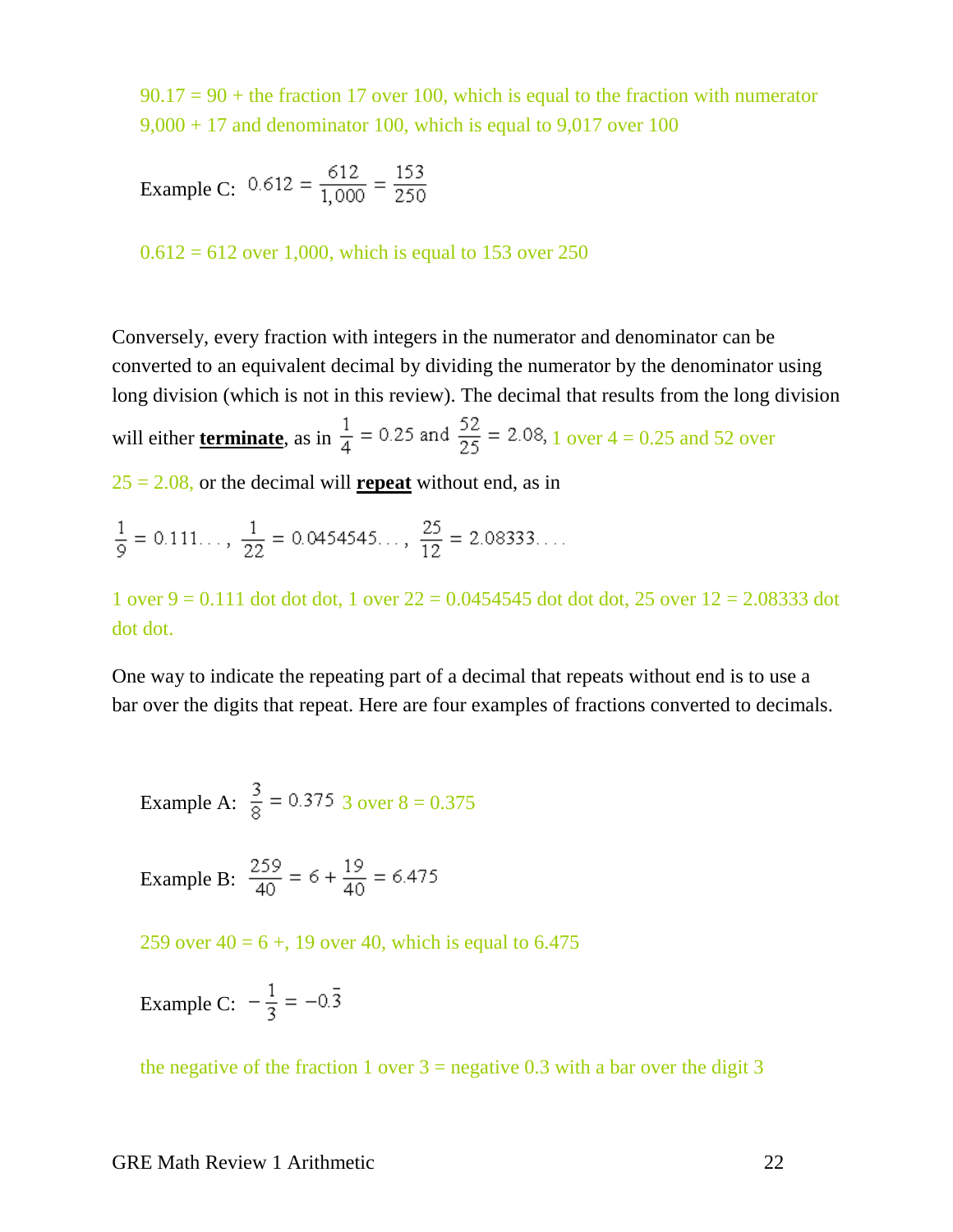Example D:  $\frac{15}{14} = 1.0714285$ 

15 over 14 = 1.0714285 with a bar over the digits 7, 1, 4, 2, 8, and 5

Every fraction with integers in the numerator and denominator is equivalent to a decimal that terminates or repeats. That is, every rational number can be expressed as a terminating or repeating decimal. The converse is also true; that is, every terminating or repeating decimal represents a rational number.

Not all decimals are terminating or repeating; for instance, the decimal that is equivalent to  $\sqrt{2}$  the positive square root of 2 is 1.41421356237..., 1.41421356237 dot dot dot, and it can be shown that this decimal does not terminate or repeat. Another example is 0.01011011110111111110...,  $0.01011011110111110111110$  dot dot dot, which has groups of consecutive 1's separated by a 0, where the number of 1's in each successive group increases by one. Since these two decimals do not terminate or repeat, they are not rational numbers. Such numbers are called **irrational numbers**.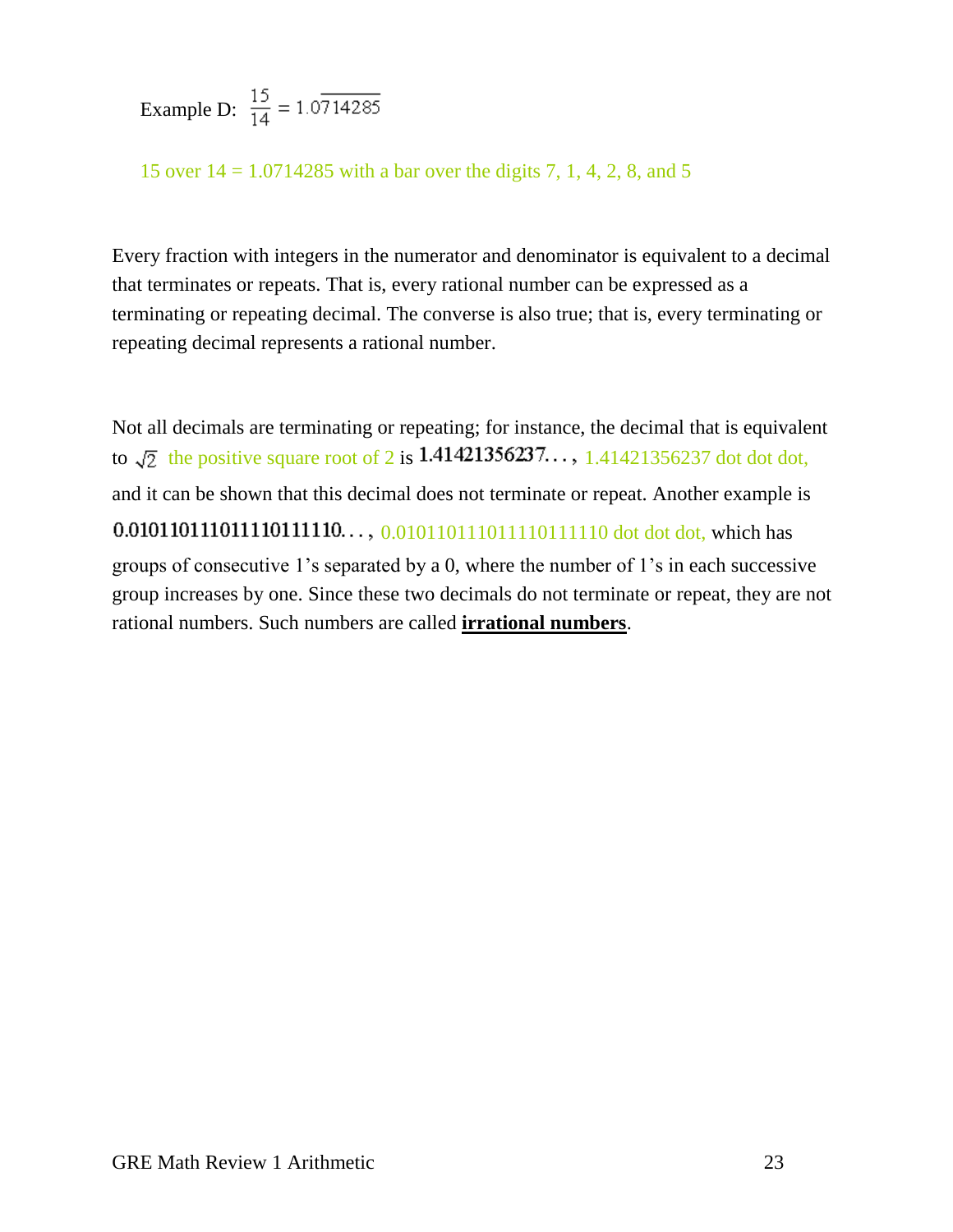## <span id="page-23-0"></span>*1.5 Real Numbers*

The set of **real numbers** consists of all rational numbers and all irrational numbers. The real numbers include all integers, fractions, and decimals. The set of real numbers can be represented by a number line called the **real number line**. Arithmetic Figure 1 below is a number line.





Every real number corresponds to a point on the number line, and every point on the number line corresponds to a real number. On the number line, all numbers to the left of 0 are negative and all numbers to the right of 0 are positive. As shown in Arithmetic Figure 1 the negative numbers  $-0.4, -1, -\frac{3}{2}, -2, -\sqrt{5}$ , and  $-3$  negative 0.4, negative 1, negative 3 over 2, negative 2, the negative square root of 5, and negative 3 are to the left of 0 and the positive numbers  $\frac{1}{2}$ , 1,  $\sqrt{2}$ , 2, 2.6, and 3 1 over 2, 1, the positive square root of 2, 2, 2.6, and 3 are to the right of 0. Only the number 0 is neither negative nor positive.

A real number  $x$  is less than a real number  $y$  if  $x$  is to the left of  $y$  on the number line, which is written as  $x \le y$ . x followed by the less than symbol followed by y. A real number *y* is **greater than** *x* if *y* is to the right of *x* on the number line, which is written as  $y > x$ , y followed by the greater than symbol followed by x. For example, the number line in Arithmetic Figure 1 shows the following three less than or greater than relationships.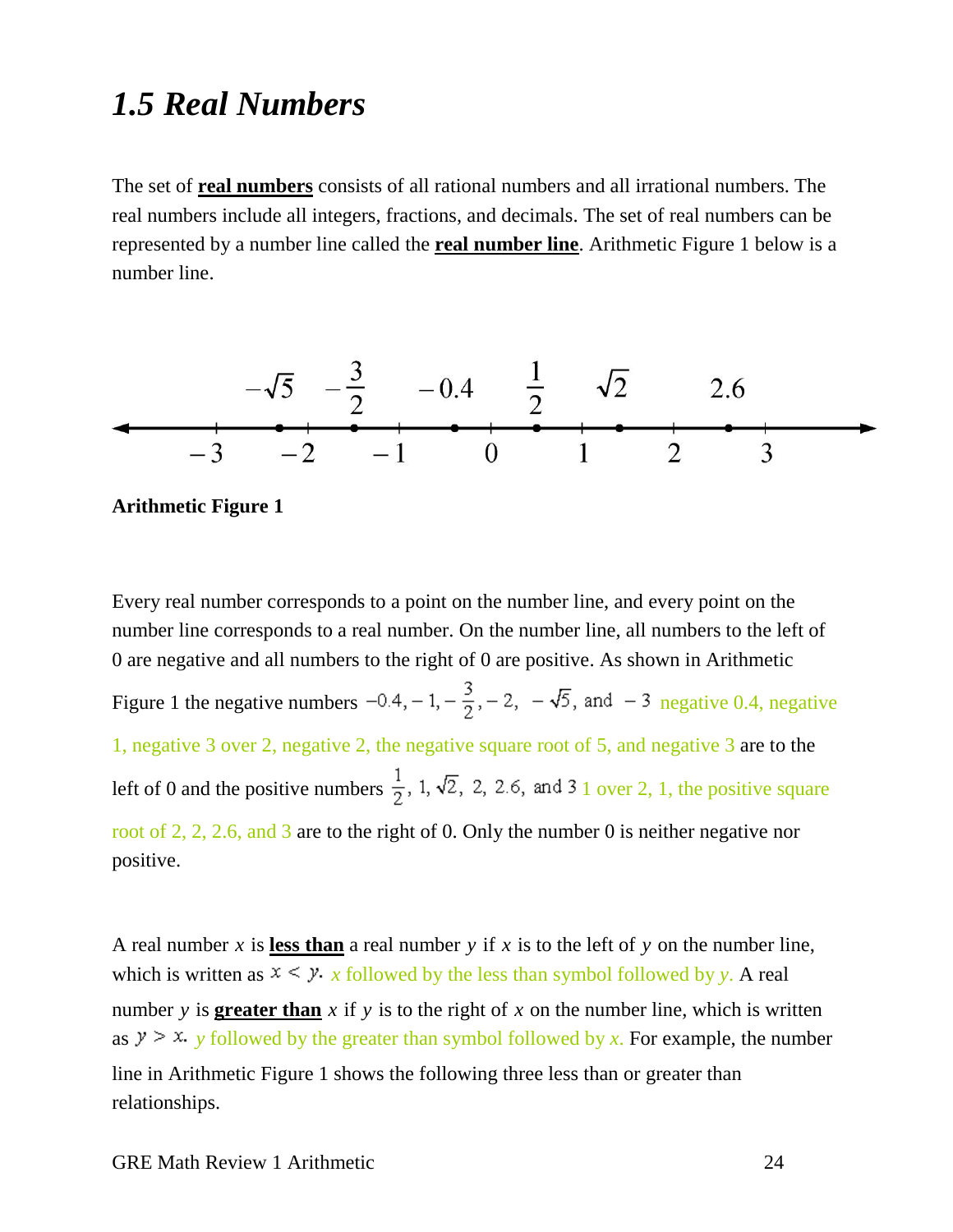Relationship 1:  $-\sqrt{5} < -2$  the negative square root of 5 is less than negative 2

Relationship 2:  $\frac{1}{2}$  > 0 the fraction 1 over 2 is greater than 0

Relationship 3:  $1 < \sqrt{2} < 2$  1 is less than the positive square root of 2, which is less than 2

To say that a real number *x* is between 2 and 3 on the number line means that

 $x > 2$  and  $x < 3$ , *x* is greater than 2 and *x* is less than 3, which can also be written as the double inequality  $2 < x < 3$ . 2 is less than *x*, which is less than 3.

The set of all real numbers that are between 2 and 3 is called an **interval**, and the double inequality  $2 < x < 3$  2 is less than *x*, which is less than 3 is often used to represent that interval. Note that the endpoints of the interval, 2 and 3, are not included in the interval. Sometimes one or both of the endpoints are to be included in an interval. The following inequalities represent four types of intervals, depending on whether the endpoints are included.

Interval type 1:  $2 < x < 3$  2 is less than *x*, which is less than 3 Interval type 2:  $2 \le x < 3$  2 is less than or equal to *x*, which is less than 3 Interval type 3:  $2 < x \le 3$  2 is less than *x*, which is less than or equal to 3 Interval type 4:  $2 \le x \le 3$  2 is less than or equal to *x*, which is less than or equal to 3

There are also four types of intervals with only one endpoint, each of which consists of all real numbers to the right or to the left of the endpoint, perhaps including the endpoint. The following inequalities represent these types of intervals.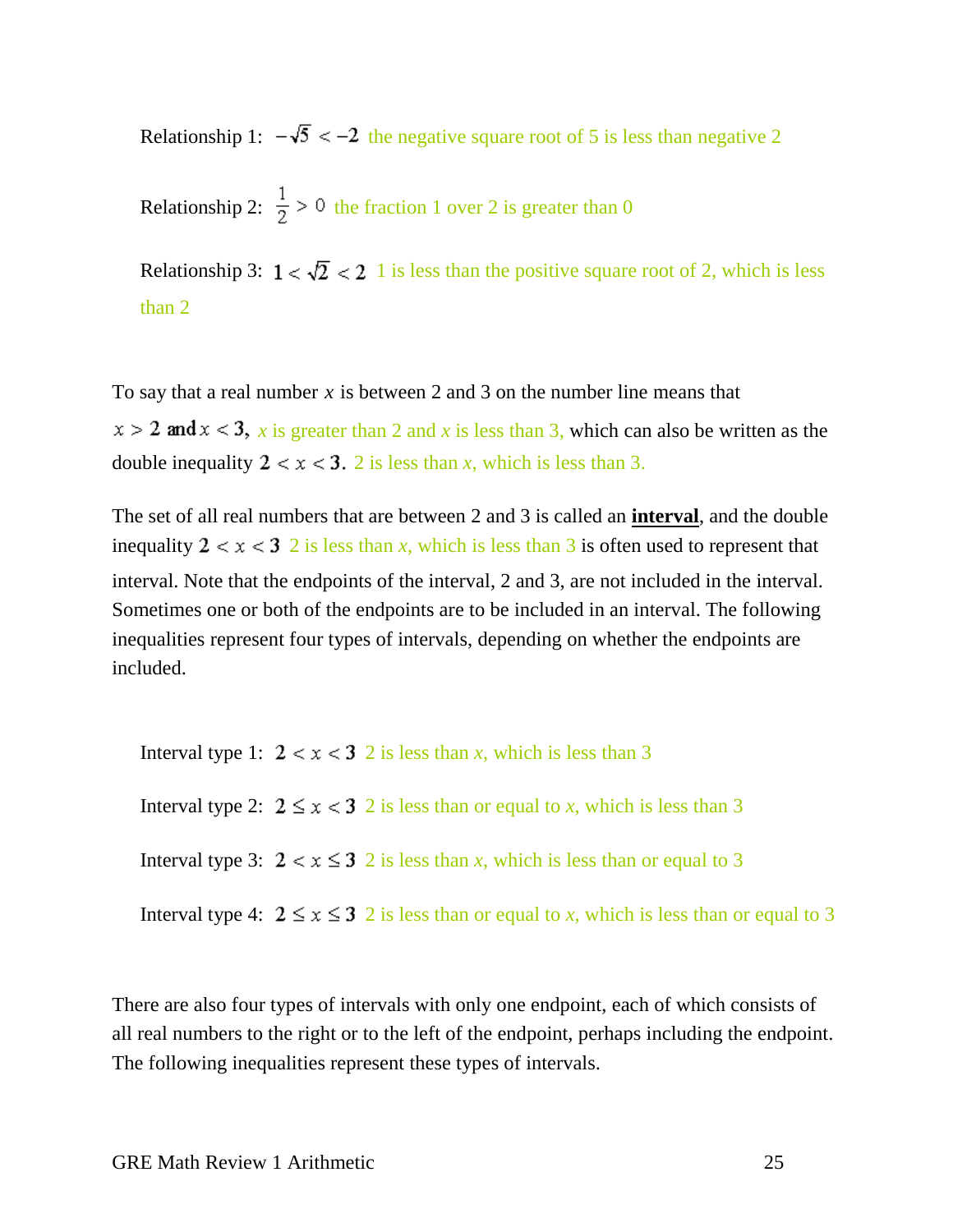Interval type 1:  $x < 4$  x is less than 4

Interval type 2:  $x \le 4$  *x* is less than or equal to 4

Interval type 3:  $x > 4$  *x* is greater than 4

Interval type 4:  $x \ge 4$  *x* is greater than or equal to 4

The entire real number line is also considered to be an interval.

The distance between a number *x* and 0 on the number line is called the **absolute value** of *x*, written as  $|x|$  the absolute value symbol around the number *x*. Therefore,  $|3| = 3$  and  $|-3| = 3$  the absolute value of  $3 = 3$  and the absolute value of negative  $3 = 3$ because each of the numbers 3 and  $-3$  negative 3 is a distance of 3 from 0. Note that

if *x* is positive, then  $|x| = x$ ; the absolute value of  $x = x$ ; if *x* is negative, then  $|x| = -x$ ; the absolute value of  $x =$  negative  $x$ ; and lastly,  $|0| = 0$  the absolute value of  $0 = 0$ .

It follows that the absolute value of any nonzero number is positive. Here are three examples.

Example A:  $|\sqrt{5}| = \sqrt{5}$  the absolute value of the positive square root of  $5 =$  the positive square root of 5

Example B:  $|-23| = -(-23) = 23$  the absolute value of negative  $23$  = negative, open parenthesis, negative 23, close parenthesis, which is equal to 23

Example C:  $|-10.2| = 10.2$  the absolute value of negative  $10.2 = 10.2$ 

Here are twelve general properties of real numbers that are used frequently. In each property *a*, *b*, and *c* are real numbers.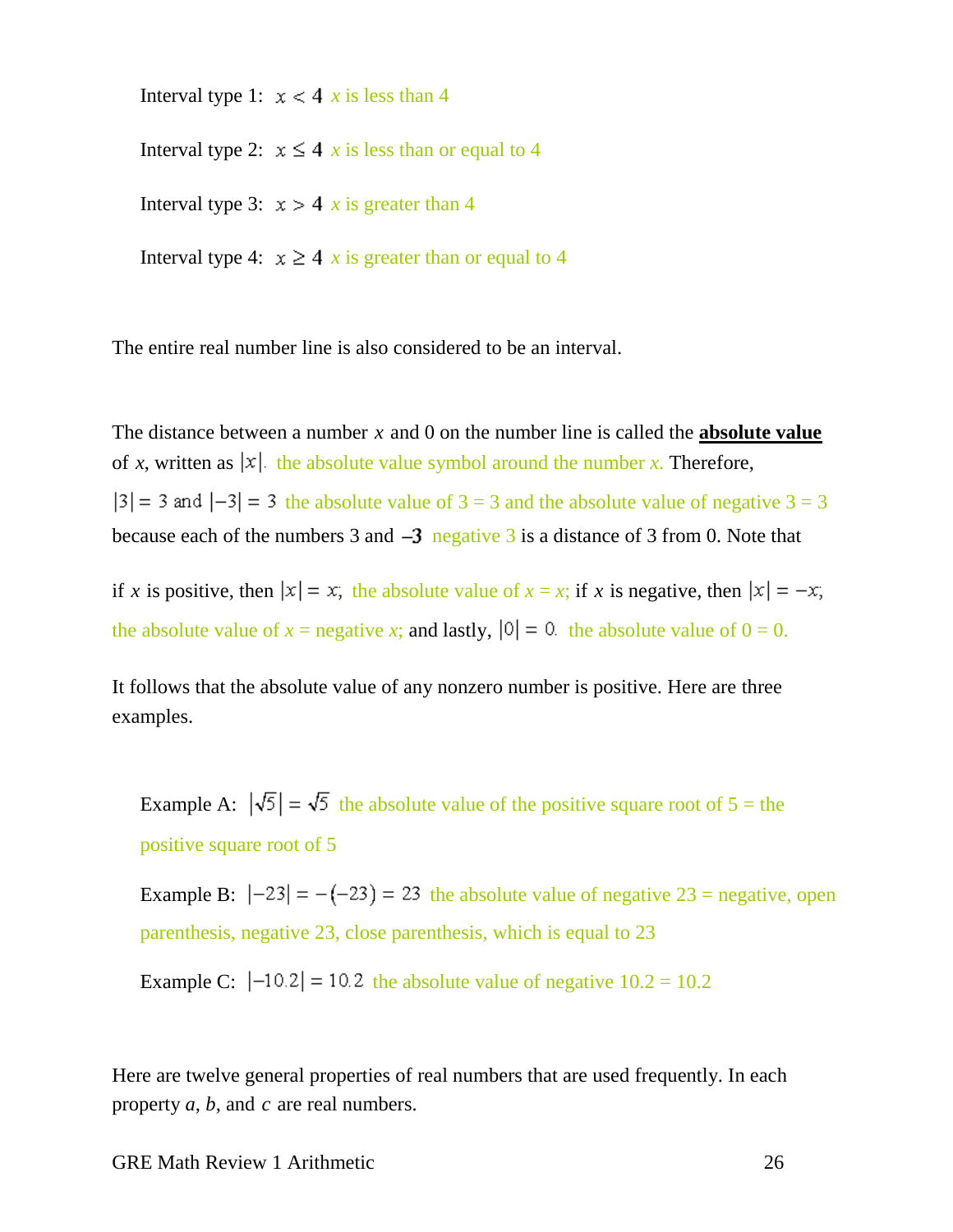Property 1:  $a + b = b + a$  and  $a b = b a$ 

For example,  $8 + 2 = 2 + 8 = 10$  and  $(-3)(17) = (17)(-3) = -51$ . negative 3 times  $17 = 17$  times negative  $3 =$  negative 51.

Property 2:  $(a + b) + c = a + (b + c)$  and  $(ab)c = a(bc)$ .

open parenthesis,  $a + b$ , close parenthesis,  $+c = a +$ , open parenthesis,  $b + c$  and

open parenthesis, *a b*, close parenthesis, times  $c = a$  times, open parenthesis, *bc*, close parenthesis.

For example,  $(7 + 3) + 8 = 7 + (3 + 8) = 18$  open parenthesis  $7 + 3$ , close parenthesis,  $+ 8 = 7 +$ , open parenthesis,  $3 + 8$ , close parenthesis, which is equal to 18

and 
$$
(7\sqrt{2})\sqrt{2} = 7(\sqrt{2}\sqrt{2}) = (7)(2) = 14.
$$

open parenthesis, 7 times the positive square root of 2, close parenthesis, times the positive square root of  $2 = 7$  times, open parenthesis, the positive square root of 2 times the positive square root of 2, close parenthesis, which is equal to 7 times 2, or 14.

Property 3:  $a(b+c) = ab + bc$ 

*a* times, open parenthesis,  $b + c$ , close parenthesis,  $= a b + bc$ 

For example,  $5(3 + 16) = (5)(3) + (5)(16) = 95$ .

5 times, open parenthesis,  $3 + 16$ , close parenthesis,  $= 5$  times  $3, +$ , 5 times 16, which is equal to 95.

Property 4:  $a + 0 = a$ ,  $(a)(0) = 0$ , and  $(a)(1) = a$ .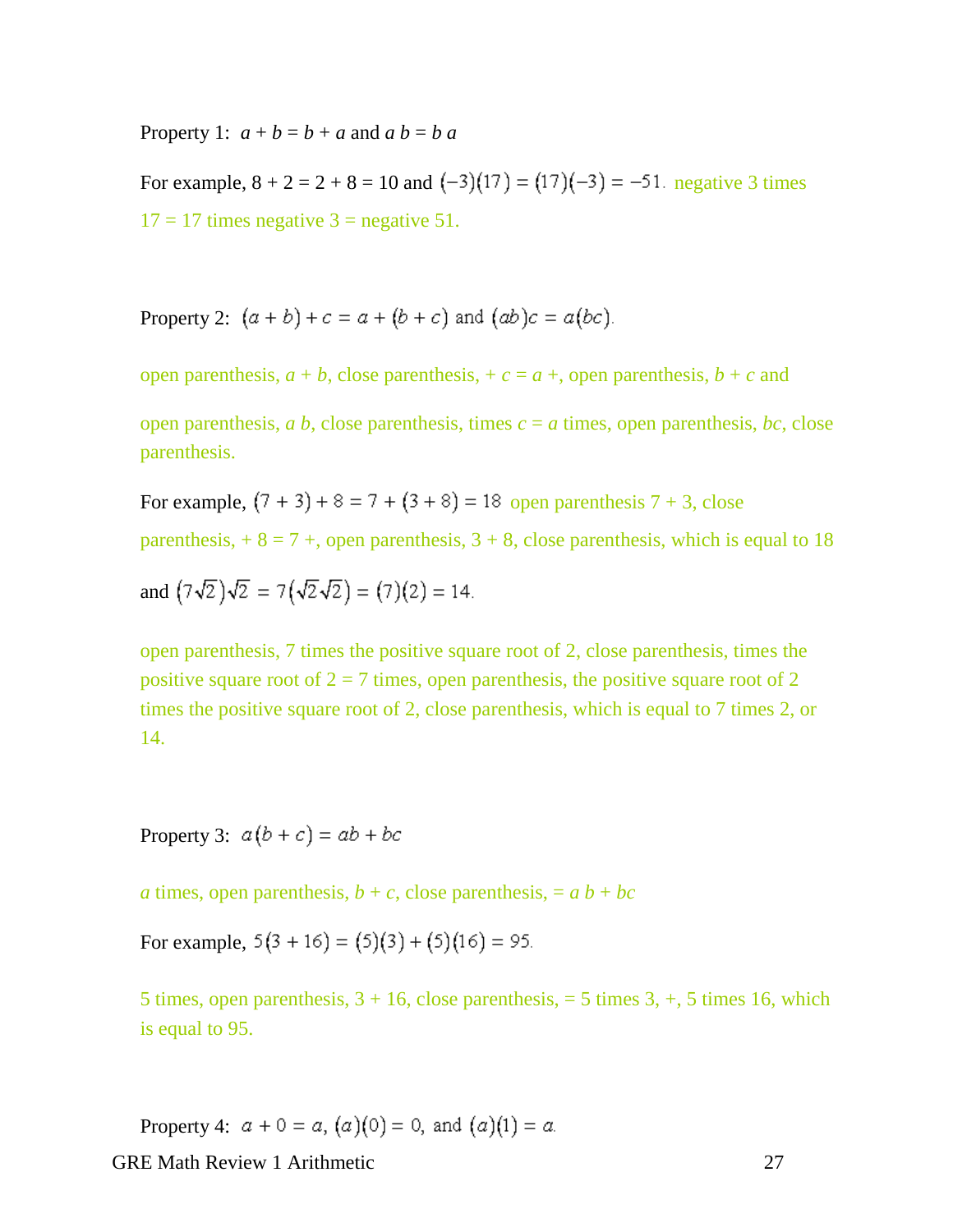$a + 0 = a$ , *a* times  $0 = 0$ , and *a* times  $1 = a$ .

Property 5: If  $a b = 0$ , then either  $a = 0$  or  $b = 0$  or both.

For example, if  $-2b = 0$ , then  $b = 0$ . if negative  $2b = 0$ , then  $b = 0$ .

Property 6: Division by 0 is not defined; for example,

 $5 \div 0$ ,  $\frac{-7}{0}$ ,  $\frac{0}{0}$  5 divided by 0, negative 7 over 0, and 0 over 0

are undefined.

Property 7: If both *a* and *b* are positive, then both  $a + b$  and  $a b$  are positive.

Property 8: If both *a* and *b* are negative, then  $a + b$  is negative and *a b* is positive.

Property 9: If *a* is positive and *b* is negative, then *a b* is negative.

Property 10:  $|a + b| \le |a| + |b|$ .

the absolute value of the quantity  $a + b$  is less than or equal to the absolute value of *a* + the absolute value of *b*.

This is known as the **triangle inequality**.

For example, if  $a = 5$  and  $b = -2$ ,  $a = 5$  and  $b =$  negative 2,

then  $|5 + (-2)| = |5 - 2| = |3| = 3$  and  $|5| + |-2| = 5 + 2 = 7$ .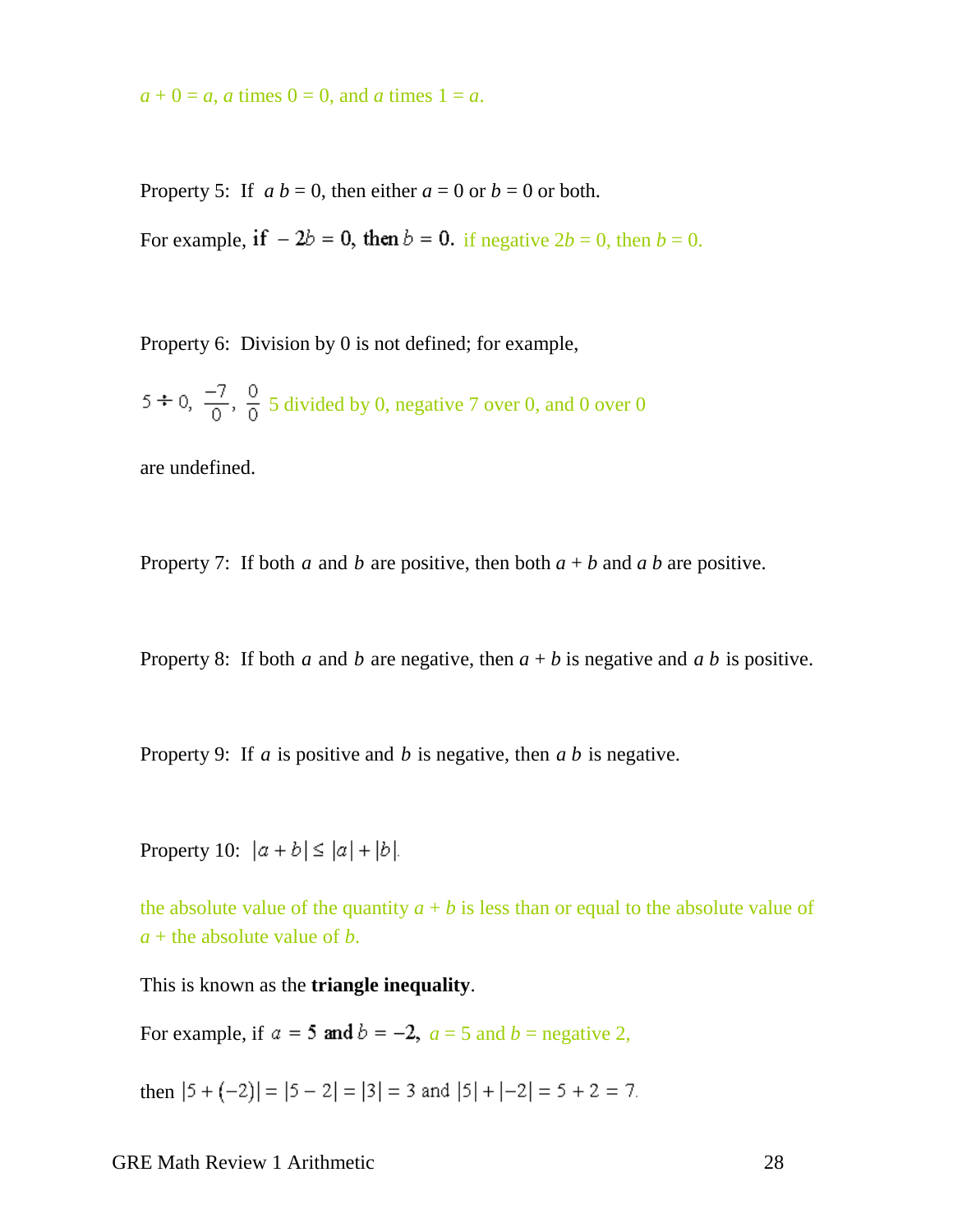the absolute value of the quantity  $5 +$  negative  $2$ , = the absolute value of the quantity 5 minus 2, which is equal to the absolute value of 3, which is equal to 3, and the absolute value of  $5 +$  the absolute value of negative  $2 = 5 + 2 = 7$ .

Therefore,  $|5 + (-2)| \le |5| + |-2|$  the absolute value of the quantity  $5 +$  negative 2 is less than or equal to the absolute value of  $5 +$  the absolute value of negative 2.

Property 11:  $|a||b| = |ab|$ .

the absolute value of *a* times the absolute value of  $b =$  the absolute value of the quantity *a* times *b*.

For example,  $|5||-2| = |(5)(-2)| = |-10| = 10$ .

the absolute value of 5 times the absolute value of negative  $2 =$  the absolute value of the quantity 5 times negative 2, which is equal to the absolute value of negative 10, which is equal to 10.

Property 12: If  $a > 1$ , then  $a^2 > a$ . If *a* is greater than 1, then *a* squared is greater than *a*.

If  $0 < b < 1$ , then  $b^2 < b$ . If 0 is less than *b*, which is less than 1, then *b* squared is less than *b*.

For example,  $5^2 = 25 > 5$ , but  $\left(\frac{1}{5}\right)^2 = \frac{1}{25} < \frac{1}{5}$ . 5 squared = 25, which is greater than 5, but, open parenthesis, 1 over 5, close parenthesis, squared = 1 over 25, which is less than 1 over 5.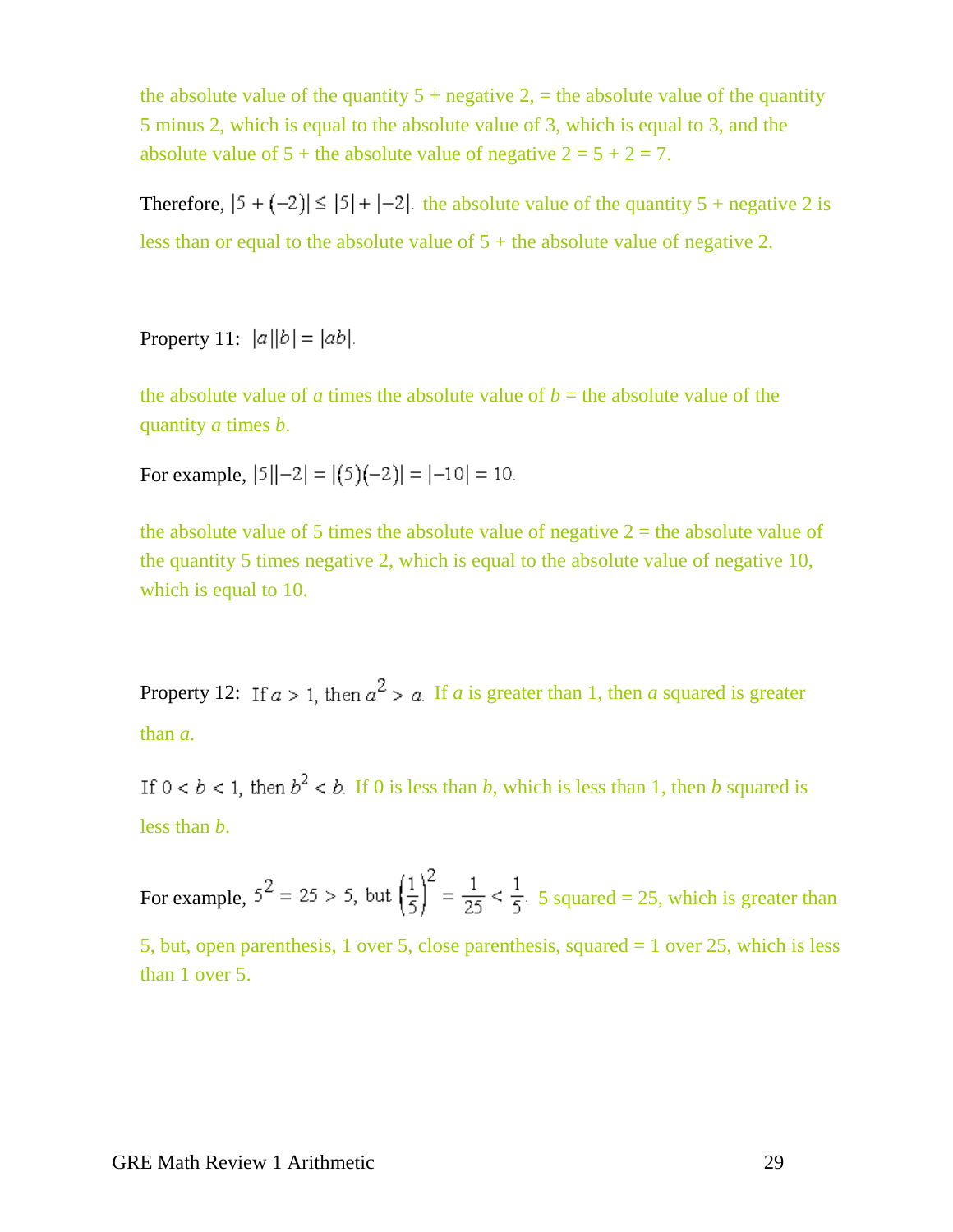### <span id="page-29-0"></span>*1.6 Ratio*

The **ratio** of one quantity to another is a way to express their relative sizes, often in the form of a fraction, where the first quantity is the numerator and the second quantity is the denominator. Thus, if *s* and *t* are positive quantities, then the ratio of *s* to *t* can be written as the fraction  $\frac{s}{t}$  *s* over *t*. The notation *s* to *t s* followed by the word to, followed by *t* and the notation  $s : t \text{ s colon } t$  are also used to express this ratio. For example, if there are 2 apples and 3 oranges in a basket, we can say that the ratio of the number of apples to the number of oranges is  $\frac{2}{3}$  2 over 3, or that it is 2 to 3, or that it is 2 : 3. Like fractions, ratios can be reduced to lowest terms. For example, if there are 8 apples and 12 oranges in a basket, then the ratio of the numbers of apples to oranges is still 2 to 3. Similarly, the ratio 9 to 12 is equivalent to the ratio 3 to 4.

If three or more positive quantities are being considered, say *r*, *s*, and *t*, then their relative sizes can also be expressed as a ratio with the notation, *r* to *s* to *t*. For example, if there are 5 apples, 30 pears, and 20 oranges in a basket, then the ratio of the numbers of apples to pears to oranges is 5 to 30 to 20. This ratio can be reduced to 1 to 6 to 4 by dividing each number by the greatest common divisor of 5, 30, and 20, which is 5.

A **proportion** is an equation relating two ratios; for example,  $\frac{9}{12} = \frac{3}{4}$ . 9 over 12 = 3

over 4. To solve a problem involving ratios, you can often write a proportion and solve it by **cross multiplication***.*

Example 1.6.1: To find a number  $x$  so that the ratio of  $x$  to 49 is the same as the ratio of 3 to 21 you can write

$$
\frac{x}{49} = \frac{3}{21}.
$$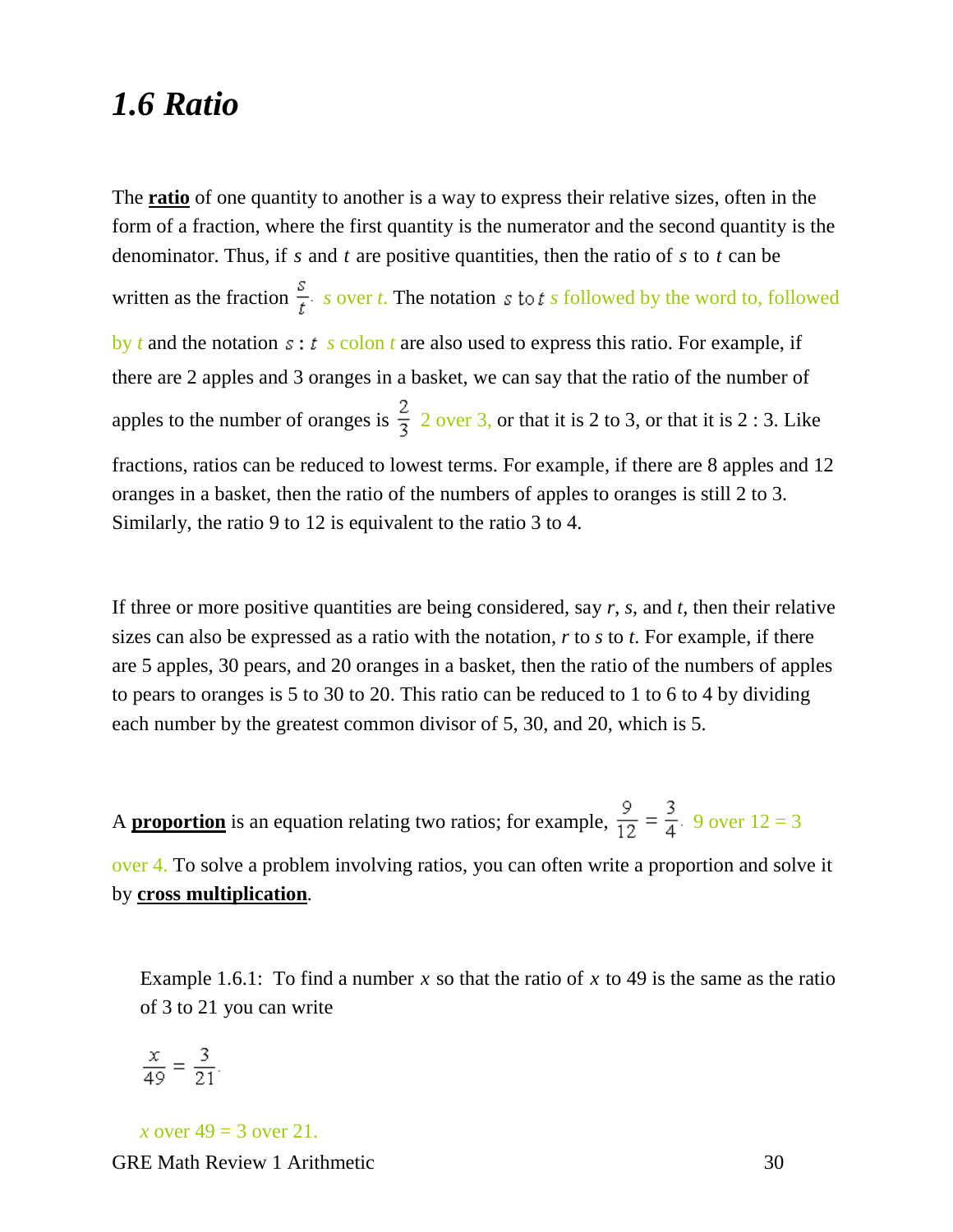Then cross multiply to get  $21x = (3)(49)$ ,  $21x = 3$  times 49,

and solve for *x* to get  $x = \frac{(3)(49)}{21} = 7$ .  $x =$  the fraction with numerator 3 times 49, and denominator 21, which is equal to 7.

## <span id="page-30-0"></span>*1.7 Percent*

The term **percent** means *per hundred*, or *hundredths*. Percents are ratios that are often used to represent *parts* of a *whole*, where the whole is considered as having 100 parts. Here are three examples of percents.

Example A: 1 percent means 1 part out of 100 parts, or  $\frac{1}{100}$ . 1 over 100.

Example B: 32 percent means 32 parts out of 100 parts, or  $\frac{32}{100}$ . 32 over 100.

Example C: 50 percent means 50 parts out of 100 parts, or  $\frac{1}{2}$ . 1 half.

Note that the *part* is the numerator of the ratio and the *whole* is the denominator. Percents are often written with the % symbol; fractional and decimal equivalents are often used as well but without the % symbol, as in the following five example.

Example A:  $1\% = \frac{1}{100} = 0.01$   $1\% = 1$  over 100, which is equal to 0.01

Example B:  $100\% = \frac{100}{100} = 1$  100% = 100 over 100, which is equal to 1.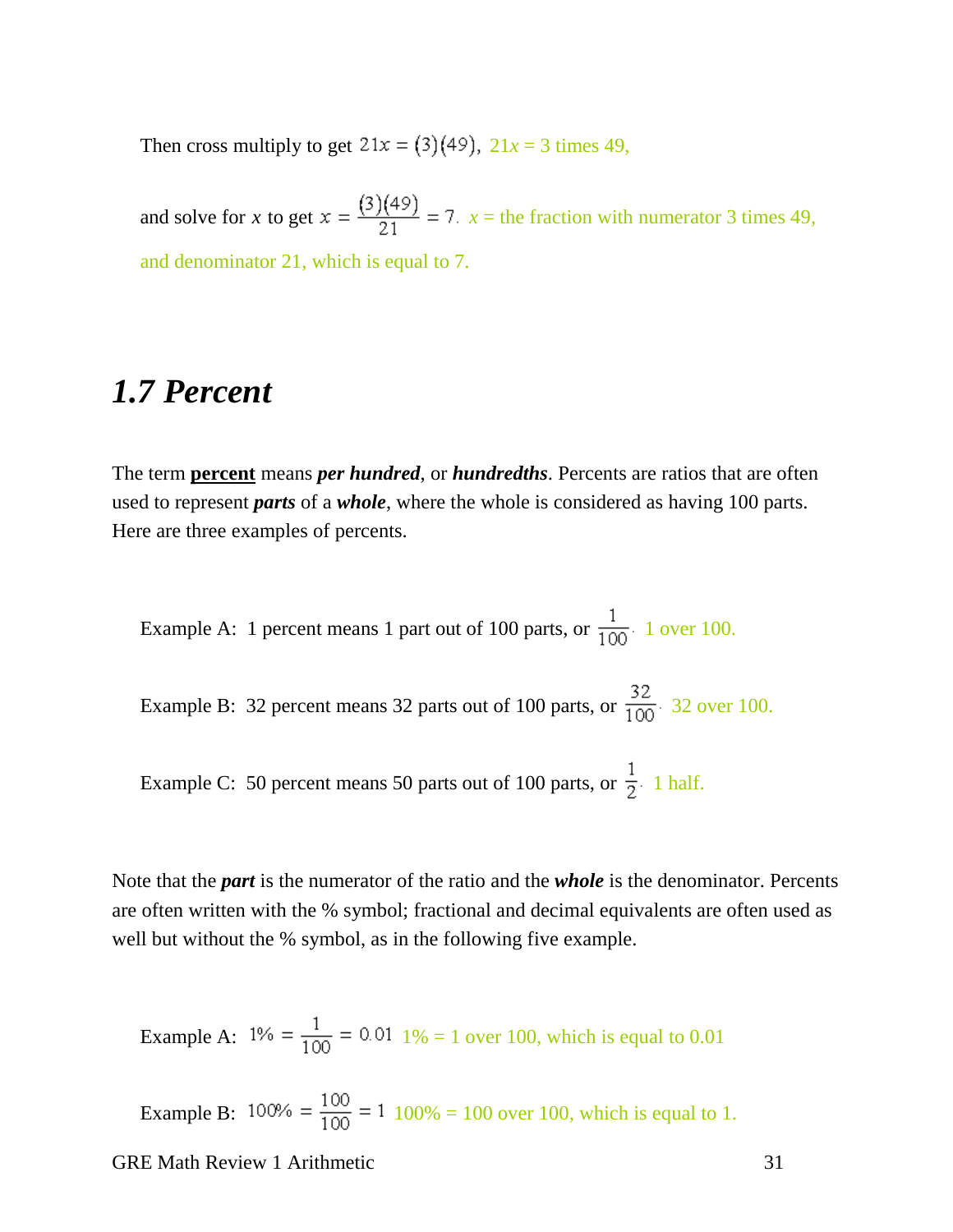Example C:  $32\% = \frac{32}{100} = 0.32$   $32\% = 32$  over 100, which is equal to 0.32

Example D:  $50\% = \frac{50}{100} = 0.5$  50% = 50 over 100, which is equal to 0.5

Example E:  $0.3\% = \frac{0.3}{100} = 0.003$   $0.3\% = 0.3$  over 100, which is equal to 0.003

Be careful not to confuse 0.01 with 0.01%. The percent symbol matters. For example,

$$
0.01 = 1\% \text{ but } 0.01\% = \frac{0.01}{100} = 0.0001.
$$

 $0.01 = 1\%$  but  $0.01\% = 0.01$  over 100, which is equal to 0.0001.

To compute a *percent*, given the *part* and the *whole*, divide the part by the whole. The result will be the decimal equivalent, so multiply the result by 100 to convert to percent.

Example 1.7.1: If the whole is 20 and the part is 13, you can find the percent as follows.

$$
\frac{\text{part}}{\text{whole}} = \frac{13}{20} = 0.65 = 65\%.
$$

part over whole  $= 13$  over 20, which is equal to 0.65, or 65%.

Example 1.7.2: What percent of 150 is 12.9 ?

Solution: Here the whole is 150 and the part is 12.9, so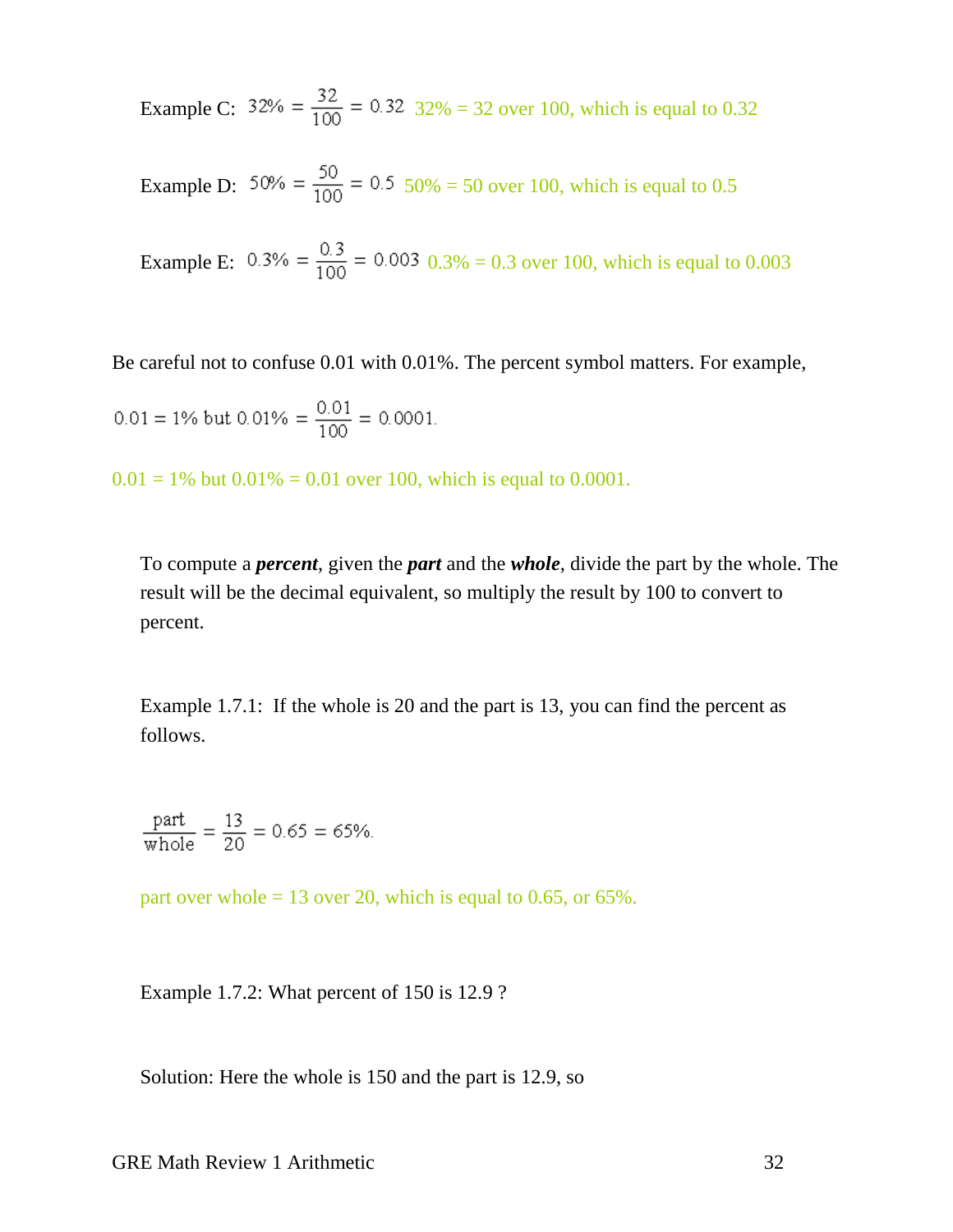$$
\frac{\text{part}}{\text{whole}} = \frac{12.9}{150} = 0.086 = 8.6\%.
$$

part over whole  $= 12.9$  over 150, which is equal to 0.086, or 8.6%.

To find the *part* that is a certain *percent* of a *whole*, you can either multiply the *whole* by the decimal equivalent of the percent or set up a proportion to find the part.

Example 1.7.3: To find 30% of 350, multiply 350 by the decimal equivalent of 30%, or 0.3, as follows.

 $x = (350)(0.3) = 105$   $x = 350$  times 0.3, which is equal to 105

To use a proportion, you need to find the number of parts of 350 that yields the same ratio as 30 out of 100 parts. You want a number *x* that satisfies the proportion

$$
\frac{\text{part}}{\text{whole}} = \frac{30}{100}, \text{ or}
$$

$$
\frac{x}{350} = \frac{30}{100}
$$

part over whole = 30 over 100, or *x* over 350 = 30 over 100

Solving for *x* yields  $x = \frac{(30)(350)}{100} = 105$ ,  $x =$  the fraction with numerator 30 times 350, and denominator 100, which is equal to 105, so 30% of 350 is 105.

Given the *percent* and the *part*, you can calculate the *whole*. To do this you can either use the decimal equivalent of the percent or you can set up a proportion and solve it.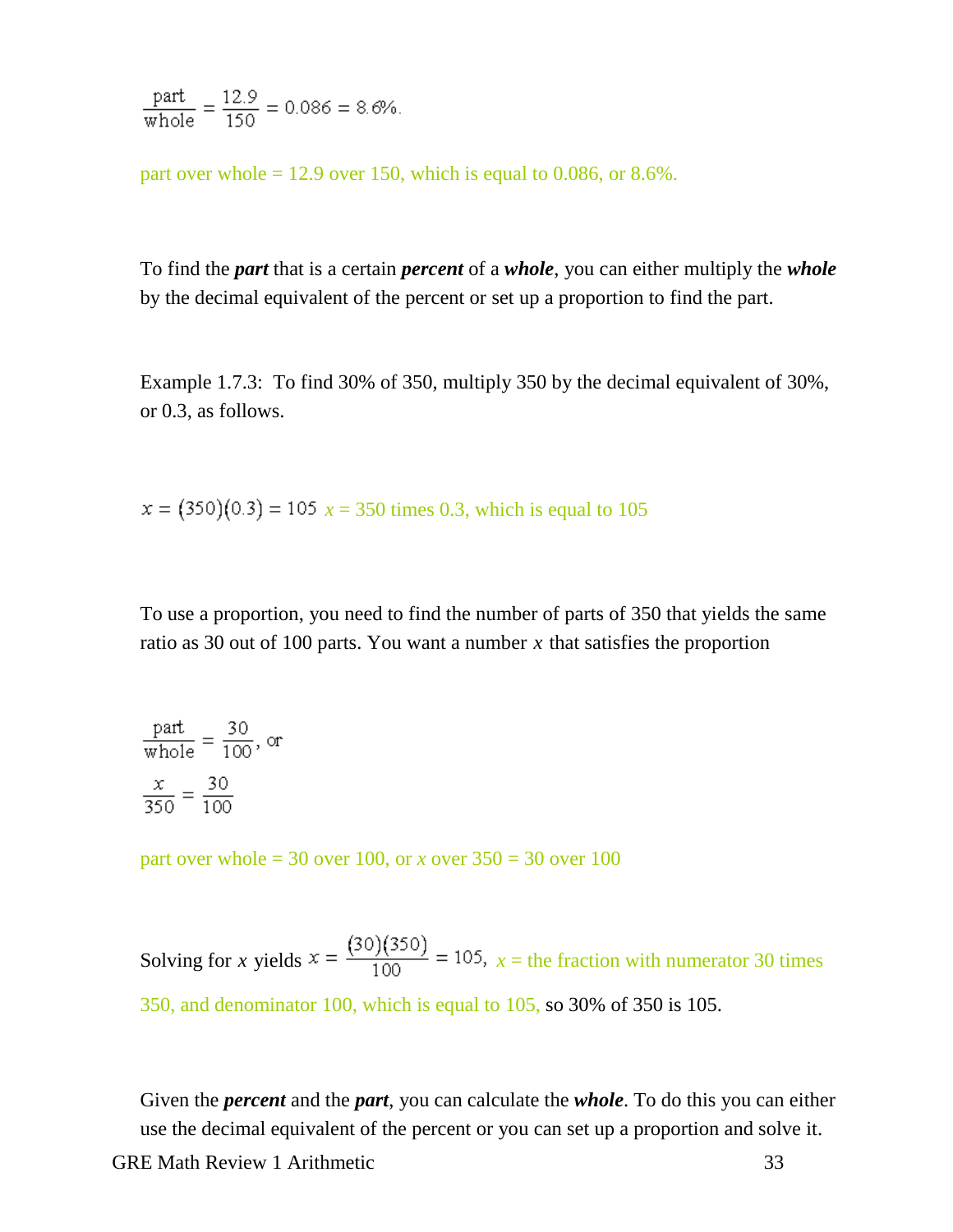Example 1.7.4: 15 is 60% of what number?

Solution: Use the decimal equivalent of  $60\%$ . Because  $60\%$  of some number *z* is 15, multiply  $z$  by the decimal equivalent of 60%, or 0.6.

 $0.6z = 15$ 

Now solve for *z* by dividing both sides of the equation by 0.6 as follows.

$$
z = \frac{15}{0.6} = 25
$$

 $z = 15$  over 0.6, which is equal to 25

Using a proportion, look for a number *z* such that

$$
\frac{\text{part}}{\text{whole}} = \frac{60}{100}, \text{ or}
$$

$$
\frac{15}{z} = \frac{60}{100}
$$

part over whole = 60 over 100, or, 15 over  $z = 60$  over 100

Hence,  $60z = (15)(100)$ ,  $60z = 15$  times 100

and therefore,

$$
z = \frac{(15)(100)}{60} = \frac{1,500}{60} = 25.
$$

 $z =$  the fraction with numerator 15 times 100 and denominator 60, which is equal to 1,500 over 60, or 25.

That is, 15 is 60% of 25.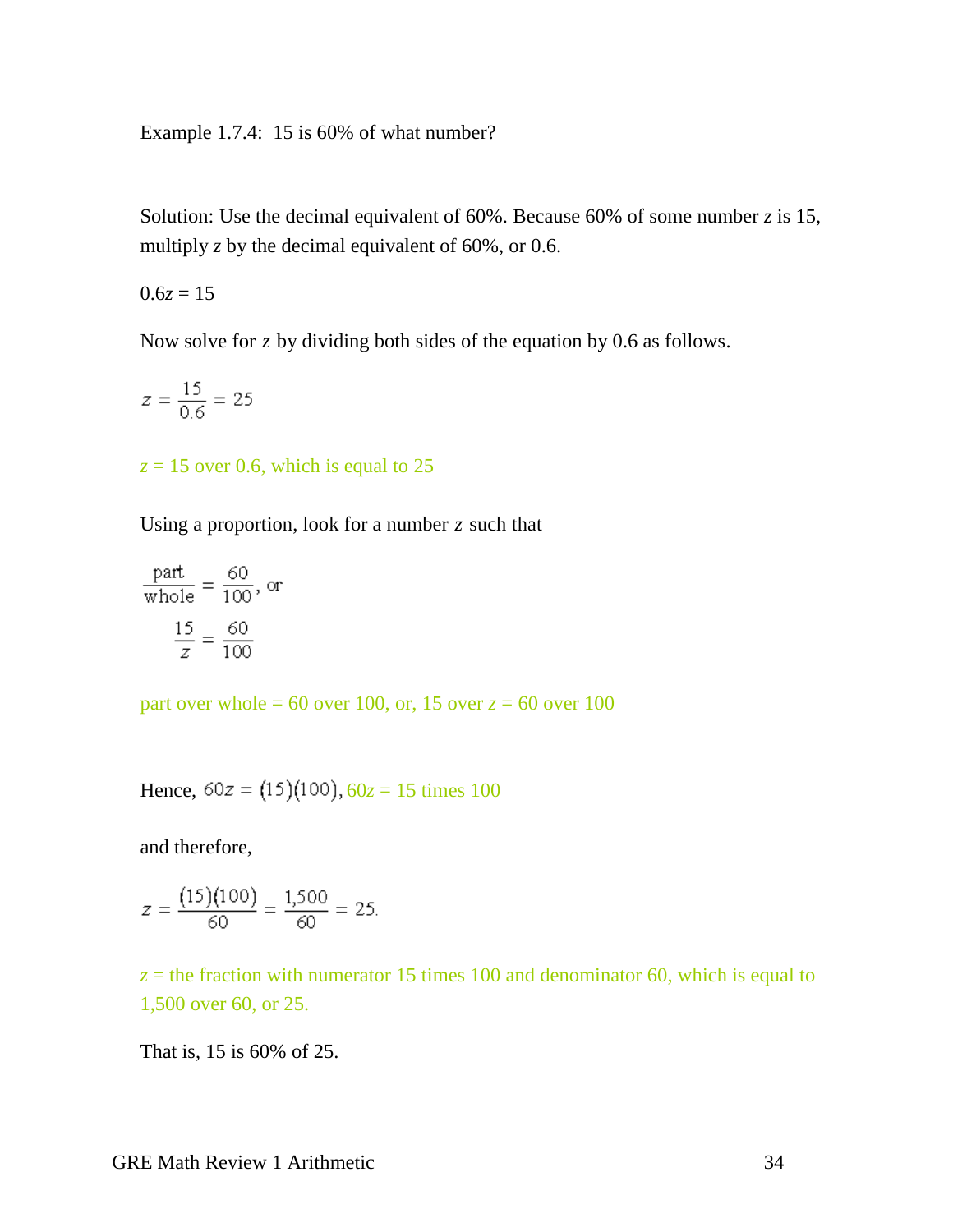Although the discussion about percent so far assumes a context of a *part* and a *whole*, it is not necessary that the part be less than the whole. In general, the whole is called the **base** of the percent. When the numerator of a percent is greater than the base, the percent is greater than 100%. For example, 15 is 300% of 5, since

$$
\frac{15}{5} = \frac{300}{100}
$$
, 15 over 5 = 300 over 100,

and 250% of 16 is

 $\left(\frac{250}{100}\right)$ (16) = (2.5)(16) = 40. open parenthesis 250 over 100, close parenthesis, times 16,

which is equal to 2.5 times 16, or 40.

Note that the decimal equivalent of 250% is 2.5.

It is also not necessary for the part be related to the whole at all, as in the question, "a teacher's salary is what percent of a banker's salary?"

When a quantity changes from an initial positive amount to another positive amount, for example, an employee's salary that is raised, you can compute the amount of change as a percent of the initial amount. This is called **percent change**. If a quantity increases from 600 to 750, then the **percent increase** is found by dividing the amount of increase, 150, by the base, 600, which is the initial number given:

$$
\frac{\text{amount of increase}}{\text{base}} = \frac{750 - 600}{600} = \frac{150}{600} = \frac{25}{100} = 0.25 = 25\%.
$$

amount of increase over base  $=$  the fraction with numerator 750 minus 600, and denominator 600, which is equal to 150 over 600, which is equal to 25 over 100, which is equal to 0.25, or 25%.

We say the percent increase is 25%. Sometimes this computation is written as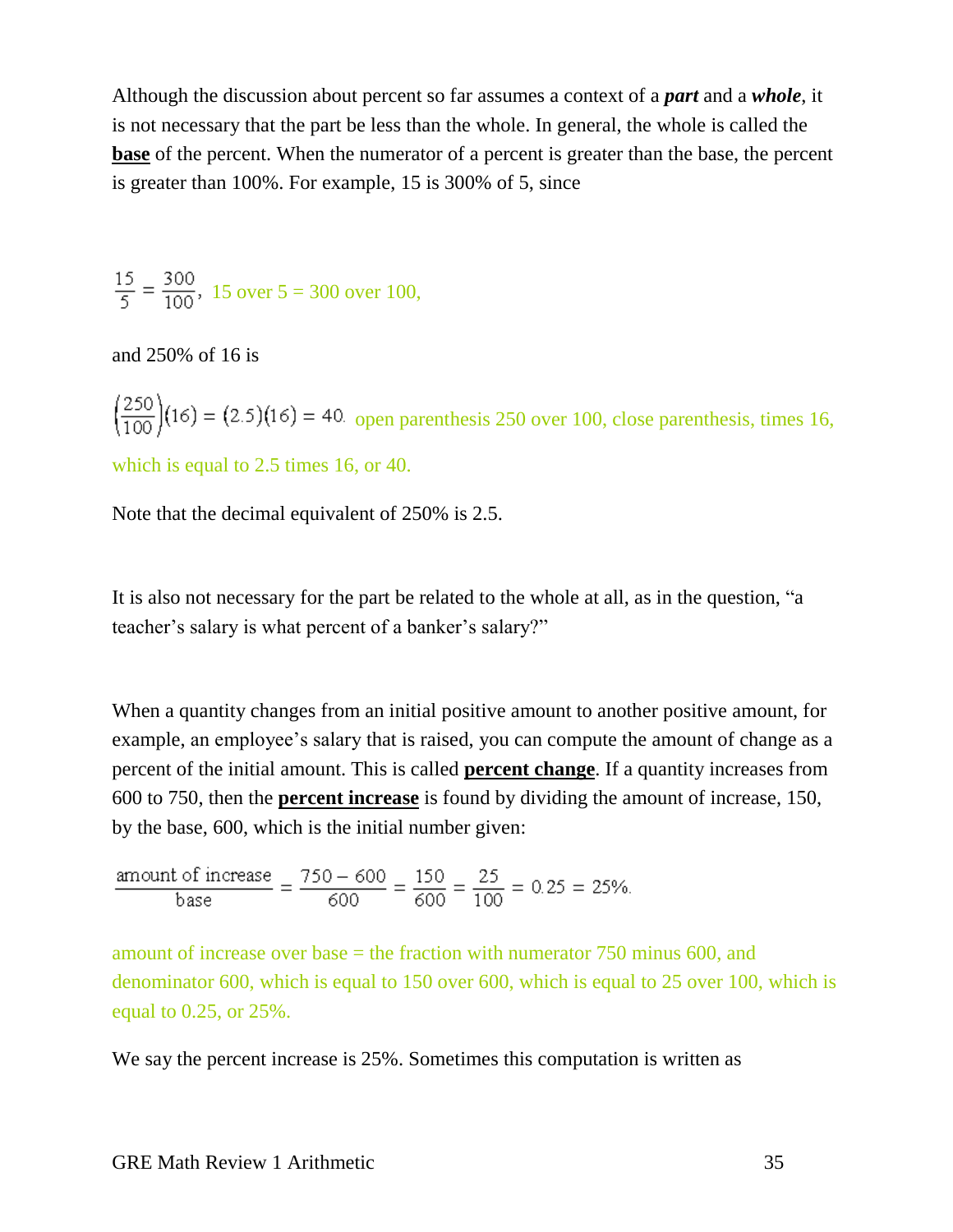$$
\left(\frac{750 - 600}{600}\right)(100\%) = \left(\frac{150}{600}\right)(100\%) = 25\%.
$$

open parenthesis, the fraction with numerator 750 minus 600, and denominator 600, close parenthesis, times 100% = open parenthesis, 150 over 600, close parenthesis, times 100%, which is equal to 25%.

If a quantity doubles in size, then the percent increase is 100%. For example, if a quantity changes from 150 to 300, then the percent increase is

$$
\frac{\text{change}}{\text{base}} = \frac{300 - 150}{150} = \frac{150}{150} = 100\%.
$$

change over base = the fraction with numerator 300 minus 150, and denominator 150, which is equal to 150 over 150, or 100%.

If a quantity decreases from 500 to 400, calculate the **percent decrease** as follows.

$$
\frac{\text{change}}{\text{base}} = \frac{500 - 400}{500} = \frac{100}{500} = \frac{20}{100} = 0.20 = 20\%
$$

change over base = the fraction with numerator 500 minus 400 and denominator 500, which is equal to 100 over 500, which is equal to 20 over 100, which is equal to 0.20, or 20%

The quantity decreased by 20%.

When computing a percent *increase*, the base is the *smaller* number. When computing a percent *decrease*, the base is the *larger* number. In either case, the base is the initial number, before the change.

Example 1.7.5: An investment in a mutual fund increased by 12% in a single day. If the value of the investment before the increase was \$1,300, what was the value after the increase?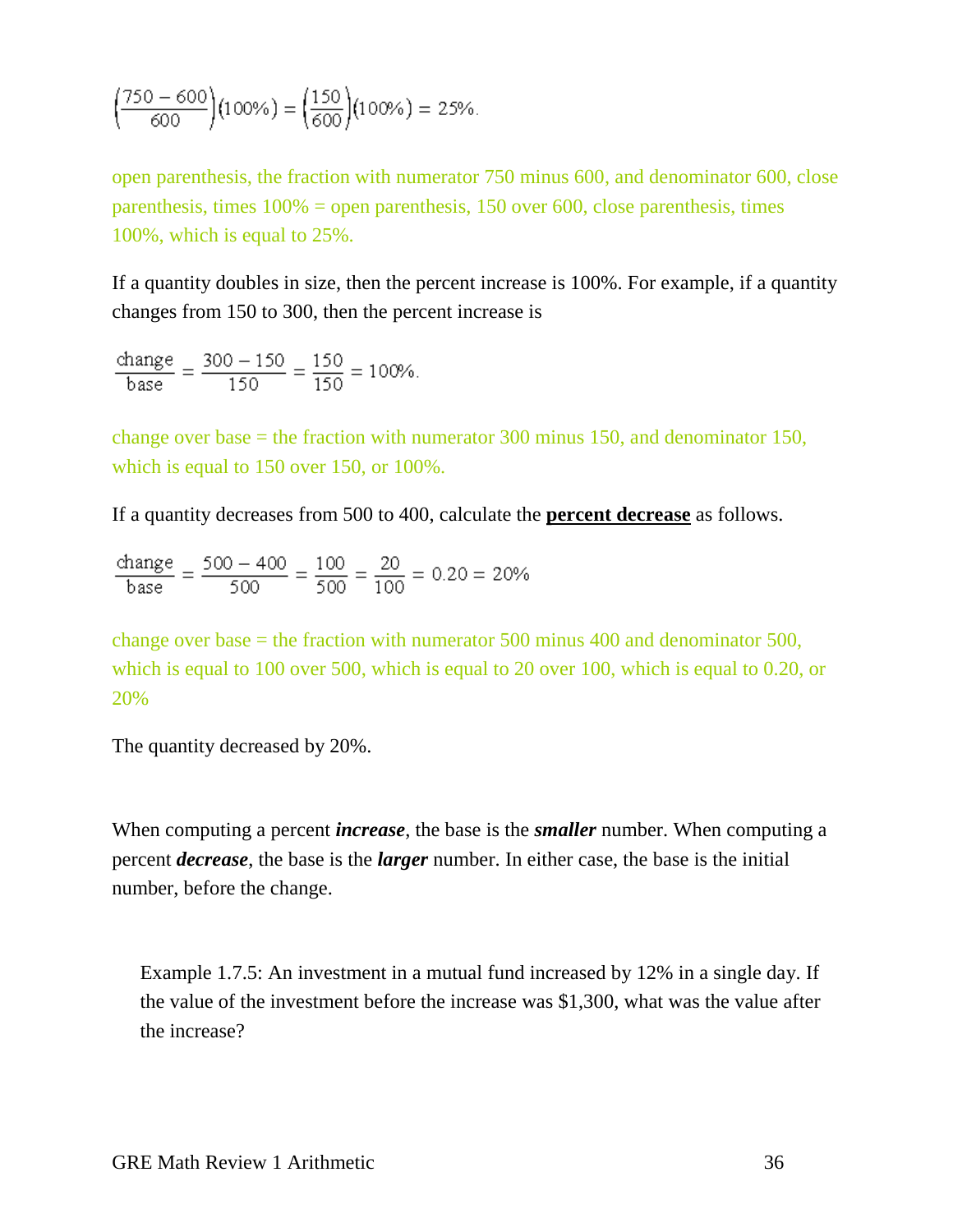Solution: The percent increase is 12%. Therefore, the value of the increase is 12% of \$1,300, or, using the decimal equivalent, the increase is  $(0.12)(\$1,300) = \$156.0.12$ times  $$1,300 = $156$ . Thus, the value of the investment after the change is

 $$1,300 + $156 = $1,456.$ 

Because the final result is the sum of the initial investment, 100% of \$1,300, and the increase, 12% of \$1,300, the final result is  $100\% + 12\% = 112\%$  of \$1,300. Thus, another way to get the final result is to multiply the value of the investment by the decimal equivalent of 112%, which is 1.12:

 $($1,300)(1.12) = $1,456$ . \$1,300 times  $1.12 = $1,456$ .

A quantity may have several successive percent changes. The base of each successive percent change is the result of the preceding percent change.

Example 1.7.6: The monthly enrollment at a preschool decreased by 8% during one month and increased by 6% during the next month. What was the cumulative percent change for the two months?

Solution: If *E* is the enrollment before the first month, then the enrollment as a result of the 8% decrease can be found by multiplying the base *E* by the decimal equivalent of  $100\% - 8\% = 92\%$ ,  $100\%$  minus  $8\% = 92\%$ , which is 0.92:

0.92*E*.

The enrollment as a result of the second percent change, the 6% increase, can be found by multiplying the *new* base 0.92*E* by the decimal equivalent of  $100\% + 6\% = 106\%$ , which is 1.06:

 $(1.06)(0.92)E = 0.9752E$ . 1.06 times 0.92 times  $E = 0.9752E$ .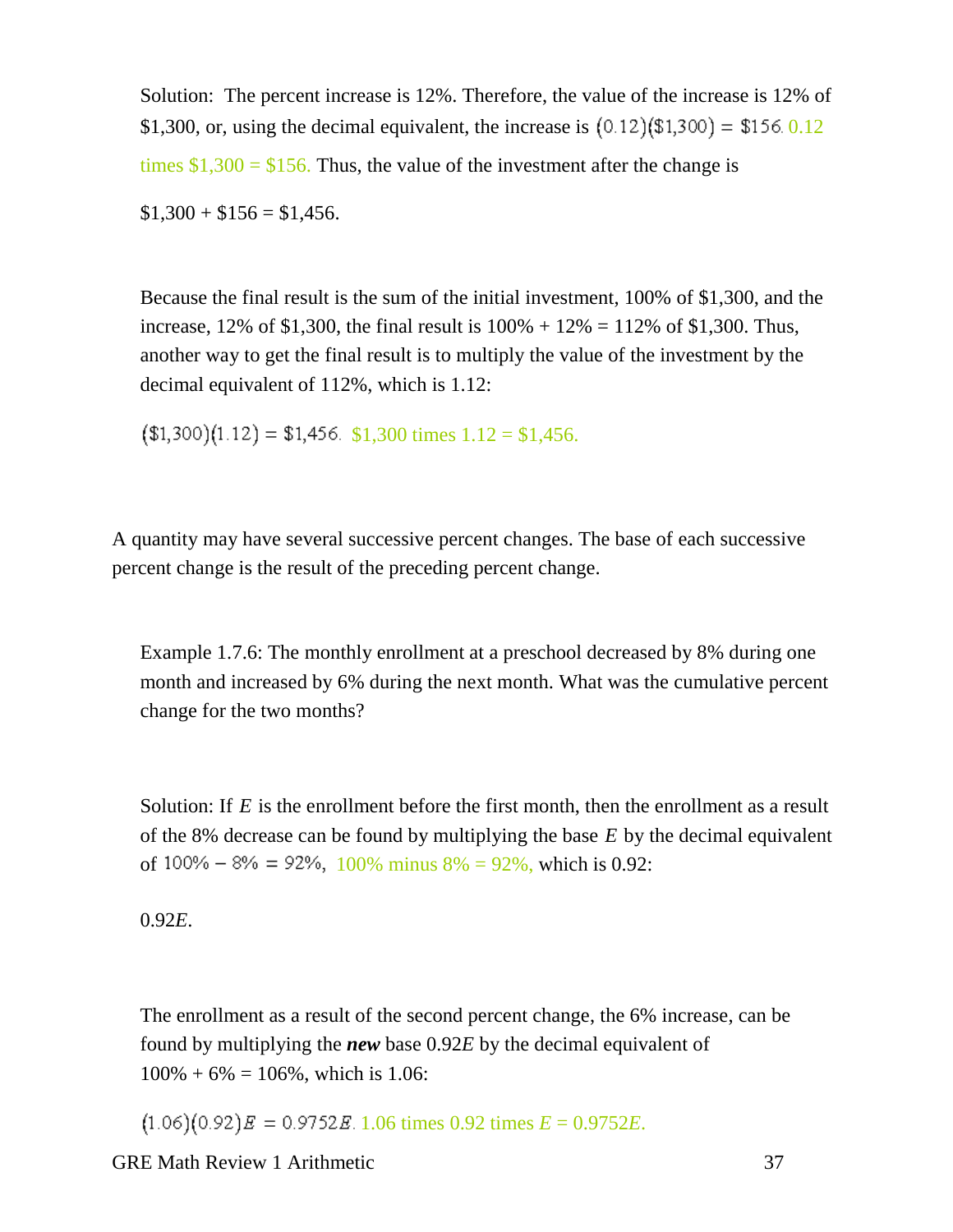The percent equivalent of 0.9752 is 97.52%, which is 2.48% less than 100%. Thus, the cumulative percent change in the enrollment for the two months is a 2.48% decrease.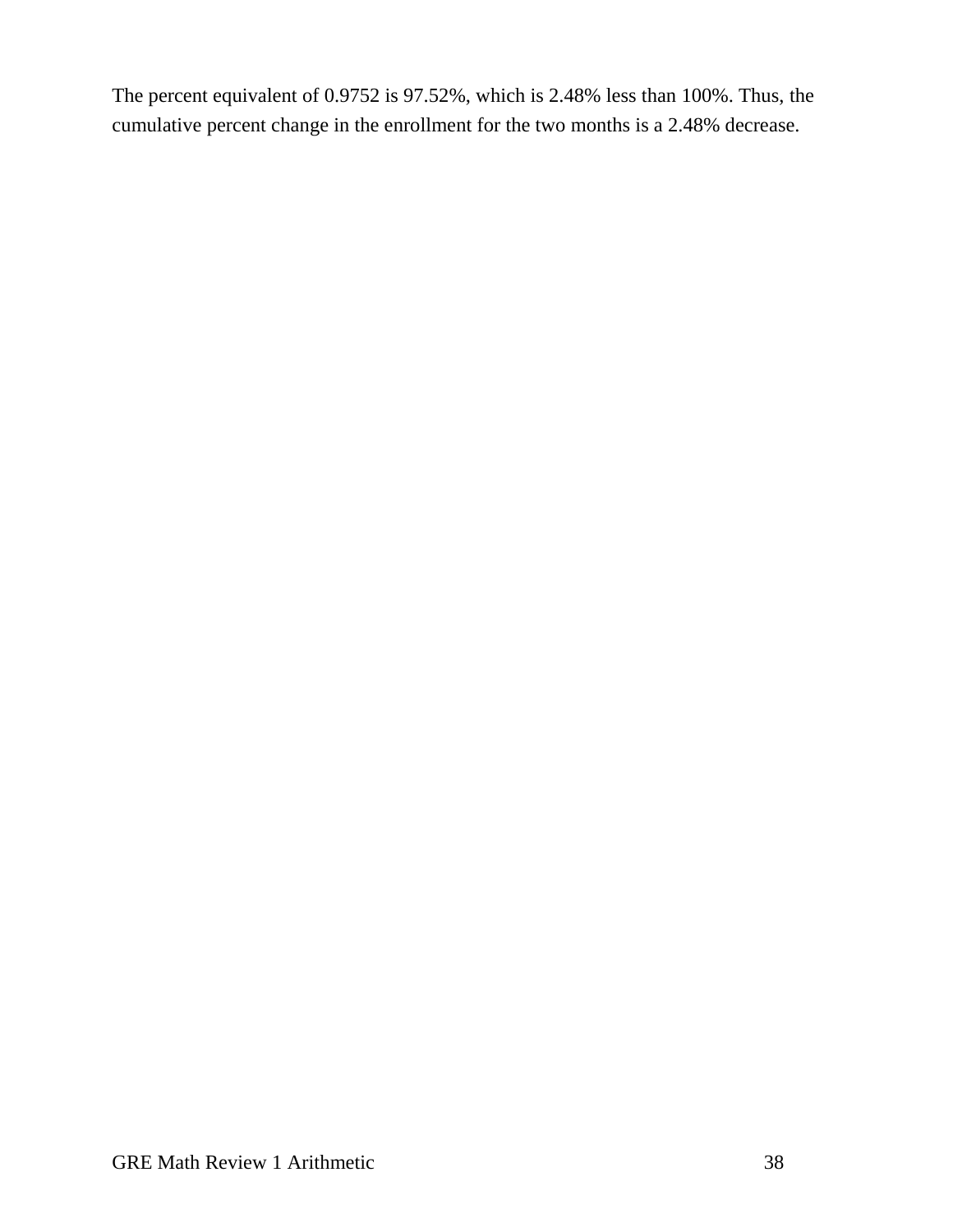### <span id="page-38-0"></span>*Arithmetic Exercises*

1. Evaluate the following.

a.  $15 - (6 - 4)(-2)$  15 minus the quantity, open parenthesis, 6 minus 4, close parenthesis, times negative 2

b.  $(2 - 17) \div 5$  open parenthesis 2 minus 17, close parenthesis, divided by 5

c.  $(60 \div 12) - (-7 + 4)$  open parenthesis, 60 divided by 12, close parenthesis, minus, open parenthesis, negative  $7 + 4$ , close parenthesis

d.  $(3)^4 - (-2)^3$  open parenthesis, 3, close parenthesis, to the fourth power, minus, open parenthesis negative 2, close parenthesis, to the third power

e.  $(-5)(-3) - 15$  the quantity, negative 5 times negative 3, minus 15

f.  $(-2)^4 (15 - 18)^4$  open parenthesis, negative 2, close parenthesis, to the fourth power, times open parenthesis, 15 minus 18, close parenthesis, to the fourth power

g.  $(20 \div 5)^2(-2 + 6)^3$  open parenthesis, 20 divided by 5, close parenthesis, squared times, open parenthesis, negative  $2 + 6$ , close parenthesis, cubed

h.  $(-85)(0) - (-17)(3)$  negative 85 times 0, minus negative 17 times 3

#### 2. Evaluate the following.

a.  $\frac{1}{2} - \frac{1}{3} + \frac{1}{12}$  1 half minus 1 third + 1 twelfth

b.  $\left(\frac{3}{4} + \frac{1}{7}\right)\left(\frac{-2}{5}\right)$  open parenthesis, 3 fourths + 1 seventh, close parenthesis, times, open parenthesis, negative 2 over 5, close parenthesis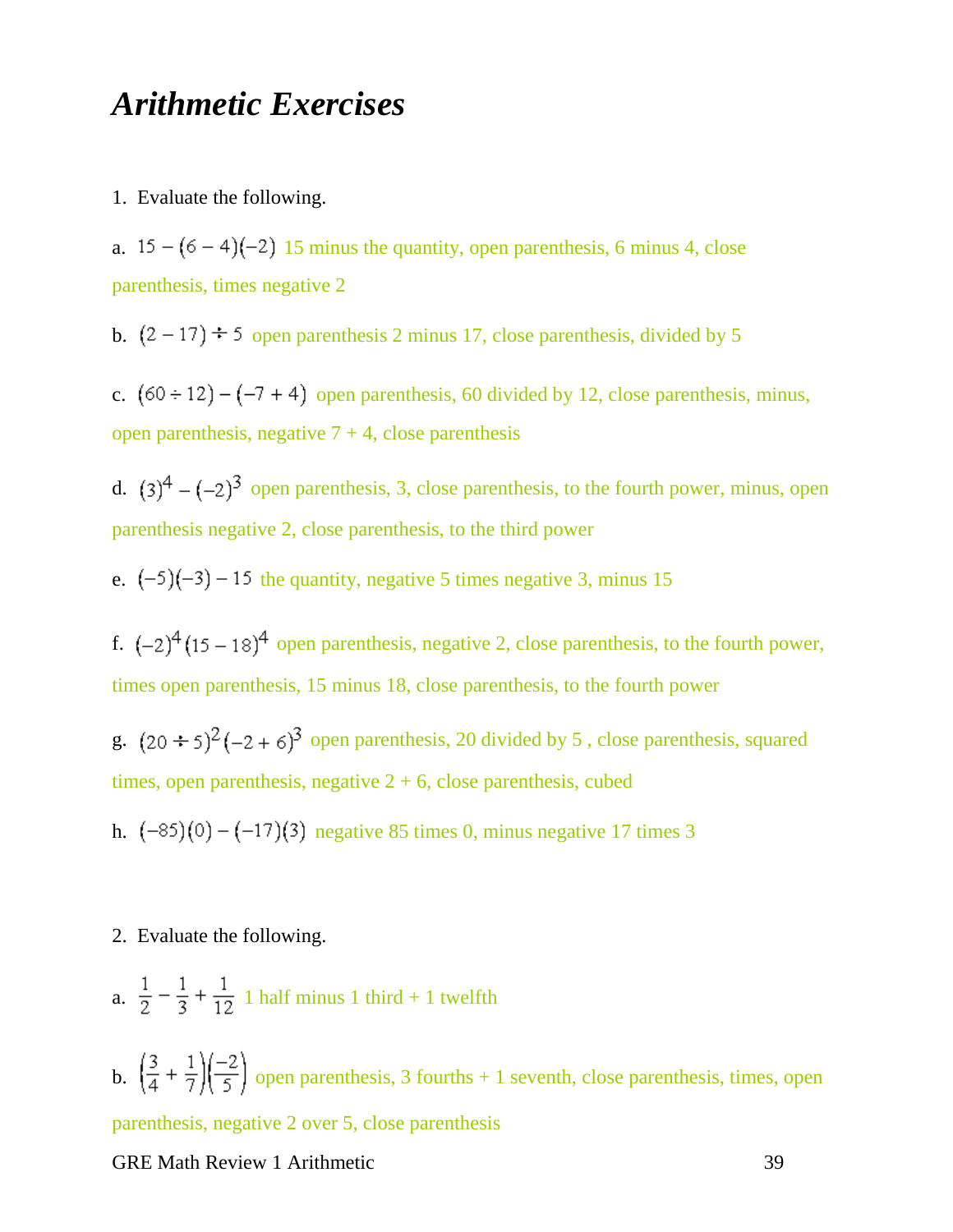- c.  $\left(\frac{7}{8} \frac{4}{5}\right)^2$  open parenthesis, 7 over 8, minus 4 over 5, close parenthesis, squared
- d.  $\left(\frac{3}{-8}\right) \div \left(\frac{27}{32}\right)$  open parenthesis, 3 over negative 8, close parenthesis, divided by, open parenthesis, 27 over 32
- 3. Which of the integers 312, 98, 112, and 144 are divisible by 8 ?

4.

- a. What is the prime factorization of 372 ?
- b. What are the positive divisors of 372 ?

5.

- a. What are the prime divisors of 100 ?
- b. What are the prime divisors of 144 ?

6. Which of the integers 2, 9, 19, 29, 30, 37, 45, 49, 51, 83, 90, and 91 are prime numbers?

- 7. What is the prime factorization of 585 ?
- 8. Which of the following statements are true?
- a.  $-5 < 3.1$  negative 5 is less than 3.1
- GRE Math Review 1 Arithmetic 40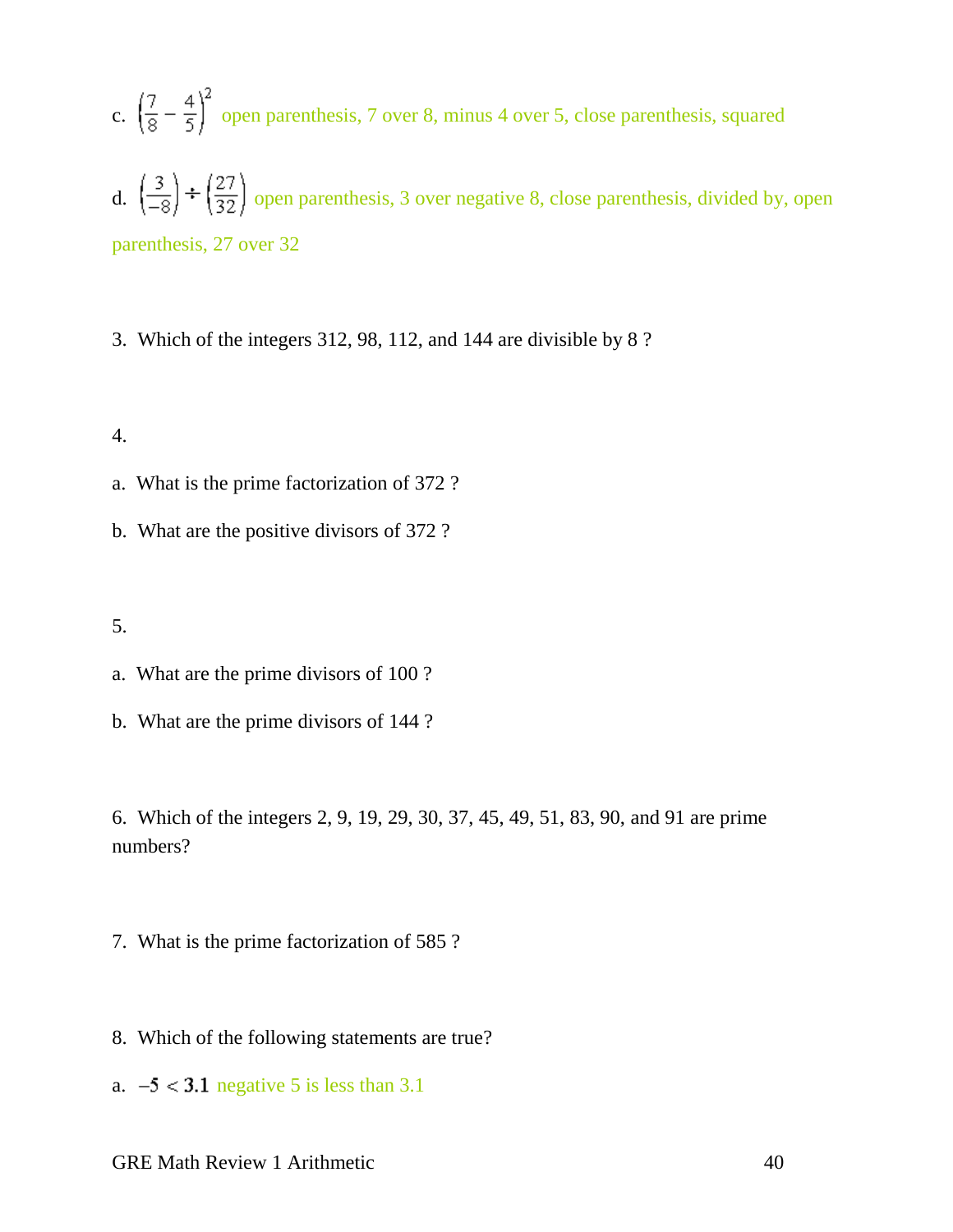- b.  $\sqrt{16}$  = 4 the positive square root of 16 = 4
- c.  $7 \div 0 = 0$  7 divided by  $0 = 0$
- d.  $0 < \left| -\frac{1}{7} \right|$  0 is less than the absolute value of the negative of the fraction 1 over 7
- e.  $0.3 < \frac{1}{3}$  0.3 is less than 1 third
- f.  $(-1)^{87} = -1$  open parenthesis, negative 1, close parenthesis, to the power  $87$  = negative 1

g.  $\sqrt{(-3)^2}$  < 0 the positive square root of the quantity, open parenthesis, negative 3, close parenthesis, squared, is less than 0

- h.  $\frac{21}{28} = \frac{3}{4}$  21 over 28 = 3 over 4
- i.  $-|-23| = 23$  the negative of the absolute value of negative  $23 = 23$
- j.  $\frac{1}{2}$  >  $\frac{1}{17}$  1 half is greater than 1 over 17
- k.  $(59)^3 (59)^2 = 59^6 59$  cubed, times 59 squared = 59 to the power 6
- 1.  $-\sqrt{25}$  < -4 the negative square root of 25 is less than negative 4
- 9. Find the following.
- a. 40% of 15
- b. 150% of 48
- c. 0.6% of 800

GRE Math Review 1 Arithmetic 41 d. 15 is 30% of which number?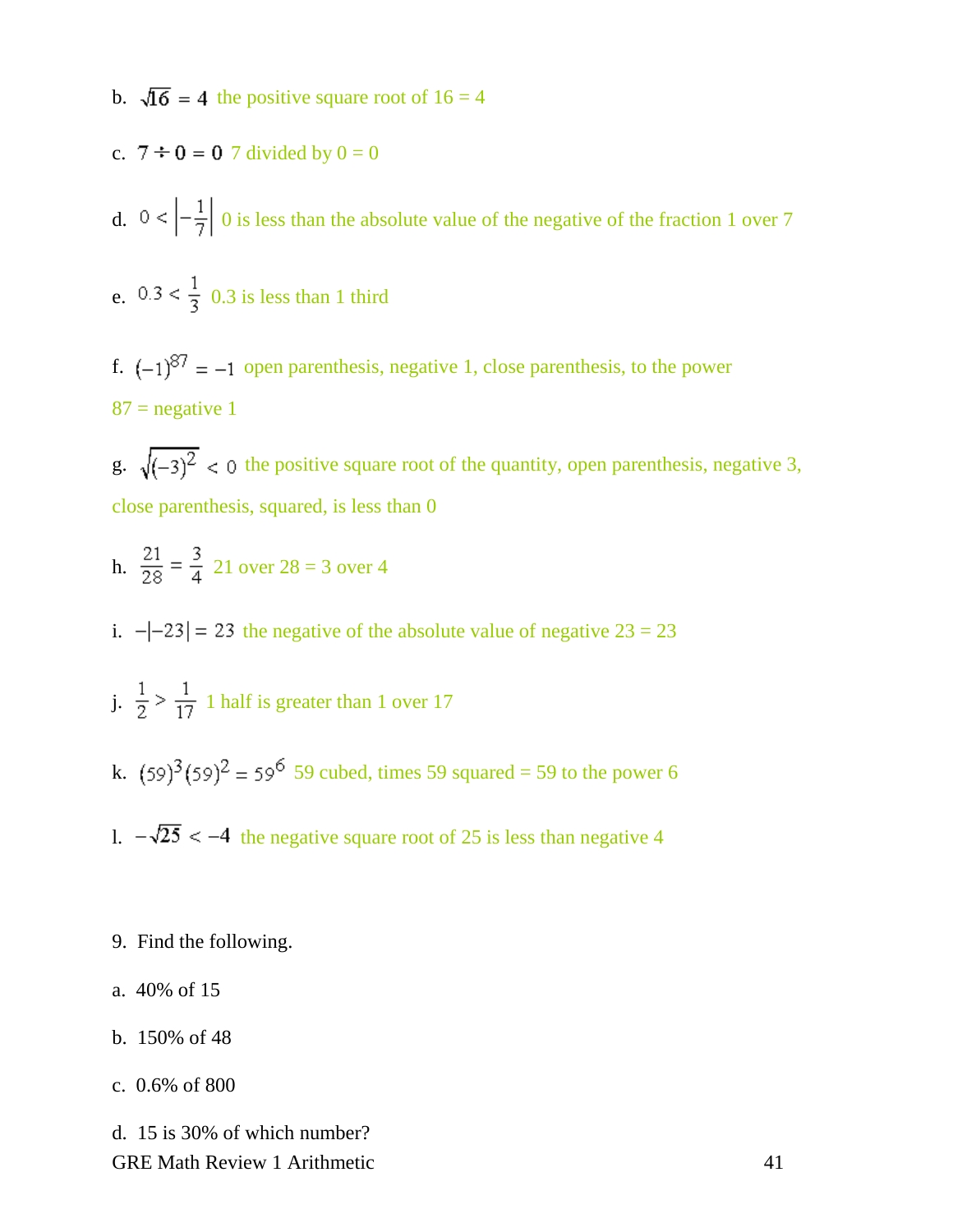#### e. 11 is what percent of 55 ?

10. If a person's salary increased from \$200 per week to \$234 per week, what was the percent increase in the person's salary?

11. If an athlete's weight decreased from 160 pounds to 152 pounds, what was the percent decrease in the athlete's weight?

12. A particular stock is valued at \$40 per share. If the value increases by 20 percent and then decreases by 25 percent, what will be the value of the stock per share after the decrease?

13. If the ratio of the number of men to the number of women on a committee of 20 members is 3 to 2, how many members of the committee are women?

14. The integer *a* is even and the integer *b* is odd. For each of the following integers, indicate whether the integer is even or odd.

- a.  $a + 2b$
- b. 2*a* + *b*
- c. *a b*
- d.  $a^b$  *a* to the power *b*
- e.  $(a + b)^2$  open parenthesis,  $a + b$ , close parenthesis, squared
- f.  $a^2 b^2$  *a* squared, minus, *b* squared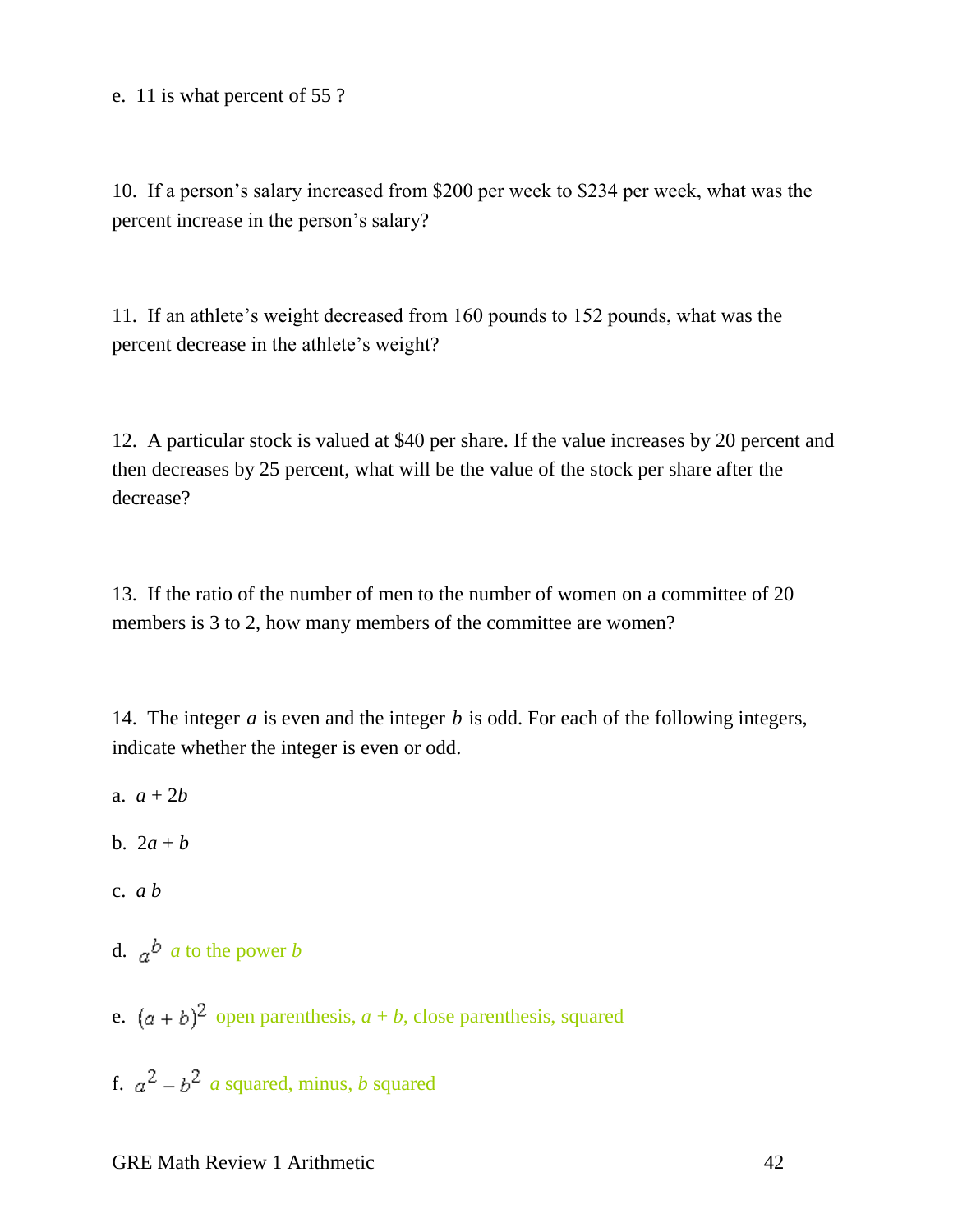15. When the positive integer *n* is divided by 3, the remainder is 2 and when *n* is divided by 5, the remainder is 1. What is the least possible value of *n* ?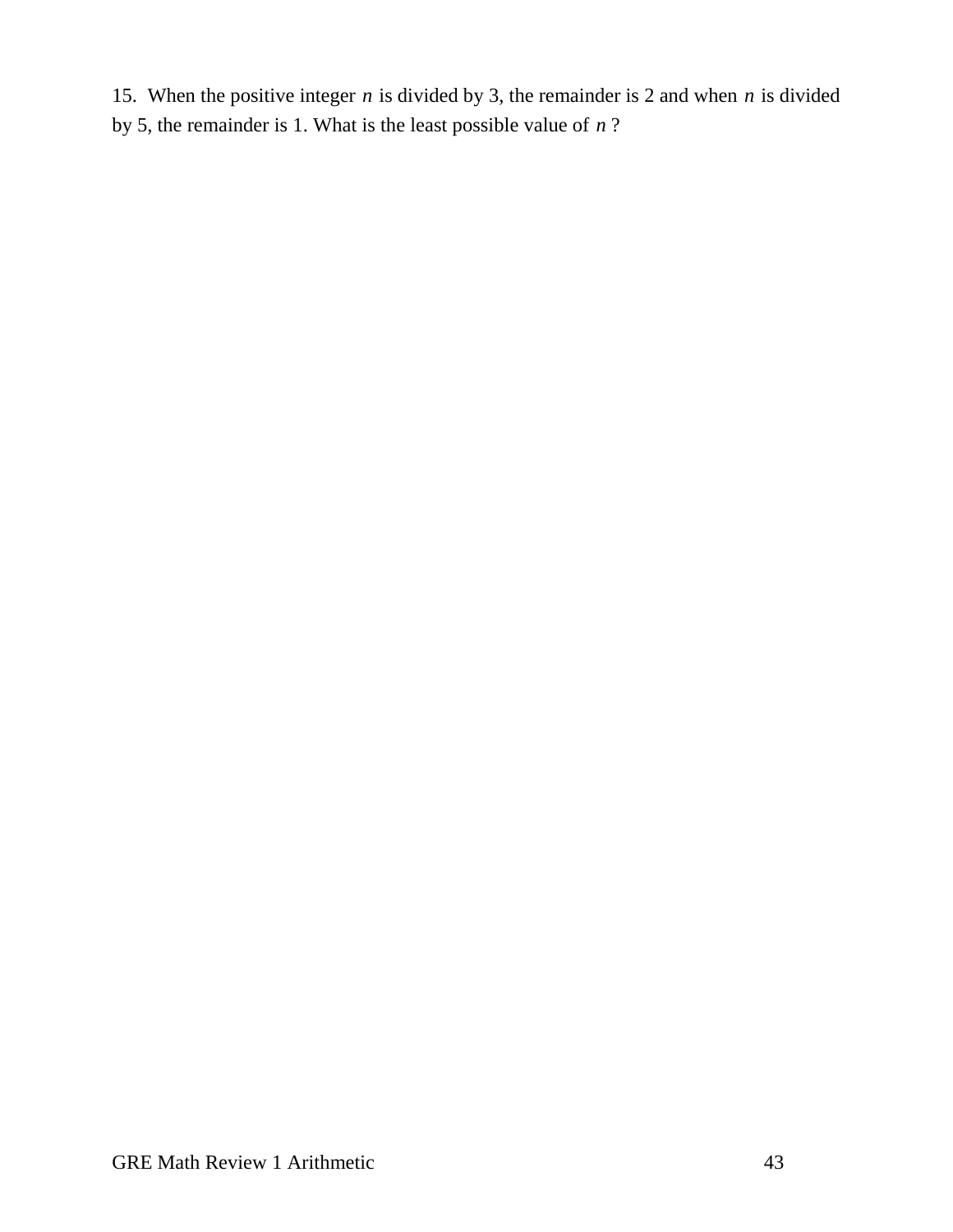# <span id="page-43-0"></span>*Answers to Arithmetic Exercises*

1.

- a. 19
- b.  $-3$  negative 3
- c. 8
- d. 89
- e. 0
- f. 1,296
- g. 1,024
- h. 51

#### 2.

- a.  $\frac{1}{4}$  one fourth
- b.  $-\frac{5}{14}$  the negative of the fraction 5 over 14
- c.  $\frac{9}{1,600}$  9 over 1,600
- d.  $-\frac{4}{9}$  the negative of the fraction 4 over 9
- 3. 312, 112, and 144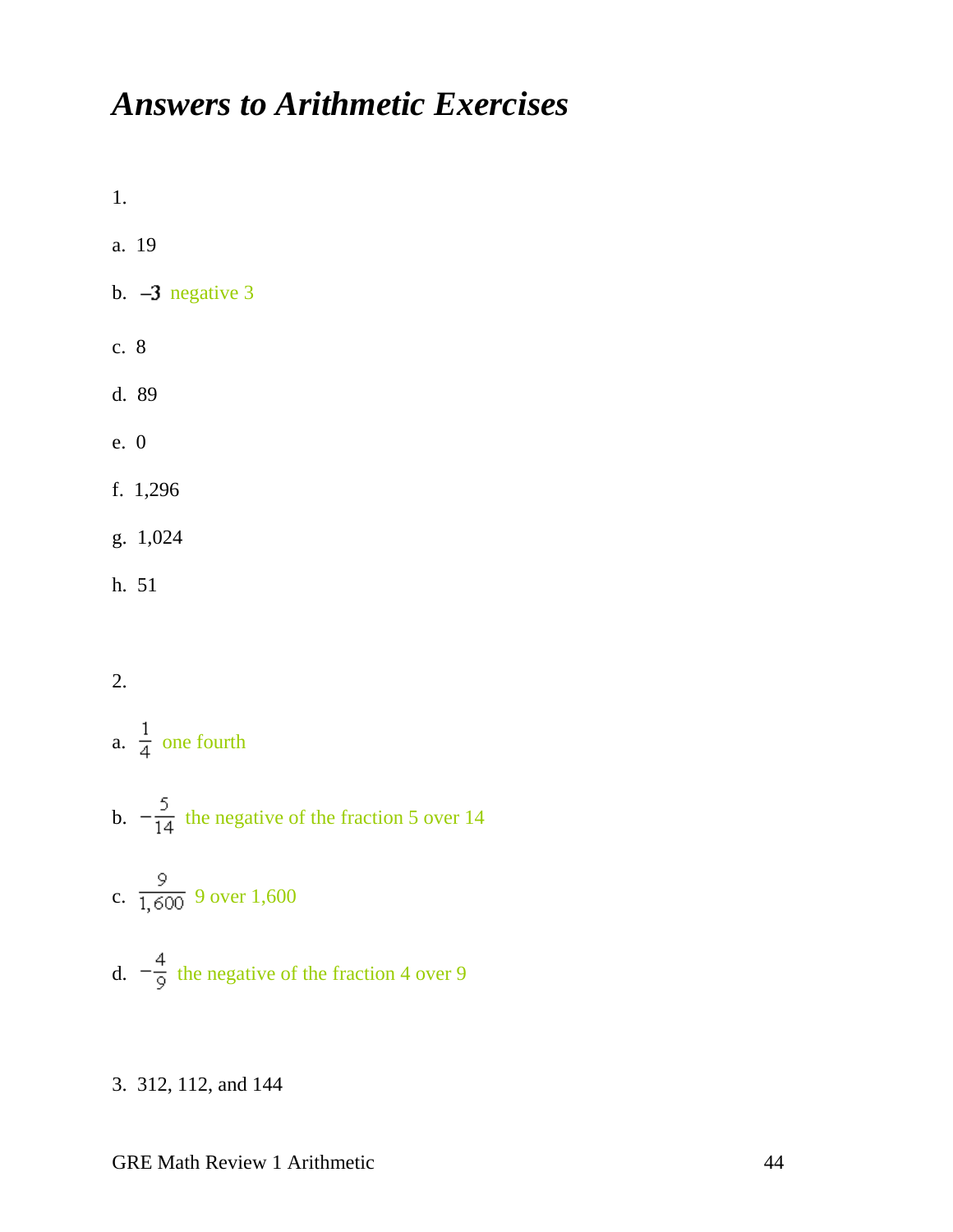a. 
$$
372 = (2^2)(3)(31) \cdot 372 = 2
$$
 squared times 3 times 31

b. The positive divisors of 372 are 1, 2, 3, 4, 6, 12, 31, 62, 93, 124, 186, and 372.

5.

4.

a.  $100 = (2^2)(5^2)$ ,  $100 = 2$  squared times 5 squared, so the prime divisors are 2 and 5.

b.  $144 = (2^4)(3^2)$ ,  $144 = 2$  to the power 4, times 3 squared, so the prime divisors are 2 and 3.

6. 2, 19, 29, 37, and 83

7. 585 = 
$$
(3^2)(5)(13)
$$
 585 = 3 squared times 5, times 13

8.

- a. True
- b. True
- c. False; division by 0 is undefined.
- d. True
- e. True
- f. True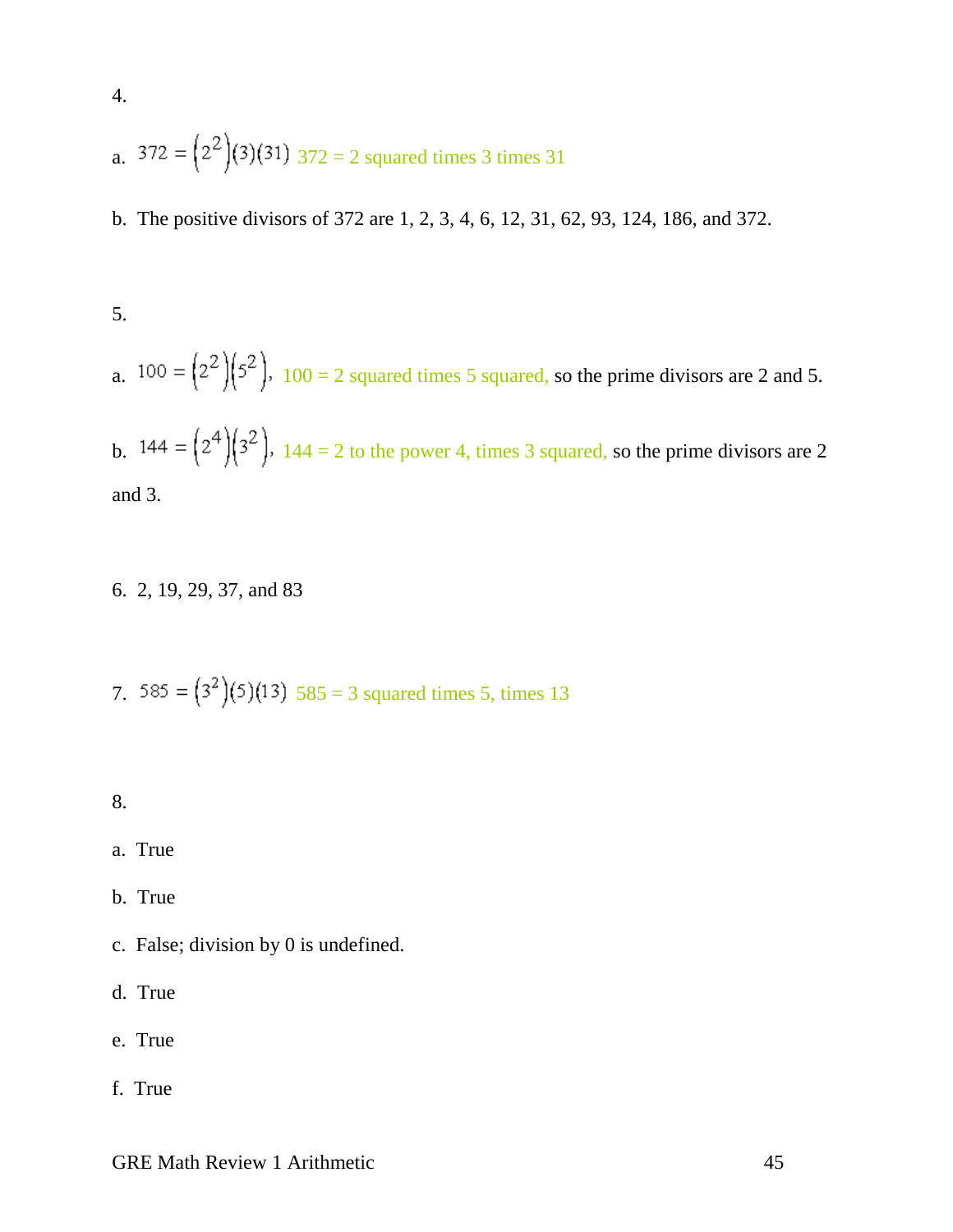g. False;  $\sqrt{(-3)^2} = \sqrt{9} = 3 > 0$ 

the positive square root of the quantity, open parenthesis, negative 3, close parenthesis, squared = the positive square root of 9, or 3, which is greater than  $0$ 

h. True

i. False;  $-|-23| = -23$  the negative of the absolute value of negative  $23$  = negative 23

j. True

k. False;  $(59)^3 (59)^2 = 59^{(3+2)} = 59^5$ 

59 cubed times 59 squared = 59 to the power, open parenthesis,  $3 + 2$ , close parenthesis, which is equal to 59 to the power 5

l. True

9. a. 6 b. 72 c. 4.8 d. 50 e. 20%

10. 17%

11. 5%